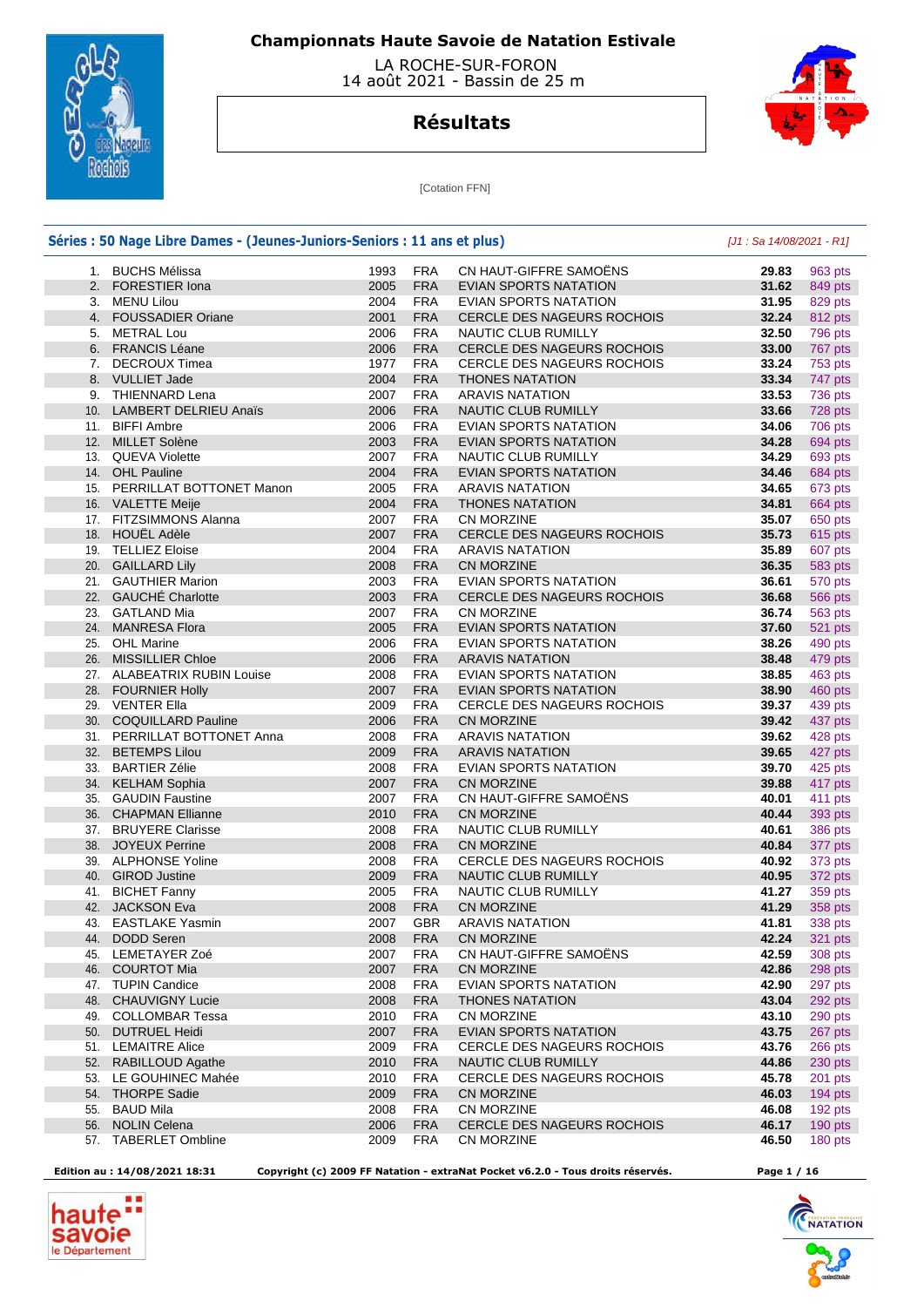

 **LA ROCHE-SUR-FORON 14 août 2021 - Bassin de 25 m** 



# **Résultats**

#### **(Suite) Séries : 50 Nage Libre Dames - (Jeunes-Juniors-Seniors : 11 ans et plus) [J1 : Sa 14/08/2021 - R1]** 58. TAVERNIER Latika 2010 FRA CN MORZINE **46.69** 175 pts 59. BOUVIER Nolwenn 2010 FRA CN MORZINE **46.88** 170 pts 60. REYNOLDS Cécilia 2007 FRA CN MORZINE **47.57** 151 pts 61. COULAUD Clara 2009 FRA CERCLE DES NAGEURS ROCHOIS **48.05** 139 pts 62. DE PIERREPONT Freya 63. REYNOLDS Claudia 2009 FRA CN MORZINE **48.34** 132 pts 64. SARTORETTO Isalyne 2006 FRA ARAVIS NATATION **48.42** 130 pts 65. BASTARD-ROSSET Janelle 2009 FRA ARAVIS NATATION **51.49** 66 pts 66. ANNAERT Axelle 2009 FRA THONES NATATION **54.51** 25 pts 67. MOYNE-PICCARD Lily-Rose 2010 FRA CERCLE DES NAGEURS ROCHOIS **56.18** 10 pts --- COLLOMBAR Loan 2003 FRA CN MORZINE **DSQ**  --- BADEL Elisa 2005 FRA EVIAN SPORTS NATATION **DNS dec**  --- COTTET DUMOULIN Meline 2004 FRA EVIAN SPORTS NATATION **DNS dec**  --- DUTRUEL Zali 2010 FRA EVIAN SPORTS NATATION **DNS dec**  --- GUILLOT Elsa 2001 FRA CN HAUT-GIFFRE SAMOËNS **DNS dec**  --- LAMBERT DELRIEU Maëva 2009 FRA NAUTIC CLUB RUMILLY **DNS dec**

### **Séries : 50 Nage Libre Dames - (Avenirs : 6 - 10 ans)** [J1 : Sa 14/08/2021 - R2]

|             | <b>BRODIN Clémence</b> | 2011 | FRA        | CERCLE DES NAGEURS ROCHOIS | 39.47   | 435 pts |
|-------------|------------------------|------|------------|----------------------------|---------|---------|
| $2^{\circ}$ | <b>BARBAZ Ludivine</b> | 2011 | <b>FRA</b> | EVIAN SPORTS NATATION      | 41.81   | 338 pts |
|             | BRUN Emma              | 2011 | <b>FRA</b> | NAUTIC CLUB RUMILLY        | 52.88   | 45 pts  |
| 4.          | <b>BADEL Rose</b>      | 2011 | <b>FRA</b> | EVIAN SPORTS NATATION      | 55.33   | 17 pts  |
|             | 5. VARGUES Livia       | 2011 | <b>FRA</b> | NAUTIC CLUB RUMILLY        | 59.59   | 1 pt    |
| 6.          | ROURES Andréa          | 2011 | <b>FRA</b> | NAUTIC CLUB RUMILLY        | 1:01.61 | 1 pt    |

--- PEILLEX Laura 2010 FRA EVIAN SPORTS NATATION **DNS dec** 

#### **Séries : 100 Nage Libre Dames - (Jeunes-Juniors-Seniors : 11 ans et plus)** [J1 : Sa 14/08/2021 - R2]

| $50 \text{ m}$ : | 1. BUCHS Mélissa<br>31.65 (31.65)         |                                  | 1993<br>100 m: 1:07.22 (35.57) [1:07.22] | <b>FRA</b> | CN HAUT-GIFFRE SAMOËNS            | 1:07.22 | 873 pts |
|------------------|-------------------------------------------|----------------------------------|------------------------------------------|------------|-----------------------------------|---------|---------|
|                  | 2. FOUSSADIER Oriane                      |                                  | 2001                                     | <b>FRA</b> | <b>CERCLE DES NAGEURS ROCHOIS</b> | 1:10.46 | 776 pts |
| 50 m:            | 33.81 (33.81)                             | $100 \text{ m}$ : 1:10.46        | (36.65)                                  | [1:10.46]  |                                   |         |         |
|                  | 3. FORESTIER Iona                         |                                  | 2005                                     | <b>FRA</b> | <b>EVIAN SPORTS NATATION</b>      | 1:10.59 | 772 pts |
| $50 m$ :         | 33.93 (33.93)                             | $100 \text{ m}: 1:10.59$         | (36.66)                                  | [1:10.59]  |                                   |         |         |
|                  | 4. MENU Lilou                             |                                  | 2004                                     | <b>FRA</b> | EVIAN SPORTS NATATION             | 1:11.16 | 756 pts |
| 50 m:            | 34.19 (34.19)                             |                                  | 100 m: 1:11.16 (36.97) [1:11.16]         |            |                                   |         |         |
|                  | 5. MCARTHUR Izzy                          |                                  | 2008                                     | <b>FRA</b> | <b>CN MORZINE</b>                 | 1:11.85 | 736 pts |
| $50 m$ :         | 34.57 (34.57)                             | $100 \text{ m}: 1:11.85$ (37.28) |                                          | [1:11.85]  |                                   |         |         |
|                  | 6. VULLIET Jade                           |                                  | 2004                                     | <b>FRA</b> | <b>THONES NATATION</b>            | 1:15.60 | 634 pts |
| $50 \text{ m}$ : | 35.89 (35.89)                             | $100 \text{ m}: 1:15.60$ (39.71) |                                          | [1:15.60]  |                                   |         |         |
| 50 m:            | 7. LAMBERT DELRIEU Anaïs<br>35.78 (35.78) |                                  | 2006<br>100 m: 1:16.19 (40.41) [1:16.19] | FRA        | NAUTIC CLUB RUMILLY               | 1:16.19 | 619 pts |
|                  | 8. OHL Pauline                            |                                  | 2004                                     | <b>FRA</b> | <b>EVIAN SPORTS NATATION</b>      | 1:16.79 |         |
| 50 m:            | 36.74 (36.74)                             | $100 \text{ m}: 1:16.79$ (40.05) |                                          | [1:16.79]  |                                   |         | 603 pts |
|                  | 9. JEFFERIES Mathilde                     |                                  | 2005                                     | FRA        | <b>CN MORZINE</b>                 | 1:17.36 | 589 pts |
| $50 \text{ m}$ : | 36.26 (36.26)                             |                                  | 100 m: 1:17.36 (41.10) [1:17.36]         |            |                                   |         |         |
|                  | 10. MILLET Solène                         |                                  | 2003                                     | <b>FRA</b> | <b>EVIAN SPORTS NATATION</b>      | 1:17.90 | 575 pts |
| $50 \text{ m}$ : | $37.18$ $(37.18)$                         | 100 m: 1:17.90                   | (40.72)                                  | [1:17.90]  |                                   |         |         |
|                  | 11. DELERCE Mathilde                      |                                  | 2005                                     | <b>FRA</b> | <b>CN MORZINE</b>                 | 1:18.15 | 569 pts |
| 50 m:            | 36.45 (36.45)                             | $100 \text{ m}: 1:18.15 (41.70)$ |                                          | [1:18.15]  |                                   |         |         |
|                  | 12. FRANCIS Léane                         |                                  | 2006                                     | <b>FRA</b> | <b>CERCLE DES NAGEURS ROCHOIS</b> | 1:18.40 | 563 pts |
| 50 m:            | 37.81 (37.81)                             | $100 \text{ m}: 1:18.40$         | (40.59)                                  | [1:18.40]  |                                   |         |         |
|                  | 13. VALETTE Meije                         |                                  | 2004                                     | <b>FRA</b> | <b>THONES NATATION</b>            | 1:19.59 | 534 pts |
| $50 m$ :         | 38.35 (38.35)                             | $100 \text{ m}: 1:19.59$ (41.24) |                                          | [1:19.59]  |                                   |         |         |
|                  | 14. GAUTHIER Marion                       |                                  | 2003                                     | <b>FRA</b> | <b>EVIAN SPORTS NATATION</b>      | 1:19.73 | 530 pts |
| 50 m:            | 38.40 (38.40)                             |                                  | 100 m: 1:19.73 (41.33) [1:19.73]         |            |                                   |         |         |
|                  | 15. LOREAU Lina                           |                                  | 2008                                     | <b>FRA</b> | CN HAUT-GIFFRE SAMOËNS            | 1:19.83 | 528 pts |
| 50 m:            | 38.06 (38.06)                             |                                  | 100 m: 1:19.83 (41.77) [1:19.83]         |            |                                   |         |         |

Edition au : 14/08/2021 18:31 Copyright (c) 2009 FF Natation - extraNat Pocket v6.2.0 - Tous droits réservés. Page 2 / 16



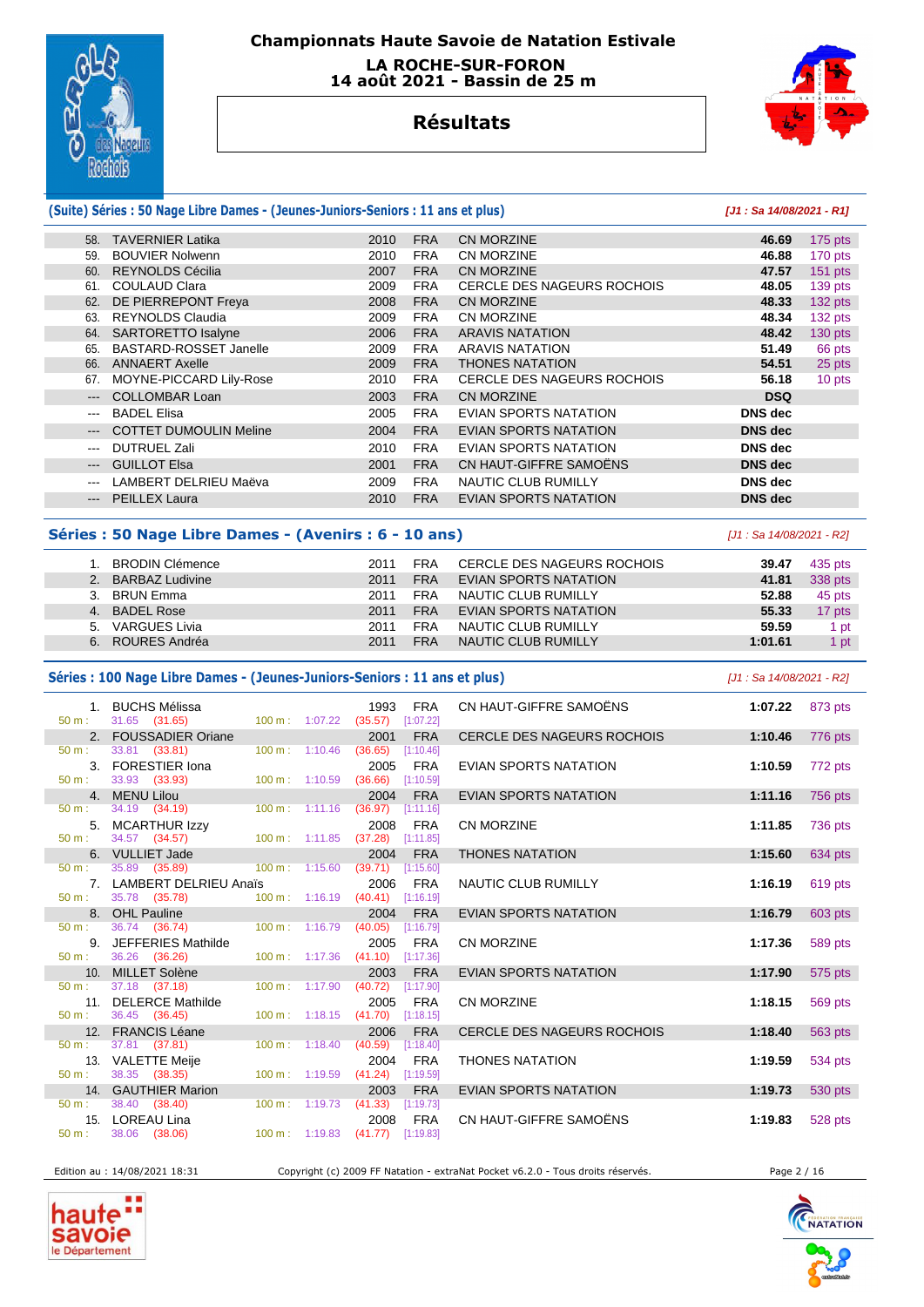

 LA ROCHE-SUR-FORON 14 août 2021 - Bassin de 25 m

# **Résultats**



### **(Suite) Séries : 100 Nage Libre Dames - (Jeunes-Juniors-Seniors : 11 ans et plus)** [J1 : Sa 14/08/2021 - R2]

|              | 16. BADEL Elisa                               |        |                                  | 2005                                     | <b>FRA</b>                | EVIAN SPORTS NATATION             | 1:20.70 | 507 pts   |
|--------------|-----------------------------------------------|--------|----------------------------------|------------------------------------------|---------------------------|-----------------------------------|---------|-----------|
| 50 m:        | 38.44 (38.44)<br>17. FOURCADE Chiara          |        | 100 m: 1:20.70                   | (42.26)<br>2009                          | $[1:20.70]$<br><b>FRA</b> | <b>CN MORZINE</b>                 | 1:20.83 | 504 pts   |
| $50 m$ :     | 39.14 (39.14)<br>18. FITZSIMMONS Alanna       |        | $100 \text{ m}: 1:20.83$         | $(41.69)$ [1:20.83]<br>2007              | <b>FRA</b>                | <b>CN MORZINE</b>                 | 1:21.40 | 491 pts   |
| 50 m:        | 39.87 (39.87)<br>19. COTTET-DUMOULIN Aurélie  |        | 100 m: 1:21.40                   | (41.53)<br>2006                          | [1:21.40]<br><b>FRA</b>   | <b>CN MORZINE</b>                 | 1:21.78 | 482 pts   |
| 50 m:        | 39.13 (39.13)<br>20. PERRILLAT BOTTONET Manon |        | $100 \text{ m}: 1:21.78$ (42.65) | 2005                                     | [1:21.78]<br><b>FRA</b>   | <b>ARAVIS NATATION</b>            | 1:22.01 | 477 pts   |
| 50 m:        | 38.02 (38.02)                                 | 100 m: | 1:22.01                          | (43.99)                                  | [1:22.01]                 |                                   |         |           |
| 50 m:        | 21. GATLAND Mia<br>39.17 (39.17)              |        | 100 m: 1:22.15                   | 2007<br>(42.98)                          | <b>FRA</b><br>[1:22.15]   | CN MORZINE                        | 1:22.15 | 474 pts   |
| 50 m:        | 22. GAILLARD Lily<br>39.28 (39.28)            |        | $100 \text{ m}: 1:22.66$         | 2008<br>(43.38)                          | <b>FRA</b><br>[1:22.66]   | <b>CN MORZINE</b>                 | 1:22.66 | 462 pts   |
| 50 m:        | 23. GAUCHÉ Charlotte<br>38.92 (38.92)         |        | $100 \text{ m}: 1:22.86$         | 2003<br>$(43.94)$ [1:22.86]              | <b>FRA</b>                | <b>CERCLE DES NAGEURS ROCHOIS</b> | 1:22.86 | 458 pts   |
|              | 24. MANRESA Flora                             |        |                                  | 2005                                     | <b>FRA</b>                | EVIAN SPORTS NATATION             | 1:26.54 | 380 pts   |
| 50 m:<br>25. | 41.04<br>(41.04)<br><b>COLLOMBAR Loan</b>     |        | $100 \text{ m}: 1:26.54$         | (45.50)<br>2003                          | [1:26.54]<br><b>FRA</b>   | CN MORZINE                        | 1:26.88 | 373 pts   |
| 50 m:        | 40.84 (40.84)<br>26. OHL Marine               |        | 100 m: 1:26.88                   | $(46.04)$ [1:26.88]<br>2006              | <b>FRA</b>                | <b>EVIAN SPORTS NATATION</b>      | 1:28.57 | 340 pts   |
| 50 m:        | 41.30 (41.30)<br>27. COQUILLARD Pauline       |        | 100 m: 1:28.57                   | (47.27)<br>2006                          | [1:28.57]<br><b>FRA</b>   | <b>CN MORZINE</b>                 | 1:28.75 | 336 pts   |
| 50 m:        | 40.72 (40.72)                                 |        | $100 m$ : 1:28.75                | (48.03)                                  | [1:28.75]                 |                                   |         |           |
| 50 m:        | 28. LERUSTE BRUNET Astrid<br>43.32 (43.32)    |        | 100 m: 1:30.21                   | 2008<br>(46.89)                          | <b>FRA</b><br>[1:30.21]   | CN HAUT-GIFFRE SAMOENS            | 1:30.21 | 309 pts   |
| 50 m:        | 29. JOYEUX Perrine<br>43.88 (43.88)           |        | 100 m: 1:30.76                   | 2008<br>(46.88)                          | <b>FRA</b><br>[1:30.76]   | CN MORZINE                        | 1:30.76 | 299 pts   |
| 50 m:        | 30. ALPHONSE Yoline<br>44.72 (44.72)          |        | 100 m: 1:31.18                   | 2008<br>(46.46)                          | <b>FRA</b><br>[1:31.18]   | <b>CERCLE DES NAGEURS ROCHOIS</b> | 1:31.18 | 291 pts   |
|              | 31. JACKSON Eva                               |        |                                  | 2008                                     | <b>FRA</b>                | <b>CN MORZINE</b>                 | 1:32.56 | 267 pts   |
| 50 m:        | 44.82 (44.82)<br>32. PEILLEX Laura            |        | 100 m: 1:32.56                   | $(47.74)$ [1:32.56]<br>2010              | <b>FRA</b>                | <b>EVIAN SPORTS NATATION</b>      | 1:33.17 | 257 pts   |
| 50 m:        | 46.29 (46.29)<br>33. COLLOMBAR Kelly          |        | 100 m: 1:33.17                   | (46.88)<br>2009                          | [1:33.17]<br><b>FRA</b>   | <b>CN MORZINE</b>                 | 1:33.98 | 244 pts   |
| $50 m$ :     | 45.29 (45.29)<br>34. VENTER Ella              |        | 100 m: 1:33.98                   | $(48.69)$ [1:33.98]<br>2009              | <b>FRA</b>                | CERCLE DES NAGEURS ROCHOIS        | 1:34.16 | 241 pts   |
| 50 m:        | 44.26 (44.26)                                 |        | $100 \text{ m}: 1:34.16$         | (49.90)                                  | [1:34.16]                 |                                   |         |           |
| 50 m:        | 35. DUTRUEL Heidi<br>45.26 (45.26)            |        | $100 \text{ m}: 1:34.86$         | 2007<br>(49.60)                          | <b>FRA</b><br>[1:34.86]   | EVIAN SPORTS NATATION             | 1:34.86 | 230 pts   |
| 36.<br>50 m: | <b>GIROD Justine</b><br>45.50<br>(45.50)      |        | 100 m: 1:34.91                   | 2009<br>(49.41)                          | <b>FRA</b><br>[1:34.91]   | NAUTIC CLUB RUMILLY               | 1:34.91 | 229 pts   |
| 50 m:        | 37. BARTIER Zélie<br>45.89 (45.89)            |        | $100 \text{ m}: 1:36.03$         | 2008<br>(50.14)                          | <b>FRA</b><br>[1:36.03]   | <b>EVIAN SPORTS NATATION</b>      | 1:36.03 | 211 pts   |
|              | 38. COURTOT Mia                               |        |                                  | 2007                                     | <b>FRA</b>                | <b>CN MORZINE</b>                 | 1:36.10 | $210$ pts |
| 50 m:        | 43.62 (43.62)<br>39. MAMET Zoe                |        | 100 m: 1:36.10                   | $(52.48)$ [1:36.10]<br>2007 FRA          |                           | <b>ARAVIS NATATION</b>            | 1:36.64 | 202 pts   |
| 50 m :       | 44.15 (44.15)<br>40. PICHON Julie             |        |                                  | 100 m: 1:36.64 (52.49) [1:36.64]<br>2010 | <b>FRA</b>                | CERCLE DES NAGEURS ROCHOIS        | 1:38.36 | 178 pts   |
| 50 m:        | 47.48 (47.48)                                 |        | $100 \text{ m}: 1:38.36$         | $(50.88)$ [1:38.36]<br>2008              | FRA                       | <b>CN MORZINE</b>                 | 1:38.82 | 171 pts   |
| 50 m:        | 41. DODD Seren<br>46.51 (46.51)               |        | 100 m: 1:38.82                   | $(52.31)$ [1:38.82]                      |                           |                                   |         |           |
| 50 m:        | 42. TUPIN Candice<br>47.17 (47.17)            |        | 100 m: 1:39.90                   | 2008<br>(52.73)                          | <b>FRA</b><br>[1:39.90]   | <b>EVIAN SPORTS NATATION</b>      | 1:39.90 | 157 pts   |
| $50 m$ :     | 43. BRUYERE Clarisse<br>50.00 (50.00)         |        | $100 \text{ m}: 1:40.68$         | 2008<br>$(50.68)$ [1:40.68]              | <b>FRA</b>                | NAUTIC CLUB RUMILLY               | 1:40.68 | 147 pts   |
| 50 m:        | 43. CHAUVIGNY Lucie<br>44.78 (44.78)          |        | 100 m: 1:40.68                   | 2008                                     | <b>FRA</b>                | <b>THONES NATATION</b>            | 1:40.68 | 147 pts   |
|              | 45. TABERLET Ombline                          |        |                                  | (55.90)<br>2009                          | [1:40.68]<br><b>FRA</b>   | CN MORZINE                        | 1:43.26 | 116 $pts$ |
| $50 m$ :     | 44.19 (44.19)<br>46. LE GOUHINEC Mahée        |        | $100 \text{ m}: 1:43.26$         | $(59.07)$ [1:43.26]<br>2010              | <b>FRA</b>                | CERCLE DES NAGEURS ROCHOIS        | 1:43.76 | 111 pts   |
| $50 m$ :     | 51.29 (51.29)                                 |        | $100 \text{ m}: 1:43.76$         | $(52.47)$ [1:43.76]                      |                           |                                   |         |           |

Edition au : 14/08/2021 18:31 Copyright (c) 2009 FF Natation - extraNat Pocket v6.2.0 - Tous droits réservés. Page 3 / 16



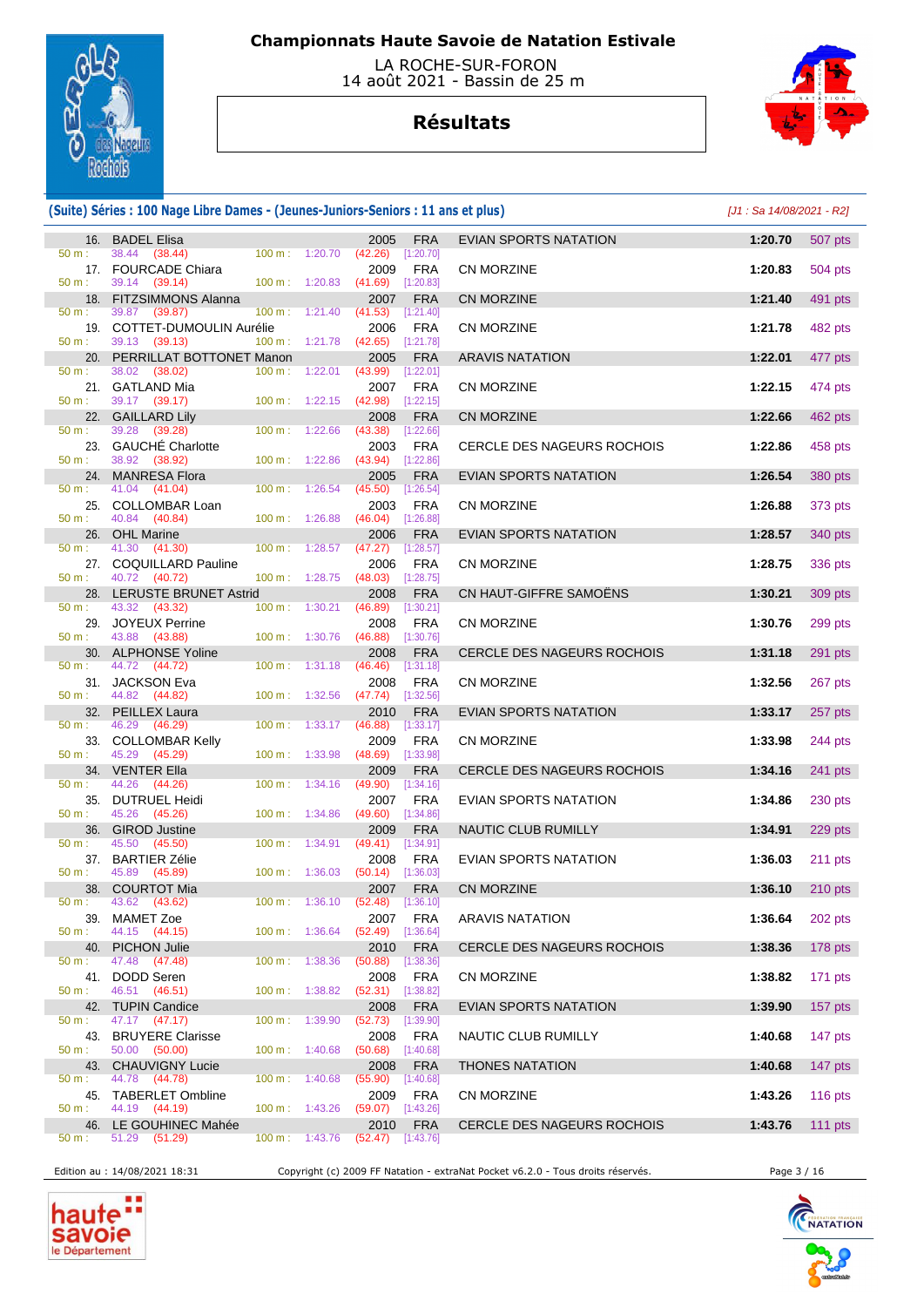

 LA ROCHE-SUR-FORON 14 août 2021 - Bassin de 25 m

## **Résultats**



### **(Suite) Séries : 100 Nage Libre Dames - (Jeunes-Juniors-Seniors : 11 ans et plus)** [J1 : Sa 14/08/2021 - R2]

| 48.60<br>(48.60)<br>$50 m$ :<br>1:44.96<br>$100 \text{ m}$ :<br>(56.36)<br>[1:44.96]                           |        |
|----------------------------------------------------------------------------------------------------------------|--------|
|                                                                                                                |        |
| <b>COLLOMBAR Tessa</b><br><b>FRA</b><br>CN MORZINE<br>1:45.20<br>48.<br>2010                                   | 95 pts |
| (49.00)<br>49.00<br>$100 \text{ m}$ :<br>1:45.20<br>$50 m$ :<br>(56.20)<br>[1:45.20]                           |        |
| <b>THORPE Sadie</b><br><b>FRA</b><br>49<br>CN MORZINE<br>1:45.82<br>2009                                       | 89 pts |
| 49.77<br>(49.77)<br>100 m: 1:45.82<br>(56.05)<br>[1:45.82]<br>$50 m$ :                                         |        |
| CN MORZINE<br>DE PIERREPONT Freya<br><b>FRA</b><br>1:47.15<br>50.<br>2008                                      | 77 pts |
| (49.21)<br>100 m:<br>49.21<br>1:47.15<br>[1:47.15]<br>$50 m$ :<br>(57.94)                                      |        |
| <b>NOLIN Celena</b><br><b>FRA</b><br>CERCLE DES NAGEURS ROCHOIS<br>51<br>2006<br>1:48.28                       | 67 pts |
| 48.95 (48.95)<br>$50 m$ :<br>$100 \text{ m}$ :<br>1:48.28<br>(59.33)<br>[1:48.28]                              |        |
| <b>FRA</b><br>SARTORETTO Isalyne<br><b>ARAVIS NATATION</b><br>1:55.60<br>52.<br>2006                           | 19 pts |
| 52.69<br>(52.69)<br>$100 \text{ m}$ :<br>1:55.60<br>$50 m$ :<br>(1:02.91)<br>[1:55.60]                         |        |
| <b>FRA</b><br><b>DSQ</b><br>THIENNARD Lena<br>2007<br>ARAVIS NATATION<br>$---$                                 |        |
| <b>FRA</b><br><b>COTTET DUMOULIN Meline</b><br>EVIAN SPORTS NATATION<br>2004<br><b>DNS</b> dec<br>$---$        |        |
| <b>FRA</b><br><b>DNS</b> dec<br><b>DUTRUEL Zali</b><br>2010<br>EVIAN SPORTS NATATION<br>$---$                  |        |
| <b>FRA</b><br><b>DNS</b> dec<br><b>QUEVA Violette</b><br>NAUTIC CLUB RUMILLY<br>2007<br>$\qquad \qquad \cdots$ |        |

### **Série : 50 Dos Dames - (Avenirs : 6 - 10 ans)** [J1 : Sa 14/08/2021 - R2]

| BARBAZ Ludivine  | 2011 | FRA        | EVIAN SPORTS NATATION | 55.11   | $192$ pts |
|------------------|------|------------|-----------------------|---------|-----------|
| 2. BRUN Emma     | 2011 | <b>FRA</b> | NAUTIC CLUB RUMILLY   | 59.07   | $113$ pts |
| 3. ROURES Andréa | 2011 | FRA        | NAUTIC CLUB RUMILLY   | 1:10.14 | 2 pts     |
| --- BADEL Rose   | 2011 | <b>FRA</b> | EVIAN SPORTS NATATION | DNS dec |           |

### **Séries : 100 Dos Dames - (Jeunes-Juniors-Seniors : 11 ans et plus)** [J1 : Sa 14/08/2021 - R2]

|                  | 1. FORESTIER Iona                          |                           |         | 2005 FRA                                   |
|------------------|--------------------------------------------|---------------------------|---------|--------------------------------------------|
| 50 m:            | 39.07 (39.07)                              | 100 m: 1:19.72            |         | $(40.65)$ [1:19.72]                        |
| 2.               | <b>MCARTHUR Izzy</b>                       |                           |         | 2008<br><b>FRA</b>                         |
|                  | 40.42 (40.42)                              | $100 \text{ m}$ :         | 1:23.08 | (42.66)<br>[1:23.08]                       |
| 3.               | <b>METRAL Lou</b>                          |                           |         | 2006<br><b>FRA</b>                         |
| 50 m:            | 42.90 (42.90)                              | $100 \text{ m}$ :         | 1:27.52 | (44.62)<br>[1:27.52]                       |
| 4 <sup>1</sup>   | <b>BIFFI Ambre</b>                         |                           |         | <b>FRA</b><br>2006                         |
| 50 m:            | 42.20 (42.20)                              | $100 m$ :                 | 1:28.50 | $(46.30)$ [1:28.50]                        |
| 5.               | <b>VALETTE Meije</b>                       |                           |         | 2004<br><b>FRA</b>                         |
| $50 \text{ m}$ : | 43.45 (43.45)                              | $100 \text{ m}$ :         | 1:29.56 | (46.11)<br>[1:29.56]                       |
| 6.               | <b>THIENNARD Lena</b>                      |                           |         | <b>FRA</b><br>2007                         |
| 50 m:            | 44.62 (44.62)                              | $100 \text{ m}$ :         | 1:32.71 | $(48.09)$ [1:32.71]                        |
| 7.               | <b>TELLIEZ Eloise</b>                      |                           |         | 2004<br><b>FRA</b>                         |
| 50 m:            | 44.53 (44.53)                              | $100 \text{ m}$ :         | 1:32.78 | $(48.25)$ [1:32.78]                        |
| 8.               | <b>FITZSIMMONS Alanna</b>                  |                           |         | 2007 FRA                                   |
| 50 m :           | 47.59<br>(47.59)                           | $100 \text{ m}$ :         | 1:35.98 | (48.39)<br>[1:35.98]                       |
| 9.               | <b>OHL Marine</b>                          |                           |         | <b>FRA</b><br>2006                         |
| 50 m:            | 47.78 (47.78)                              | 100 m:                    | 1:37.93 | (50.15)<br>[1:37.93]                       |
| 10.              | <b>LOREAU Lina</b>                         |                           |         | <b>FRA</b><br>2008                         |
| 50 m:            | 47.12 (47.12)                              | 100 m:                    | 1:39.74 | $(52.62)$ [1:39.74]                        |
| 11.              | <b>FOURCADE Chiara</b>                     |                           |         | <b>FRA</b><br>2009                         |
| 50 m:            | 47.73 (47.73)                              | 100 m:                    | 1:40.49 | (52.76)<br>[1:40.49]                       |
| 12 <sup>2</sup>  | <b>GATLAND Mia</b>                         |                           |         | <b>FRA</b><br>2007                         |
| 50 m:            | 48.00 (48.00)                              | $100 \text{ m}$ :         | 1:41.09 | (53.09)<br>[1:41.09]                       |
| 13.              | <b>FOURNIER Holly</b>                      |                           | 1:43.75 | 2007 FRA                                   |
| 50 m:            | 50.63 (50.63)                              | $100 \text{ m}$ :         |         | $(53.12)$ [1:43.75]                        |
| 14.<br>50 m:     | <b>BRUYERE Clarisse</b><br>53.81 (53.81)   | $100 \text{ m}$ :         | 1:47.19 | <b>FRA</b><br>2008<br>(53.38)<br>[1:47.19] |
|                  |                                            |                           |         |                                            |
| 15.<br>50 m:     | <b>COLLOMBAR Kelly</b><br>53.54<br>(53.54) | 100 m:                    | 1:47.29 | 2009<br><b>FRA</b><br>(53.75)<br>[1:47.29] |
|                  |                                            |                           |         |                                            |
| 16.<br>50 m : __ | PEILLEX Laura<br>54.73 (54.73)             | $100 \text{ m}$ :         | 1:48.28 | 2010<br><b>FRA</b><br>$(53.55)$ [1:48.28]  |
| 17 <sub>1</sub>  | <b>ALABEATRIX RUBIN Louise</b>             |                           |         | 2008<br><b>FRA</b>                         |
| 50 m:            | 54.40 (54.40)                              | $100 \text{ m}$ : 1:48.35 |         | (53.95)<br>[1:48.35]                       |
|                  |                                            |                           |         |                                            |

| $\mathbf{1}$ . | <b>FORESTIER Iona</b><br>39.07 (39.07)   | 100 m: 1:19.72            |         | 2005<br>(40.65)     | <b>FRA</b><br>[1:19.72] | EVIAN SPORTS NATATION        | 1:19.72 | 793 pts |
|----------------|------------------------------------------|---------------------------|---------|---------------------|-------------------------|------------------------------|---------|---------|
| 2.             | <b>MCARTHUR Izzy</b>                     |                           |         | 2008                | <b>FRA</b>              | <b>CN MORZINE</b>            | 1:23.08 | 719 pts |
|                | 40.42 (40.42)                            | 100 m:                    | 1:23.08 | (42.66)             | [1:23.08]               |                              |         |         |
| 3.             | <b>METRAL Lou</b>                        |                           |         | 2006                | <b>FRA</b>              | NAUTIC CLUB RUMILLY          | 1:27.52 | 627 pts |
|                | 42.90 (42.90)                            | 100 m: 1:27.52            |         | $(44.62)$ [1:27.52] |                         |                              |         |         |
| 4 <sup>1</sup> | <b>BIFFI Ambre</b>                       |                           |         | 2006                | <b>FRA</b>              | <b>EVIAN SPORTS NATATION</b> | 1:28.50 | 607 pts |
|                | 42.20 (42.20)                            | $100 \text{ m}$ :         | 1:28.50 | (46.30)             | [1:28.50]               |                              |         |         |
| 5.             | <b>VALETTE Meije</b>                     |                           |         | 2004                | <b>FRA</b>              | <b>THONES NATATION</b>       | 1:29.56 | 587 pts |
|                | 43.45 (43.45)                            | 100 m: 1:29.56            |         | (46.11)             | [1:29.56]               |                              |         |         |
| 6.             | <b>THIENNARD Lena</b>                    |                           |         | 2007                | <b>FRA</b>              | <b>ARAVIS NATATION</b>       | 1:32.71 | 527 pts |
|                | 44.62 (44.62)                            | 100 m: 1:32.71            |         | (48.09)             | [1:32.71]               |                              |         |         |
| 7.             | <b>TELLIEZ Eloise</b><br>44.53 (44.53)   | $100 \text{ m}$ : 1:32.78 |         | 2004<br>(48.25)     | <b>FRA</b><br>[1:32.78] | <b>ARAVIS NATATION</b>       | 1:32.78 | 526 pts |
| 8.             | <b>FITZSIMMONS Alanna</b>                |                           |         | 2007                | <b>FRA</b>              | <b>CN MORZINE</b>            | 1:35.98 | 469 pts |
|                | 47.59 (47.59)                            | 100 m: 1:35.98            |         | (48.39)             | [1:35.98]               |                              |         |         |
| 9.             | <b>OHL Marine</b>                        |                           |         | 2006                | <b>FRA</b>              | <b>EVIAN SPORTS NATATION</b> | 1:37.93 | 435 pts |
|                | 47.78 (47.78)                            | 100 m: 1:37.93            |         | (50.15)             | [1:37.93]               |                              |         |         |
| 10.            | <b>LOREAU Lina</b>                       |                           |         | 2008                | <b>FRA</b>              | CN HAUT-GIFFRE SAMOËNS       | 1:39.74 | 406 pts |
|                | 47.12 (47.12)                            | 100 m: 1:39.74            |         | (52.62)             | [1:39.74]               |                              |         |         |
| 11.            | <b>FOURCADE Chiara</b>                   |                           |         | 2009                | <b>FRA</b>              | <b>CN MORZINE</b>            | 1:40.49 | 394 pts |
|                | 47.73 (47.73)                            | $100 \text{ m}$ : 1:40.49 |         | $(52.76)$ [1:40.49] |                         |                              |         |         |
| 12.            | <b>GATLAND Mia</b>                       |                           |         | 2007                | <b>FRA</b>              | <b>CN MORZINE</b>            | 1:41.09 | 384 pts |
| ÷.             | 48.00 (48.00)                            | $100 \text{ m}: 1:41.09$  |         | (53.09)             | [1:41.09]               |                              |         |         |
| 13.            | <b>FOURNIER Holly</b>                    |                           |         | 2007                | <b>FRA</b>              | EVIAN SPORTS NATATION        | 1:43.75 | 344 pts |
|                | 50.63 (50.63)                            | $100 m$ : 1:43.75         |         | $(53.12)$ [1:43.75] |                         |                              |         |         |
| 14.            | <b>BRUYERE Clarisse</b><br>53.81 (53.81) | $100 m$ : $1:47.19$       |         | 2008<br>(53.38)     | <b>FRA</b><br>[1:47.19] | <b>NAUTIC CLUB RUMILLY</b>   | 1:47.19 | 294 pts |
| 15.            | <b>COLLOMBAR Kelly</b>                   |                           |         | 2009                | <b>FRA</b>              | <b>CN MORZINE</b>            | 1:47.29 |         |
|                | 53.54 (53.54)                            | $100 m$ : 1:47.29         |         | (53.75)             | [1:47.29]               |                              |         | 293 pts |
| 16.            | <b>PEILLEX Laura</b>                     |                           |         | 2010                | <b>FRA</b>              | EVIAN SPORTS NATATION        | 1:48.28 | 280 pts |
|                | 54.73 (54.73)                            | $100 \text{ m}$ :         | 1:48.28 | (53.55)             | [1:48.28]               |                              |         |         |
|                | 17. ALABEATRIX RUBIN Louise              |                           |         | 2008                | <b>FRA</b>              | EVIAN SPORTS NATATION        | 1:48.35 | 279 pts |
|                |                                          |                           |         |                     |                         |                              |         |         |

Edition au : 14/08/2021 18:31 Copyright (c) 2009 FF Natation - extraNat Pocket v6.2.0 - Tous droits réservés. Page 4 / 16





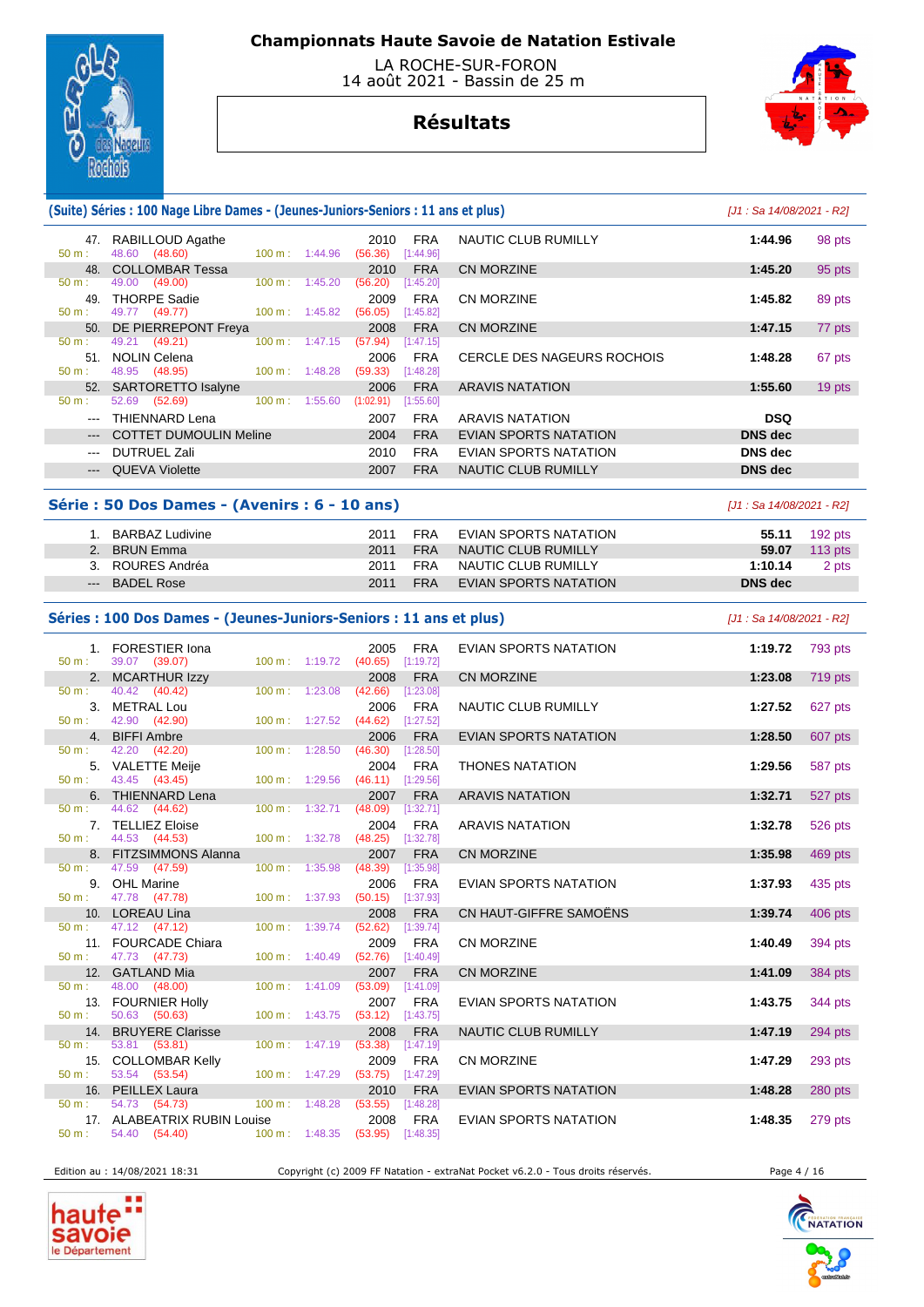

 LA ROCHE-SUR-FORON 14 août 2021 - Bassin de 25 m

# **Résultats**



### **(Suite) Séries : 100 Dos Dames - (Jeunes-Juniors-Seniors : 11 ans et plus)** [J1 : Sa 14/08/2021 - R2]

|                        | 18. VENTER Ella                       |                           |         | 2009              | <b>FRA</b>              | <b>CERCLE DES NAGEURS ROCHOIS</b> | 1:49.24        | 267 pts        |
|------------------------|---------------------------------------|---------------------------|---------|-------------------|-------------------------|-----------------------------------|----------------|----------------|
| 50 m:                  | 51.65 (51.65)                         | $100 \text{ m}$ : 1:49.24 |         | (57.59)           | [1:49.24]               |                                   |                |                |
|                        | 19. PERRILLAT BOTTONET Anna           |                           |         | 2008              | <b>FRA</b>              | <b>ARAVIS NATATION</b>            | 1:49.56        | 263 pts        |
| $50 m$ :               | 54.74 (54.74)                         | 100 m: 1:49.56            |         | (54.82)           | [1:49.56]               |                                   |                |                |
|                        | 20. TUPIN Candice                     |                           |         | 2008              | <b>FRA</b>              | <b>EVIAN SPORTS NATATION</b>      | 1:50.68        | 248 pts        |
| $50 \text{ m}$ :       | 53.44 (53.44)                         | 100 m: 1:50.68            |         | (57.24)           | [1:50.68]               |                                   |                |                |
|                        | 21. BICHET Fanny                      |                           |         | 2005              | <b>FRA</b>              | <b>NAUTIC CLUB RUMILLY</b>        | 1:51.08        | 243 pts        |
| $50 m$ :               | 51.54 (51.54)                         | 100 m: 1:51.08            |         | (59.54)           | [1:51.08]               |                                   |                |                |
|                        | 22. LERUSTE BRUNET Astrid             |                           |         | 2008              | <b>FRA</b>              | CN HAUT-GIFFRE SAMOËNS            | 1:52.82        | 222 pts        |
| 50 m:                  | 57.03 (57.03)                         | 100 m: 1:52.82            |         | (55.79)           | [1:52.82]               |                                   |                |                |
| $50 m$ :               | 23. TEFRA Augustine                   |                           |         | 2007              | <b>FRA</b>              | <b>CN MORZINE</b>                 | 1:55.38        | 193 pts        |
|                        | 57.42 (57.42)                         | 100 m: 1:55.38            |         | (57.96)           | [1:55.38]               |                                   |                |                |
| 50 m:                  | 24. TAVERNIER Latika<br>57.37 (57.37) | 100 m:                    | 1:56.35 | 2010<br>(58.98)   | <b>FRA</b><br>[1:56.35] | <b>CN MORZINE</b>                 | 1:56.35        | 182 pts        |
|                        | 25. GIROD Justine                     |                           |         | 2009              | <b>FRA</b>              | NAUTIC CLUB RUMILLY               | 1:57.46        | 170 pts        |
| $50 m$ :               | 56.06 (56.06)                         | $100 m$ : 1:57.46         |         | (1:01.40)         | [1:57.46]               |                                   |                |                |
|                        | 26. LEMETAYER Zoé                     |                           |         | 2007              | <b>FRA</b>              | CN HAUT-GIFFRE SAMOËNS            | 1:58.88        | <b>156 pts</b> |
| $50 \text{ m}$ :       | 56.63 (56.63)                         | $100 \text{ m}$ :         | 1:58.88 | (1:02.25)         | [1:58.88]               |                                   |                |                |
|                        | 27. RABILLOUD Agathe                  |                           |         | 2010              | <b>FRA</b>              | <b>NAUTIC CLUB RUMILLY</b>        | 2:01.32        | 132 pts        |
|                        | $50 \text{ m}: 1:03.61$ (1:03.61)     | 100 m: 2:01.32            |         | (57.71)           | [2:01.32]               |                                   |                |                |
|                        | 28. SARTORETTO Isalyne                |                           |         | 2006              | <b>FRA</b>              | <b>ARAVIS NATATION</b>            | 2:03.23        | $115$ pts      |
| $50 \text{ m}$ :       | 59.90 (59.90)                         | 100 m:                    | 2:03.23 | (1:03.33)         | [2:03.23]               |                                   |                |                |
|                        | 29. LE GOUHINEC Mahée                 |                           |         | 2010              | <b>FRA</b>              | CERCLE DES NAGEURS ROCHOIS        | 2:05.21        | 99 pts         |
|                        | $50 \text{ m}: 1:01.88$ $(1:01.88)$   | 100 m: 2:05.21            |         | (1:03.33)         | [2:05.21]               |                                   |                |                |
| $50 \text{ m}$ :       | 30. NOLIN Celena<br>58.90 (58.90)     | 100 m:                    | 2:05.73 | 2006<br>(1:06.83) | <b>FRA</b><br>[2:05.73] | CERCLE DES NAGEURS ROCHOIS        | 2:05.73        | 95 pts         |
|                        | 31. DE PIERREPONT Freya               |                           |         | 2008              | <b>FRA</b>              | CN MORZINE                        | 2:06.05        |                |
|                        | $50 \text{ m}: 1:01.42$ $(1:01.42)$   | 100 m: 2:06.05            |         | (1:04.63)         | [2:06.05]               |                                   |                | 92 pts         |
|                        | 32. THORPE Sadie                      |                           |         | 2009              | <b>FRA</b>              | <b>CN MORZINE</b>                 | 2:07.31        | 83 pts         |
|                        | $50 \text{ m}$ : 1:02.32 (1:02.32)    | 100 m : 2:07.31           |         | (1:04.99)         | [2:07.31]               |                                   |                |                |
|                        | --- ALPHONSE Yoline                   |                           |         | 2008              | <b>FRA</b>              | <b>CERCLE DES NAGEURS ROCHOIS</b> | <b>DSQ</b>     |                |
|                        | --- BARTIER Zélie                     |                           |         | 2008              | <b>FRA</b>              | <b>EVIAN SPORTS NATATION</b>      | <b>DSQ</b>     |                |
| $\qquad \qquad \cdots$ | <b>CHAUVIGNY Lucie</b>                |                           |         | 2008              | <b>FRA</b>              | <b>THONES NATATION</b>            | <b>DSQ</b>     |                |
|                        | <b>JACKSON Eva</b>                    |                           |         | 2008              | <b>FRA</b>              | <b>CN MORZINE</b>                 | <b>DSQ</b>     |                |
| $\qquad \qquad - -$    |                                       |                           |         |                   |                         |                                   |                |                |
|                        | <b>COTTET DUMOULIN Meline</b>         |                           |         | 2004              | <b>FRA</b>              | <b>EVIAN SPORTS NATATION</b>      | <b>DNS</b> dec |                |
|                        | --- QUEVA Violette                    |                           |         | 2007              | <b>FRA</b>              | <b>NAUTIC CLUB RUMILLY</b>        | <b>DNS</b> dec |                |

| CERCLE DES NAGEURS ROCHOIS        | 1:49.24        | 267 pts   |
|-----------------------------------|----------------|-----------|
| ARAVIS NATATION                   | 1:49.56        | $263$ pts |
| <b>EVIAN SPORTS NATATION</b>      | 1:50.68        | 248 pts   |
| NAUTIC CLUB RUMILLY               | 1:51.08        | 243 pts   |
| CN HAUT-GIFFRE SAMOËNS            | 1:52.82        | 222 pts   |
| CN MORZINE                        | 1:55.38        | $193$ pts |
| <b>CN MORZINE</b>                 | 1:56.35        | $182$ pts |
| NAUTIC CLUB RUMILLY               | 1:57.46        | 170 pts   |
| CN HAUT-GIFFRE SAMOËNS            | 1:58.88        | $156$ pts |
| NAUTIC CLUB RUMILLY               | 2:01.32        | $132$ pts |
| <b>ARAVIS NATATION</b>            | 2:03.23        | $115$ pts |
| <b>CERCLE DES NAGEURS ROCHOIS</b> | 2:05.21        | 99 pts    |
| CERCLE DES NAGEURS ROCHOIS        | 2:05.73        | 95 pts    |
| CN MORZINE                        | 2:06.05        | 92 pts    |
| <b>CN MORZINE</b>                 | 2:07.31        | 83 pts    |
| CERCLE DES NAGEURS ROCHOIS        | <b>DSQ</b>     |           |
| EVIAN SPORTS NATATION             | <b>DSQ</b>     |           |
| THONES NATATION                   | <b>DSQ</b>     |           |
| CN MORZINE                        | <b>DSQ</b>     |           |
| EVIAN SPORTS NATATION             | <b>DNS</b> dec |           |
|                                   |                |           |

### **Série : 50 Brasse Dames - (Avenirs : 6 - 10 ans)** [J1 : Sa 14/08/2021 - R1]

### 1. BARBAZ Ludivine 2011 FRA EVIAN SPORTS NATATION **51.00** 418 pts 2. ROURES Andréa 2011 FRA NAUTIC CLUB RUMILLY **1:08.02** 48 pts 3. VARGUES Livia 2011 FRA NAUTIC CLUB RUMILLY **1:10.08** 28 pts 4. BRUN Emma 2011 FRA NAUTIC CLUB RUMILLY **1:11.73** 16 pts

## **Séries : 100 Brasse Dames - (Jeunes-Juniors-Seniors : 11 ans et plus)** [J1 : Sa 14/08/2021 - R1]

| 50 m :           | 1. VULLIET Jade<br>42.81 (42.81) | $100 \text{ m}$ : 1:30.64    | FRA<br>2004<br>(47.83)<br>[1:30.64] | <b>THONES NATATION</b>            | 1:30.64 | 797 pts |
|------------------|----------------------------------|------------------------------|-------------------------------------|-----------------------------------|---------|---------|
|                  | 2. OHL Pauline                   |                              | <b>FRA</b><br>2004                  | EVIAN SPORTS NATATION             | 1:30.67 | 796 pts |
| 50 m:            | 42.90 (42.90)                    | $100 \text{ m}$ :<br>1:30.67 | [1:30.67]<br>(47.77)                |                                   |         |         |
|                  | 3. WILMOT Carrie                 |                              | <b>GBR</b><br>1967                  | CN HAUT-GIFFRE SAMOËNS            | 1:34.59 | 722 pts |
| 50 m:            | 44.67 (44.67)                    | $100 \text{ m}$ : 1:34.59    | (49.92)<br>[1:34.59]                |                                   |         |         |
|                  | 4. DECROUX Timea                 |                              | <b>FRA</b><br>1977                  | <b>CERCLE DES NAGEURS ROCHOIS</b> | 1:35.66 | 702 pts |
| 50 m :           | 43.20 (43.20)                    | $100 \text{ m}$ :<br>1:35.66 | [1:35.66]<br>(52.46)                |                                   |         |         |
|                  | 5. PERRILLAT BOTTONET Manon      |                              | 2005<br><b>FRA</b>                  | <b>ARAVIS NATATION</b>            | 1:36.10 | 694 pts |
| $50 \text{ m}$ : | 44.44 (44.44)                    | $100 \text{ m}$ :<br>1:36.10 | (51.66)<br>[1:36.10]                |                                   |         |         |
|                  | 6. BARTIER Zélie                 |                              | <b>FRA</b><br>2008                  | EVIAN SPORTS NATATION             | 1:37.14 | 675 pts |
| 50 m:            | 46.03<br>(46.03)                 | 100 m:<br>1:37.14            | (51.11)<br>[1:37.14]                |                                   |         |         |
|                  | 7. COTTET-DUMOULIN Aurélie       |                              | <b>FRA</b><br>2006                  | <b>CN MORZINE</b>                 | 1:38.02 | 659 pts |
| $50 m$ :         | (46.55)<br>46.55                 | $100 \text{ m}$ :<br>1:38.02 | [1:38.02]<br>(51.47)                |                                   |         |         |
|                  |                                  |                              |                                     |                                   |         |         |

Edition au : 14/08/2021 18:31 Copyright (c) 2009 FF Natation - extraNat Pocket v6.2.0 - Tous droits réservés. Page 5 / 16



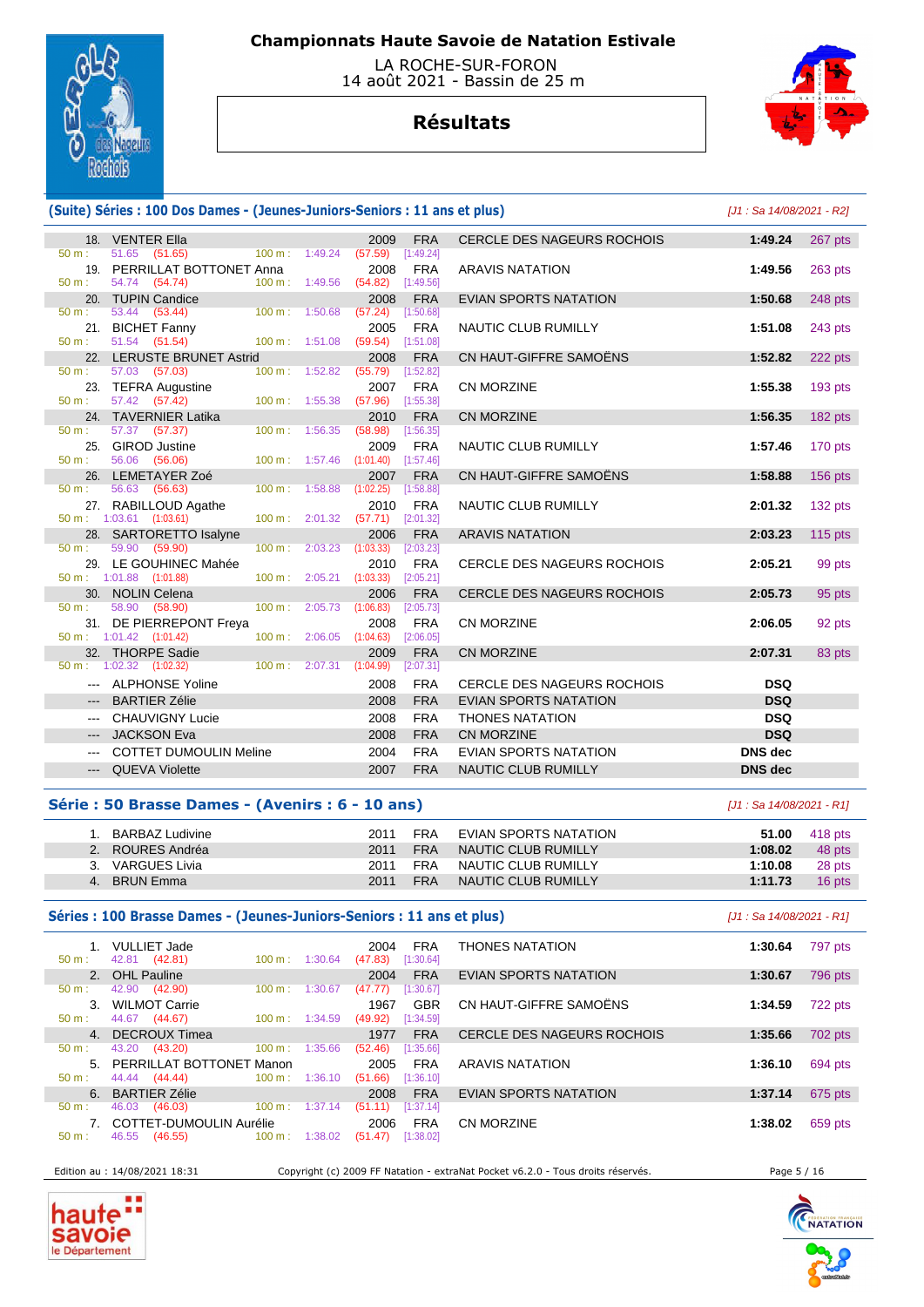

 LA ROCHE-SUR-FORON 14 août 2021 - Bassin de 25 m

# **Résultats**



## **(Suite) Séries : 100 Brasse Dames - (Jeunes-Juniors-Seniors : 11 ans et plus)** [J1 : Sa 14/08/2021 - R1]

|                                  | 8. HOUËL Adèle                                           |                   |                                      | 2007                                        | <b>FRA</b>                | CERCLE DES NAGEURS ROCHOIS                            | 1:38.94                   | 643 pts   |
|----------------------------------|----------------------------------------------------------|-------------------|--------------------------------------|---------------------------------------------|---------------------------|-------------------------------------------------------|---------------------------|-----------|
| 50 m:                            | 43.65 (43.65)                                            |                   | 100 m: 1:38.94                       | (55.29)                                     | [1:38.94]                 |                                                       |                           |           |
| 50 m:                            | 9. LOREAU Lina<br>47.13 (47.13)                          |                   | $100 m$ : 1:42.13                    | 2008<br>(55.00)                             | <b>FRA</b><br>[1:42.13]   | CN HAUT-GIFFRE SAMOËNS                                | 1:42.13                   | 588 pts   |
|                                  | 10. MILLET Solène                                        |                   |                                      | 2003                                        | <b>FRA</b>                | EVIAN SPORTS NATATION                                 | 1:45.87                   | 527 pts   |
| 50 m:                            | 48.59<br>(48.59)<br>11. RABILLOUD Agathe                 |                   | 100 m: 1:45.87                       | (57.28)<br>2010                             | [1:45.87]<br><b>FRA</b>   | NAUTIC CLUB RUMILLY                                   | 1:45.91                   | 526 pts   |
| 50 m:                            | 50.76<br>(50.76)                                         |                   | $100 m$ : 1:45.91                    | (55.15)                                     | [1:45.91]                 |                                                       |                           |           |
|                                  | 12. ALPHONSE Yoline                                      |                   |                                      | 2008                                        | <b>FRA</b>                | <b>CERCLE DES NAGEURS ROCHOIS</b>                     | 1:46.45                   | 517 pts   |
| 50 m:                            | 50.79 (50.79)<br>13. MARULLAZ Adele                      | $100 \text{ m}$ : | 1:46.45                              | (55.66)<br>2008                             | [1:46.45]<br><b>FRA</b>   | <b>CN MORZINE</b>                                     | 1:47.43                   | 502 pts   |
| 50 m:                            | 51.58 (51.58)                                            |                   | 100 m: 1:47.43                       | (55.85)                                     | [1:47.43]                 |                                                       |                           |           |
| 50 m:                            | 14. GAUDIN Faustine<br>51.23 (51.23)                     | $100 \text{ m}$ : | 1:47.89                              | 2007<br>(56.66)                             | <b>FRA</b><br>$[1:47.89]$ | CN HAUT-GIFFRE SAMOENS                                | 1:47.89                   | 495 pts   |
|                                  | 15. FOURNIER Holly                                       |                   |                                      | 2007                                        | <b>FRA</b>                | EVIAN SPORTS NATATION                                 | 1:48.99                   | 478 pts   |
| 50 m:                            | 50.65 (50.65)                                            | 100 m: 1:48.99    |                                      | (58.34)                                     | [1:48.99]                 |                                                       |                           |           |
| 50 m:                            | 16. COLLOMBAR Loan<br>51.86 (51.86)                      | 100 m: 1:49.27    |                                      | 2003<br>(57.41)                             | <b>FRA</b><br>[1:49.27]   | <b>CN MORZINE</b>                                     | 1:49.27                   | 474 pts   |
|                                  | 17. BETEMPS Lilou                                        |                   |                                      | 2009                                        | <b>FRA</b>                | <b>ARAVIS NATATION</b>                                | 1:49.63                   | 468 pts   |
| 50 m:                            | 51.63 (51.63)<br><b>RASERA Cécile</b>                    |                   | $100 m$ : 1:49.63                    | (58.00)                                     | [1:49.63]                 |                                                       |                           |           |
| 18.<br>$50 m$ :                  | 53.69<br>(53.69)                                         | $100 \text{ m}$ : | 1:53.67                              | 2006<br>(59.98)                             | <b>FRA</b><br>[1:53.67]   | <b>CN MORZINE</b>                                     | 1:53.67                   | 410 pts   |
|                                  | 19. ALABEATRIX RUBIN Louise                              |                   |                                      | 2008                                        | <b>FRA</b>                | <b>EVIAN SPORTS NATATION</b>                          | 1:54.37                   | 400 pts   |
| $50 m$ :                         | 53.63 (53.63)<br>20. LE GOUHINEC Mahée                   |                   | 100 m: 1:54.37                       | $(1:00.74)$ $[1:54.37]$<br>2010             | <b>FRA</b>                | CERCLE DES NAGEURS ROCHOIS                            | 1:55.40                   | 386 pts   |
| 50 m:                            | 56.81 (56.81)                                            |                   | 100 m: 1:55.40                       | (58.59)                                     | [1:55.40]                 |                                                       |                           |           |
|                                  | 21. GIROD Justine<br>55.01 (55.01)                       |                   |                                      | 2009                                        | <b>FRA</b>                | NAUTIC CLUB RUMILLY                                   | 1:56.07                   | 377 pts   |
| 50 m:<br>22.                     | <b>PEILLEX Laura</b>                                     |                   | 100 m: 1:56.07                       | $(1:01.06)$ [1:56.07]<br>2010               | <b>FRA</b>                | EVIAN SPORTS NATATION                                 | 1:56.53                   | 371 pts   |
| 50 m:                            | 54.89 (54.89)                                            |                   | 100 m: 1:56.53                       | (1:01.64)                                   | [1:56.53]                 |                                                       |                           |           |
| 50 m:                            | 23. BICHET Fanny<br>53.90<br>(53.90)                     |                   | 100 m: 1:56.62                       | 2005<br>(1:02.72)                           | <b>FRA</b><br>[1:56.62]   | NAUTIC CLUB RUMILLY                                   | 1:56.62                   | 369 pts   |
| 24.                              | <b>DUTRUEL Heidi</b>                                     |                   |                                      | 2007                                        | <b>FRA</b>                | <b>EVIAN SPORTS NATATION</b>                          | 1:56.72                   | 368 pts   |
| 50 m:                            | 55.15 (55.15)                                            | $100 m$ :         | 1:56.72                              | (1:01.57)                                   | [1:56.72]                 |                                                       |                           |           |
| 50 m:                            | 25. ANNAERT Axelle<br>55.24 (55.24)                      |                   | 100 m: 1:57.54                       | 2009<br>$(1:02.30)$ $[1:57.54]$             | <b>FRA</b>                | <b>THONES NATATION</b>                                | 1:57.54                   | 357 pts   |
| 26.                              | REYNOLDS Cécilia                                         |                   |                                      | 2007                                        | <b>FRA</b>                | <b>CN MORZINE</b>                                     | 1:57.72                   | 355 pts   |
| 50 m:                            | 55.70 (55.70)<br>27. TEFRA Augustine                     | $100 \text{ m}$ : |                                      | $1:57.72$ $(1:02.02)$<br>2007               | $[1:57.72]$<br><b>FRA</b> | <b>CN MORZINE</b>                                     | 1:59.07                   | 337 pts   |
| 50 m:                            | (55.35)<br>55.35                                         |                   | $100 \text{ m}: 1:59.07$ $(1:03.72)$ |                                             | [1:59.07]                 |                                                       |                           |           |
|                                  | 28. COLLOMBAR Kelly                                      |                   |                                      | 2009                                        | <b>FRA</b>                | <b>CN MORZINE</b>                                     | 1:59.08                   | 337 pts   |
| 50 m:<br>29.                     | 56.00<br>(56.00)<br><b>BOUVIER Nolwenn</b>               | $100 \text{ m}$ : | 1:59.08                              | (1:03.08)<br>2010                           | [1:59.08]<br><b>FRA</b>   | <b>CN MORZINE</b>                                     | 2:00.46                   | 320 pts   |
| 50 m:                            | 57.42 (57.42)                                            | 100 m:            | 2:00.46                              | (1:03.04)                                   | [2:00.46]                 |                                                       |                           |           |
| 30.<br>50 m:                     | DODD Seren<br>56.86 (56.86)                              |                   | 100 m: 2:03.96                       | 2008<br>$(1:07.10)$ $[2:03.96]$             | <b>FRA</b>                | <b>CN MORZINE</b>                                     | 2:03.96                   | 278 pts   |
|                                  | 31. MAMET Zoe                                            |                   |                                      | 2007                                        | <b>FRA</b>                | <b>ARAVIS NATATION</b>                                | 2:04.14                   | 276 pts   |
|                                  | $50 \text{ m}: 55.03 (55.03)$                            |                   |                                      | 100 m: 2:04.14 (1:09.11) [2:04.14]          |                           |                                                       |                           |           |
|                                  | 32. COULAUD Clara<br>$50 \text{ m}: 1:03.65$ $(1:03.65)$ |                   |                                      | 2009<br>100 m : 2:15.42 (1:11.77) [2:15.42] | <b>FRA</b>                | <b>CERCLE DES NAGEURS ROCHOIS</b>                     | 2:15.42                   | $161$ pts |
|                                  | 33. MOYNE-PICCARD Lily-Rose                              |                   |                                      | 2010                                        | FRA                       | CERCLE DES NAGEURS ROCHOIS                            | 2:21.22                   | 114 $pts$ |
|                                  | $50 \text{ m}: 1:06.61$ (1:06.61)                        |                   |                                      | 100 m: 2:21.22 (1:14.61) [2:21.22]          |                           |                                                       |                           |           |
|                                  | --- CHAPMAN Ellianne<br>--- GAILLARD Lily                |                   |                                      | 2010<br>2008                                | <b>FRA</b><br><b>FRA</b>  | CN MORZINE<br>CN MORZINE                              | <b>DSQ</b><br><b>DSQ</b>  |           |
| $\qquad \qquad -\qquad \qquad -$ | <b>KELHAM Sophia</b>                                     |                   |                                      | 2007                                        | <b>FRA</b>                | CN MORZINE                                            | <b>DSQ</b>                |           |
| $\scriptstyle\cdots$             | <b>MISSILLIER Chloe</b>                                  |                   |                                      | 2006                                        | <b>FRA</b>                | <b>ARAVIS NATATION</b>                                | <b>DSQ</b>                |           |
| $---$                            | <b>NOLIN Celena</b>                                      |                   |                                      | 2006                                        | <b>FRA</b>                | CERCLE DES NAGEURS ROCHOIS                            | <b>DSQ</b>                |           |
| $\qquad \qquad \cdots$           | <b>REYNOLDS Claudia</b>                                  |                   |                                      | 2009                                        | FRA                       | CN MORZINE                                            | <b>DSQ</b>                |           |
| ---                              | <b>BADEL Elisa</b><br>--- COTTET DUMOULIN Meline         |                   |                                      | 2005<br>2004                                | <b>FRA</b><br><b>FRA</b>  | <b>EVIAN SPORTS NATATION</b><br>EVIAN SPORTS NATATION | <b>DNS</b> dec<br>DNS dec |           |
|                                  |                                                          |                   |                                      |                                             |                           |                                                       |                           |           |

Edition au : 14/08/2021 18:31 Copyright (c) 2009 FF Natation - extraNat Pocket v6.2.0 - Tous droits réservés. Page 6 / 16



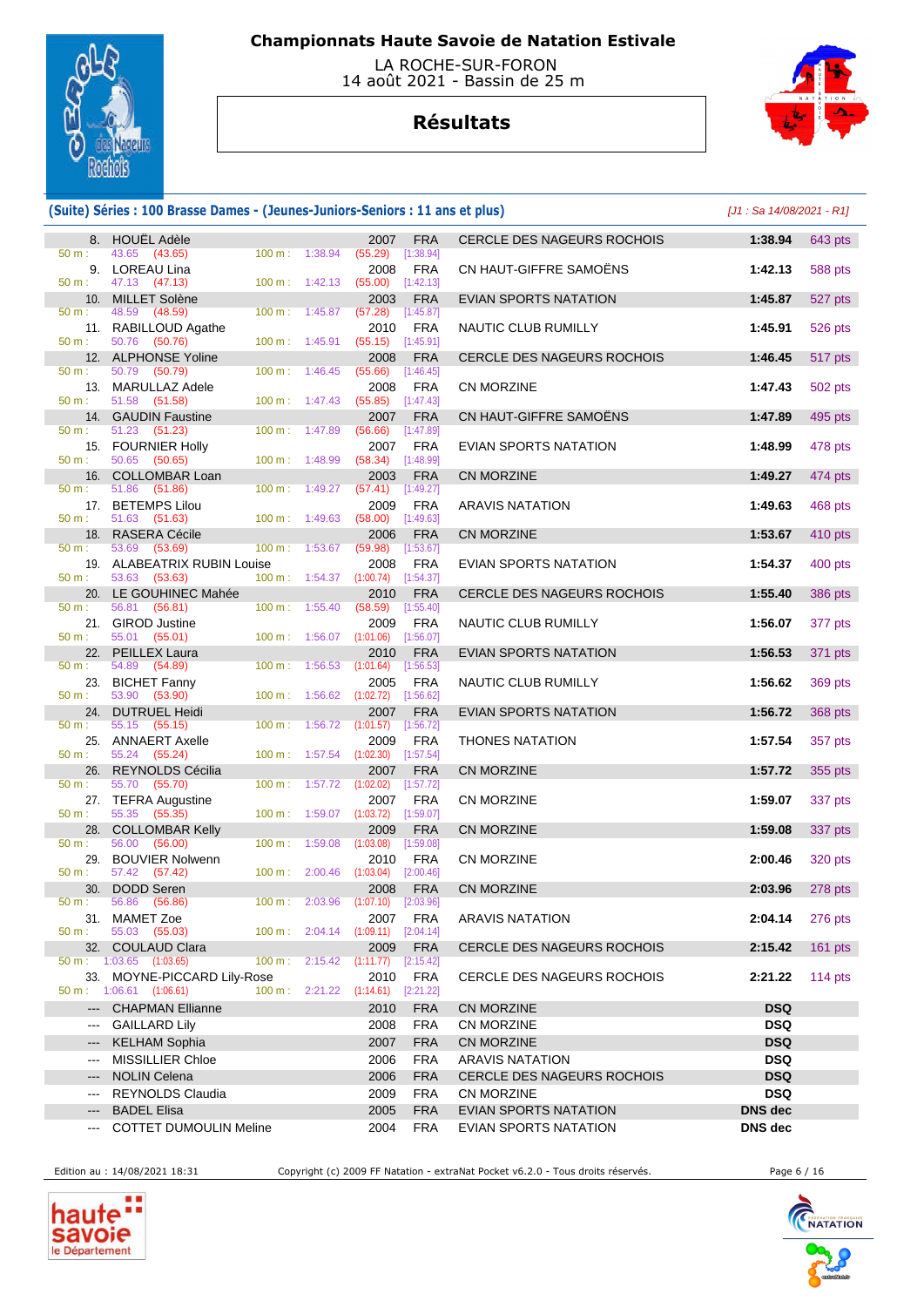

 LA ROCHE-SUR-FORON 14 août 2021 - Bassin de 25 m

# **Résultats**



|                     | (Suite) Séries : 100 Brasse Dames - (Jeunes-Juniors-Seniors : 11 ans et plus) |                                                |         |                                             |                          |                                                                   | $[J1: Sa 14/08/2021 - R1]$ |                          |
|---------------------|-------------------------------------------------------------------------------|------------------------------------------------|---------|---------------------------------------------|--------------------------|-------------------------------------------------------------------|----------------------------|--------------------------|
|                     | --- DUTRUEL Zali                                                              |                                                |         | 2010                                        | <b>FRA</b>               | EVIAN SPORTS NATATION                                             | <b>DNS</b> dec             |                          |
| $\qquad \qquad - -$ | <b>GUILLOT Elsa</b>                                                           |                                                |         | 2001                                        | <b>FRA</b>               | CN HAUT-GIFFRE SAMOENS                                            | <b>DNS</b> dec             |                          |
|                     | LAMBERT DELRIEU Maëva                                                         |                                                |         | 2009                                        | <b>FRA</b>               | NAUTIC CLUB RUMILLY                                               | <b>DNS</b> dec             |                          |
| $\frac{1}{2}$       | <b>QUEVA Violette</b>                                                         |                                                |         | 2007                                        | <b>FRA</b>               | NAUTIC CLUB RUMILLY                                               | <b>DNS</b> dec             |                          |
|                     | Série : 50 Papillon Dames - (Avenirs : 6 - 10 ans)                            |                                                |         |                                             |                          |                                                                   | [J1 : Sa 14/08/2021 - R1]  |                          |
|                     |                                                                               |                                                |         |                                             |                          |                                                                   |                            |                          |
|                     | 1. BRODIN Clémence<br>2. BADEL Rose                                           |                                                |         | 2011<br>2011                                | <b>FRA</b><br><b>FRA</b> | <b>CERCLE DES NAGEURS ROCHOIS</b><br><b>EVIAN SPORTS NATATION</b> | 45.93<br>59.75             | <b>318 pts</b><br>22 pts |
|                     | Séries : 100 Papillon Dames - (Jeunes-Juniors-Seniors : 11 ans et plus)       |                                                |         |                                             |                          |                                                                   | [J1 : Sa 14/08/2021 - R1]  |                          |
|                     |                                                                               |                                                |         |                                             | <b>FRA</b>               | EVIAN SPORTS NATATION                                             | 1:23.14                    | 687 pts                  |
| $50 m$ :            | 1. FORESTIER Iona<br>37.03 (37.03)                                            | 100 m: 1:23.14                                 |         | 2005<br>(46.11)                             | [1:23.14]                |                                                                   |                            |                          |
|                     | 2. MENU Lilou                                                                 |                                                |         | 2004                                        | <b>FRA</b>               | <b>EVIAN SPORTS NATATION</b>                                      | 1:24.28                    | 662 pts                  |
| 50 m:               | 37.01 (37.01)<br>3. FOUSSADIER Oriane                                         | $100 \text{ m}$ :                              | 1:24.28 | $(47.27)$ [1:24.28]<br>2001                 | <b>FRA</b>               | <b>CERCLE DES NAGEURS ROCHOIS</b>                                 | 1:25.55                    | 635 pts                  |
| 50 m:               | 38.71 (38.71)                                                                 | 100 m: 1:25.55                                 |         | (46.84)                                     | [1:25.55]                |                                                                   |                            |                          |
| 50 m:               | 4. MCARTHUR Izzy<br>38.58<br>(38.58)                                          | $100 \text{ m}$ :                              | 1:28.29 | 2008<br>(49.71)                             | <b>FRA</b><br>[1:28.29]  | CN MORZINE                                                        | 1:28.29                    | 579 pts                  |
|                     | 5. GAUTHIER Marion                                                            |                                                |         | 2003                                        | <b>FRA</b>               | EVIAN SPORTS NATATION                                             | 1:29.84                    | 548 pts                  |
| 50 m:               | 42.38<br>(42.38)                                                              | 100 m: 1:29.84                                 |         | (47.46)                                     | [1:29.84]                |                                                                   |                            |                          |
| 50 m:               | 6. BIFFI Ambre<br>41.83 (41.83)                                               | 100 m: 1:31.50                                 |         | 2006<br>(49.67)                             | <b>FRA</b><br>[1:31.50]  | EVIAN SPORTS NATATION                                             | 1:31.50                    | 516 pts                  |
|                     | 7. DELERCE Mathilde                                                           |                                                |         | 2005                                        | <b>FRA</b>               | <b>CN MORZINE</b>                                                 | 1:31.88                    | 509 pts                  |
| 50 m:               | 39.33<br>(39.33)<br>8. VALETTE Meije                                          | 100 m: 1:31.88                                 |         | (52.55)<br>2004                             | [1:31.88]<br><b>FRA</b>  | <b>THONES NATATION</b>                                            | 1:35.90                    | 436 pts                  |
| 50 m:               | 42.71 (42.71)                                                                 | $100 \text{ m}$ :                              | 1:35.90 | (53.19)                                     | [1:35.90]                |                                                                   |                            |                          |
| 50 m:               | 9. LAMBERT DELRIEU Anaïs<br>41.56 (41.56)                                     | 100 m: 1:37.31                                 |         | 2006<br>(55.75)                             | <b>FRA</b><br>[1:37.31]  | NAUTIC CLUB RUMILLY                                               | 1:37.31                    | 412 pts                  |
|                     | 10. FRANCIS Léane                                                             |                                                |         | 2006                                        | <b>FRA</b>               | <b>CERCLE DES NAGEURS ROCHOIS</b>                                 | 1:40.71                    | 357 pts                  |
| 50 m:               | 45.78<br>(45.78)                                                              | $100 m$ : 1:40.71                              |         | (54.93)                                     | [1:40.71]                |                                                                   |                            |                          |
| $50 m$ :            | 11. MANRESA Flora<br>45.92 (45.92)                                            | $100 \text{ m}: 1:41.01$                       |         | 2005<br>(55.09)                             | <b>FRA</b><br>[1:41.01]  | EVIAN SPORTS NATATION                                             | 1:41.01                    | 352 pts                  |
|                     | 12. COTTET-DUMOULIN Aurélie                                                   |                                                |         | 2006                                        | <b>FRA</b>               | <b>CN MORZINE</b>                                                 | 1:43.12                    | 320 pts                  |
| 50 m:               | 46.12 (46.12)                                                                 | $100 m$ : 1:43.12                              |         | (57.00)                                     | [1:43.12]                |                                                                   |                            |                          |
| 50 m:               | 13. FITZSIMMONS Alanna<br>47.66<br>(47.66)                                    | $100 \text{ m}: 1:43.81$                       |         | 2007<br>(56.15)                             | <b>FRA</b><br>[1:43.81]  | <b>CN MORZINE</b>                                                 | 1:43.81                    | 309 pts                  |
|                     | 14. EASTLAKE Yasmin                                                           |                                                |         | 2007                                        | <b>GBR</b>               | <b>ARAVIS NATATION</b>                                            | 1:44.40                    | 301 pts                  |
| 50 m:               | 43.82<br>(43.82)<br>15. COQUILLARD Pauline                                    | 100 m:                                         | 1:44.40 | (1:00.58)                                   | [1:44.40]<br><b>FRA</b>  | <b>CN MORZINE</b>                                                 |                            |                          |
| 50 m:               | 45.90 (45.90)                                                                 | $100 \text{ m}: 1:44.73$                       |         | 2006<br>$(58.83)$ [1:44.73]                 |                          |                                                                   | 1:44.73                    | 296 pts                  |
|                     | 16. THIENNARD Lena                                                            |                                                |         |                                             | 2007 FRA                 | <b>ARAVIS NATATION</b>                                            | 1:47.02                    | <b>264 pts</b>           |
| 50 m:               | 47.01 (47.01)<br>17. PEILLEX Laura                                            |                                                |         | 100 m : 1:47.02 (1:00.01) [1:47.02]<br>2010 | FRA                      | EVIAN SPORTS NATATION                                             | 1:55.51                    | $162$ pts                |
| 50 m:               | 50.85 (50.85)                                                                 |                                                |         | 100 m : 1:55.51 (1:04.66) [1:55.51]         |                          |                                                                   |                            |                          |
|                     | 18. PICHON Julie                                                              |                                                |         | 2010                                        | <b>FRA</b>               | <b>CERCLE DES NAGEURS ROCHOIS</b>                                 | 1:55.66                    | 160 pts                  |
| $50 m$ :            | 52.09 (52.09)<br>19. OHL Marine                                               | $100 \text{ m}: 1:55.66$ $(1:03.57)$           |         | 2006                                        | [1:55.66]<br><b>FRA</b>  | EVIAN SPORTS NATATION                                             | 2:00.05                    | 117 pts                  |
| 50 m:               | 54.21 (54.21)                                                                 | $100 \text{ m}: 2:00.05$ $(1:05.84)$           |         |                                             | [2:00.05]                |                                                                   |                            |                          |
| 50 m:               | 20. TUPIN Candice<br>56.74 (56.74)                                            | $100 \text{ m}: \quad 2:01.80 \quad (1:05.06)$ |         | 2008                                        | <b>FRA</b><br>[2:01.80]  | EVIAN SPORTS NATATION                                             | 2:01.80                    | $102$ pts                |
|                     | 21. TAVERNIER Latika                                                          |                                                |         | 2010                                        | FRA                      | CN MORZINE                                                        | 2:08.86                    | 51 pts                   |
| $50 m$ :            | 59.07 (59.07)                                                                 | $100 \text{ m}: 2:08.86$ $(1:09.79)$           |         |                                             | [2:08.86]                |                                                                   |                            |                          |
| 50 m:               | 22. RASERA Cécile<br>51.81 (51.81)                                            | $100 \text{ m}: 2:09.14$ $(1:17.33)$           |         | 2006                                        | <b>FRA</b><br>[2:09.14]  | <b>CN MORZINE</b>                                                 | 2:09.14                    | 49 pts                   |
| $\frac{1}{2}$       | <b>FOURCADE Chiara</b>                                                        |                                                |         | 2009                                        | FRA                      | CN MORZINE                                                        | <b>DSQ</b>                 |                          |

Edition au : 14/08/2021 18:31 Copyright (c) 2009 FF Natation - extraNat Pocket v6.2.0 - Tous droits réservés. Page 7 / 16

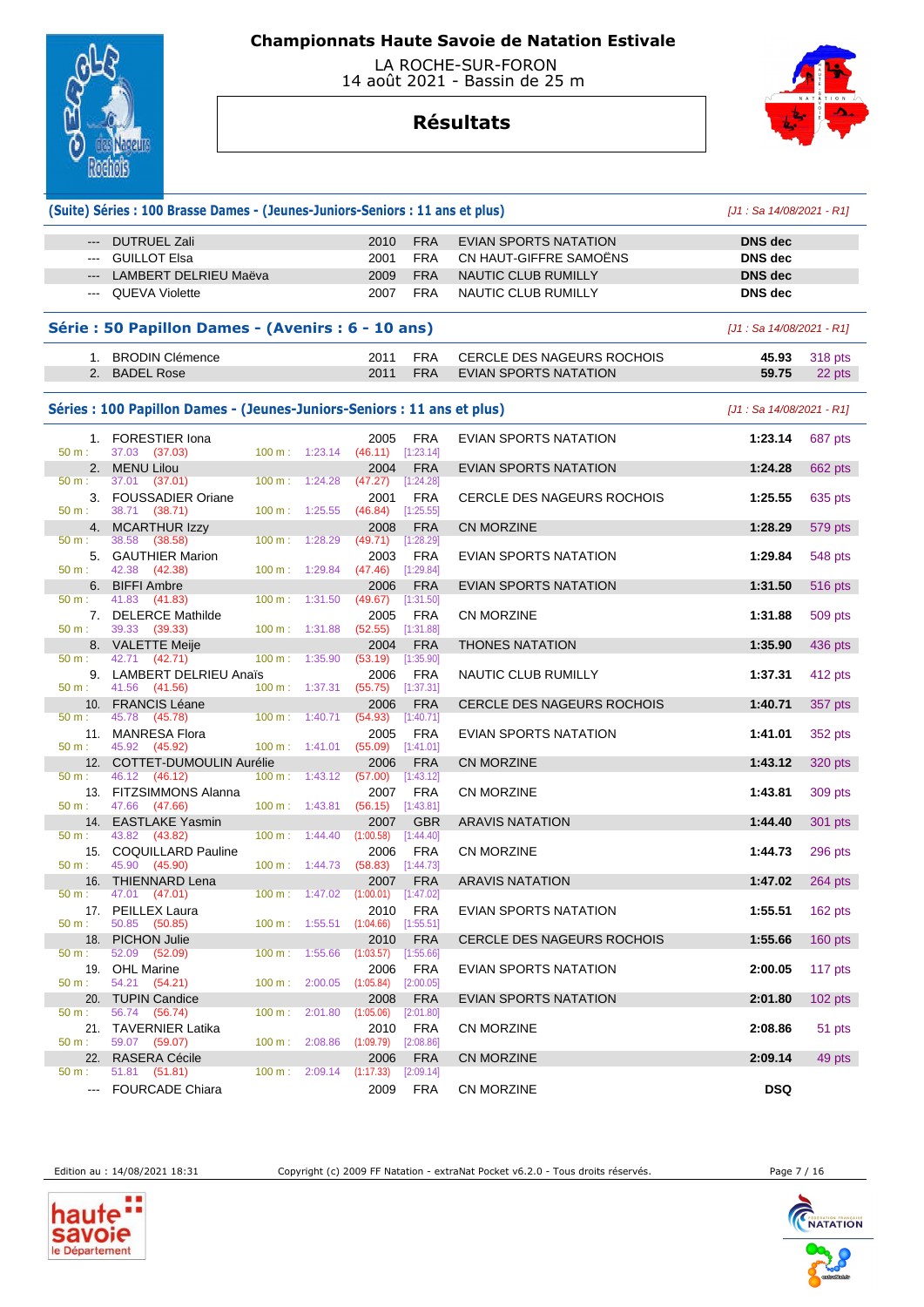

 LA ROCHE-SUR-FORON 14 août 2021 - Bassin de 25 m

# **Résultats**



## **Séries : 100 4 Nages Dames - (Avenirs-Jeunes : 6 - 13**

| $50 m$ : | 1. MCARTHUR Izzy<br><b>State State</b>                        |                                      |                                      | 2008<br>100 m: 1:23.11 (1:23.11) [1:23.11] | FRA        | <b>CN MORZINE</b>                 | 1:23.11        | 740 pts        |
|----------|---------------------------------------------------------------|--------------------------------------|--------------------------------------|--------------------------------------------|------------|-----------------------------------|----------------|----------------|
|          | 2. LOREAU Lina                                                |                                      |                                      | 2008                                       | <b>FRA</b> | CN HAUT-GIFFRE SAMOËNS            | 1:34.10        | <b>511 pts</b> |
| 50 m:    | <b>State State</b>                                            |                                      |                                      | 100 m: 1:34.10 (1:34.10) [1:34.10]         |            |                                   |                |                |
|          | 3. FOURCADE Chiara                                            |                                      |                                      | 2009                                       | FRA        | <b>CN MORZINE</b>                 | 1:34.98        | 494 pts        |
| $50 m$ : | <b>Service State</b>                                          |                                      |                                      | 100 m: 1:34.98 (1:34.98) [1:34.98]         |            |                                   |                |                |
| $50 m$ : | 4. BRODIN Clémence                                            |                                      |                                      | 2011                                       | <b>FRA</b> | <b>CERCLE DES NAGEURS ROCHOIS</b> | 1:37.35        | 451 pts        |
|          |                                                               |                                      |                                      | 100 m: 1:37.35 (1:37.35) [1:37.35]         |            |                                   |                |                |
| $50 m$ : | 5. GAILLARD Lily<br>the company of the company of the company |                                      |                                      | 2008<br>100 m: 1:42.23 (1:42.23) [1:42.23] | FRA        | <b>CN MORZINE</b>                 | 1:42.23        | 368 pts        |
|          | 6. ALABEATRIX RUBIN Louise                                    |                                      |                                      | 2008                                       | <b>FRA</b> | <b>EVIAN SPORTS NATATION</b>      | 1:44.51        | 333 pts        |
| $50 m$ : | and the contract of the contract of the                       | $100 \text{ m}: 1:44.51$ $(1:44.51)$ |                                      |                                            | [1:44.51]  |                                   |                |                |
|          | 7. MARULLAZ Adele                                             |                                      |                                      | 2008                                       | FRA        | <b>CN MORZINE</b>                 | 1:44.62        | 331 pts        |
| $50 m$ : | the company of the company of the                             |                                      |                                      | 100 m: 1:44.62 (1:44.62) [1:44.62]         |            |                                   |                |                |
|          | 8. PERRILLAT BOTTONET Anna                                    |                                      |                                      | 2008                                       | <b>FRA</b> | <b>ARAVIS NATATION</b>            | 1:45.49        | 318 pts        |
| 50 m:    | <b><i><u>Participate</u></i></b>                              |                                      | $100 \text{ m}: 1:45.49$ $(1:45.49)$ |                                            | [1:45.49]  |                                   |                |                |
|          | 9. BAUD Mila                                                  |                                      |                                      | 2008                                       | <b>FRA</b> | <b>CN MORZINE</b>                 | 1:45.85        | 312 pts        |
| $50 m$ : | <b>State State</b>                                            |                                      |                                      | 100 m: 1:45.85 (1:45.85) [1:45.85]<br>2008 | <b>FRA</b> |                                   |                |                |
| 50 m:    | 10. BRUYERE Clarisse                                          |                                      | $100 \text{ m}: 1:46.50 (1:46.50)$   |                                            | [1:46.50]  | NAUTIC CLUB RUMILLY               | 1:46.50        | 303 pts        |
|          | 11. COLLOMBAR Kelly                                           |                                      |                                      | 2009                                       | <b>FRA</b> | <b>CN MORZINE</b>                 | 1:47.93        | 282 pts        |
| 50 m:    | <b>Contract Contract</b>                                      |                                      |                                      | 100 m: 1:47.93 (1:47.93) [1:47.93]         |            |                                   |                |                |
|          | 12. CHAUVIGNY Lucie                                           |                                      |                                      | 2008                                       | <b>FRA</b> | <b>THONES NATATION</b>            | 1:53.47        | 210 pts        |
| 50 m:    | <b>State State</b>                                            |                                      |                                      | 100 m: 1:53.47 (1:53.47) [1:53.47]         |            |                                   |                |                |
|          | 13. PICHON Julie                                              |                                      |                                      | 2010                                       | FRA        | CERCLE DES NAGEURS ROCHOIS        | 1:54.09        | 202 pts        |
| $50 m$ : | <b>Service</b>                                                |                                      |                                      | 100 m: 1:54.09 (1:54.09) [1:54.09]         |            |                                   |                |                |
|          | 14. THORPE Sadie                                              |                                      |                                      | 2009                                       | <b>FRA</b> | <b>CN MORZINE</b>                 | 2:00.23        | 136 pts        |
| 50 m:    | the contract of the contract of the                           |                                      |                                      | $100 \text{ m}: 2:00.23$ (2:00.23)         | [2:00.23]  |                                   |                |                |
| $50 m$ : | 15. BADEL Rose<br><b>State State</b>                          |                                      |                                      | 2011<br>100 m: 2:14.67 (2:14.67) [2:14.67] | <b>FRA</b> | EVIAN SPORTS NATATION             | 2:14.67        | 31 pts         |
|          | 16. VARGUES Livia                                             |                                      |                                      | 2011                                       | <b>FRA</b> | NAUTIC CLUB RUMILLY               | 2:24.87        | 2 pts          |
| $50 m$ : |                                                               |                                      | $100 \text{ m}: 2:24.87$ $(2:24.87)$ |                                            | [2:24.87]  |                                   |                |                |
|          | --- COLLOMBAR Tessa                                           |                                      |                                      | 2010                                       | <b>FRA</b> | CN MORZINE                        | <b>DSQ</b>     |                |
|          | --- TABERLET Ombline                                          |                                      |                                      | 2009                                       | <b>FRA</b> | <b>CN MORZINE</b>                 | <b>DSQ</b>     |                |
|          | --- BARBAZ Ludivine                                           |                                      |                                      | 2011                                       | <b>FRA</b> | <b>EVIAN SPORTS NATATION</b>      | <b>DNS</b> dec |                |
|          |                                                               |                                      |                                      |                                            |            |                                   |                |                |

| 3 ans)                       | [J1 : Sa 14/08/2021 - R1] |           |
|------------------------------|---------------------------|-----------|
| CN MORZINE                   | 1:23.11                   | 740 pts   |
| CN HAUT-GIFFRE SAMOËNS       | 1:34.10                   | 511 pts   |
| CN MORZINE                   | 1:34.98                   | 494 pts   |
| CERCLE DES NAGEURS ROCHOIS   | 1:37.35                   | 451 pts   |
| CN MORZINE                   | 1:42.23                   | 368 pts   |
| EVIAN SPORTS NATATION        | 1:44.51                   | 333 pts   |
| CN MORZINE                   | 1:44.62                   | 331 pts   |
| <b>ARAVIS NATATION</b>       | 1:45.49                   | 318 pts   |
| CN MORZINE                   | 1:45.85                   | 312 pts   |
| <b>NAUTIC CLUB RUMILLY</b>   | 1:46.50                   | 303 pts   |
| CN MORZINE                   | 1:47.93                   | 282 pts   |
| THONES NATATION              | 1:53.47                   | 210 pts   |
| CERCLE DES NAGEURS ROCHOIS   | 1:54.09                   | 202 pts   |
| CN MORZINE                   | 2:00.23                   | $136$ pts |
| <b>EVIAN SPORTS NATATION</b> | 2:14.67                   | 31 pts    |
| <b>NAUTIC CLUB RUMILLY</b>   | 2:24.87                   | 2 pts     |
| CN MORZINE                   | <b>DSQ</b>                |           |
| CN MORZINE                   | <b>DSQ</b>                |           |
| EVIAN SPORTS NATATION        | DNS dec                   |           |

### **Séries : 200 4 Nages Dames - (Juniors-Seniors : 14 ans et plus)** [J1 : Sa 14/08/2021 - R2]

 1. OHL Pauline 2004 FRA EVIAN SPORTS NATATION **3:03.73** 636 pts 50 m : 37.82 (37.82) 100 m : 1:26.46 (48.64) [1:26.46] 150 m : 2:18.81 (52.35) 200 m : 3:03.73 (44.92) [1:37.27] 2. BIFFI Ambre 2006 FRA EVIAN SPORTS NATATION 3:08.82 583 pts<br>  $\frac{20 \text{ m}}{200 \text{ m}}$   $\frac{200 \text{ m}}{3.08.82}$   $\frac{583 \text{ m}}{3.08.82}$   $\frac{583 \text{ m}}{3.08.82}$   $\frac{583 \text{ m}}{3.08.82}$   $\frac{583 \text{ m}}{3.08.82}$   $\frac{583 \text{ m}}{3.08.82}$ 50 m : 40.99 (40.99) 100 m : --- 150 m : --- 150 m : --- 200 m : 3:08.82 (2:27.83) [3:08.82] 3. FOUSSADIER Oriane 2001 FRA CERCLE DES NAGEURS ROCHOIS **3:09.52** 576 pts 150 m : 1:47.12 (17.62) 4. METRAL Lou 2006 FRA NAUTIC CLUB RUMILLY **3:11.66** 555 pts 50 m : 41.52 (41.52) 100 m : --- 150 m : --- 150 m : --- 200 m : 3:11.66 (2:30.14) [3:11.66] 5. MENU Lilou 2004 FRA EVIAN SPORTS NATATION **3:11.70** 554 pts 50 m : 39.18 (39.18) 100 m : --- 150 m : --- 150 m : --- 200 m : 3:11.70 (2:32.52) [3:11.70] 6. TELLIEZ Eloise 2004 FRA ARAVIS NATATION **3:12.17** 550 pts 45.45 (45.45) 100 m : 1:34.22 (48.77) [1:34.22] 150 m : 2:28.68 (54.46) 200 m : 3:12.17 (43.49) 7. GAUTHIER Marion 2003 FRA EVIAN SPORTS NATATION **3:13.24** 539 pts 150 m : 2:31.15 (56.68) 200 m : 3:13.24 (42.09) 8. JEFFERIES Mathilde **2005 FRA CN MORZINE 3:14.94 3:14.94 3:14.94 3:14.96 3:14.96 3:14.96 3:14.96 3:14.96 3:14.96 3:14.96 3:14.96 41.30 100 m**: 1:31.19 **49.89** [1:31.19] **150 m**: 2:30.12 **(58.93)**  50 m : 41.30 (41.30) 100 m : 1:31.19 (49.89) [1:31.19] 150 m : 2:30.12 (58.93) 200 m : 3:14.94 (44.82) [1:43.75] 9. MILLET Solène 2003 FRA EVIAN SPORTS NATATION **3:18.02** 494 pts 50 m : 44.27 (44.27) 100 m : 1:35.55 (51.28) [1:35.55] 150 m : 2:32.64 (57.09) 200 m : 3:18.02 (45.38) [1:42.47] 10. FRANCIS Léane 2006 FRA CERCLE DES NAGEURS ROCHOIS **3:19.33** 482 pts 50 m : 46.01 (46.01) 100 m : 1:37.71 (51.70) [1:37.71] 150 m : 2:36.06 (58.35) 200 m : 3:19.33 (43.27) [1:41.62] 11. COTTET-DUMOULIN Aurélie 2006 FRA CN MORZINE **3:20.20** 474 pts 200 m : 3:20.20 (45.77)

Edition au : 14/08/2021 18:31 Copyright (c) 2009 FF Natation - extraNat Pocket v6.2.0 - Tous droits réservés. Page 8 / 16





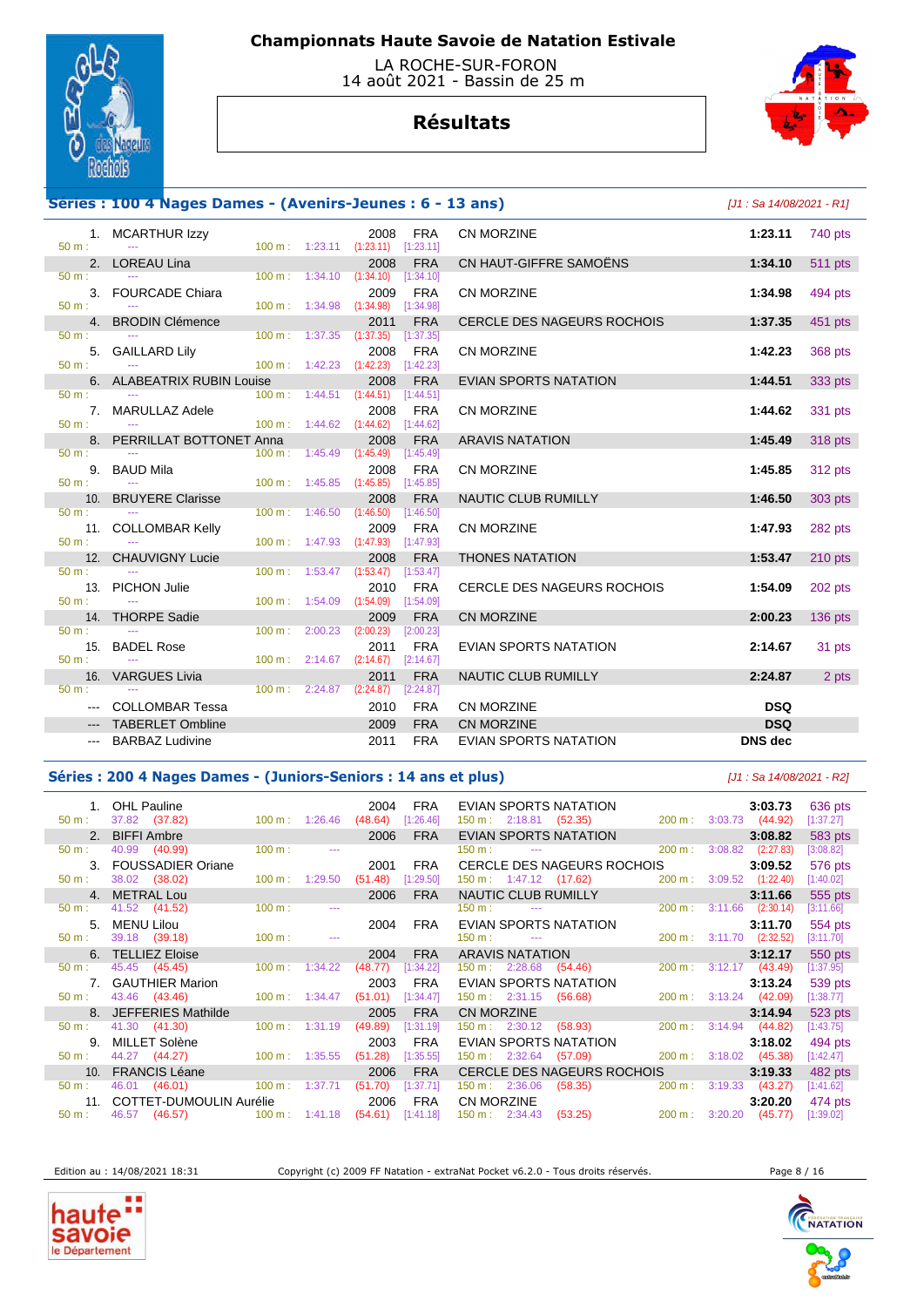

 LA ROCHE-SUR-FORON 14 août 2021 - Bassin de 25 m

# **Résultats**



### **(Suite) Séries : 200 4 Nages Dames - (Juniors-Seniors : 14 ans et plus)** [J1 : Sa 14/08/2021 - R2]

|                     | 12. PERRILLAT BOTTONET Manon |        |                          | 2005      | <b>FRA</b> | ARAVIS NATATION                           |                   | 3:22.97                   | 449 pts   |
|---------------------|------------------------------|--------|--------------------------|-----------|------------|-------------------------------------------|-------------------|---------------------------|-----------|
| $50 m$ :            | (45.87)<br>45.87             | 100 m: | 1:40.32                  | (54.45)   | [1:40.32]  | $150 \text{ m}: 2:37.40$<br>(57.08)       | 200 m:            | 3:22.97<br>(45.57)        | [1:42.65] |
| 13.                 | <b>MANRESA Flora</b>         |        |                          | 2005      | <b>FRA</b> | EVIAN SPORTS NATATION                     |                   | 3:31.14                   | 379 pts   |
| $50 m$ :            | 46.30 (46.30)                |        | $100 \text{ m}: 1:42.19$ | (55.89)   | [1:42.19]  | $150 \text{ m}: 2:42.10$ (59.91)          |                   | 200 m: 3:31.14<br>(49.04) | [1:48.95] |
| 14.                 | <b>EASTLAKE Yasmin</b>       |        |                          | 2007      | <b>GBR</b> | <b>ARAVIS NATATION</b>                    |                   | 3:38.14                   | 324 pts   |
| $50 m$ :            | 45.02 (45.02)                | 100 m: |                          |           |            | $150 \text{ m}$ :<br>$\sim$ $\sim$        | 200 m:            | 3:38.14<br>(2:53.12)      | [3:38.14] |
| 15.                 | DUTRUEL Heidi                |        |                          | 2007      | FRA        | EVIAN SPORTS NATATION                     |                   | 3:53.21                   | 220 pts   |
| $50 m$ :            | 54.86 (54.86)                | 100 m: |                          |           |            | $150 \text{ m}$ :<br>$\sim$ $\sim$ $\sim$ | $200 \text{ m}$ : | (2:58.35)<br>3:53.21      | [3:53.21] |
| 16.                 | <b>FOURNIER Holly</b>        |        |                          | 2007      | <b>FRA</b> | EVIAN SPORTS NATATION                     |                   | 3:58.32                   | $190$ pts |
| $50 m$ :            | 59.03 (59.03)                | 100 m: | 2:01.15                  | (1:02.12) | [2:01.15]  | $150 \text{ m}: 3:00.93$<br>(59.78)       | 200 m:            | 3:58.32<br>(57.39)        | [1:57.17] |
| 17.                 | <b>BICHET Fanny</b>          |        |                          | 2005      | <b>FRA</b> | NAUTIC CLUB RUMILLY                       |                   | 4:05.34                   | $151$ pts |
| $50 m$ :            | 55.00 (55.00)                |        | $100 \text{ m}: 1:54.73$ | (59.73)   | [1:54.73]  | $150 \text{ m}: 3:03.49$<br>(1:08.76)     | $200 \text{ m}$ : | (1:01.85)<br>4:05.34      | [2:10.61] |
| $\qquad \qquad - -$ | <b>TEFRA Augustine</b>       |        |                          | 2007      | <b>FRA</b> | <b>CN MORZINE</b>                         |                   | <b>DSQ</b>                |           |
| $---$               | <b>WILMOT Carrie</b>         |        |                          | 1967      | <b>GBR</b> | CN HAUT-GIFFRE SAMOËNS                    |                   | <b>DSQ</b>                |           |
| $---$               | <b>BADEL Elisa</b>           |        |                          | 2005      | <b>FRA</b> | EVIAN SPORTS NATATION                     |                   | <b>DNS</b> dec            |           |
| $---$               | <b>COLLOMBAR Loan</b>        |        |                          | 2003      | <b>FRA</b> | CN MORZINE                                |                   | DNS dec                   |           |
| $\qquad \qquad - -$ | <b>MISSILLIER Chloe</b>      |        |                          | 2006      | <b>FRA</b> | <b>ARAVIS NATATION</b>                    |                   | <b>DNS</b> dec            |           |
|                     |                              |        |                          |           |            |                                           |                   |                           |           |

### **Séries : 50 Nage Libre Messieurs - (jeunes-Juniors-Seniors : 12 ans et plus)** [J1 : Sa 14/08/2021 - R1]

|                | 1. BARON Baptiste                | 2003 | <b>FRA</b> | <b>THONES NATATION</b>            | 25.41 | 1075 pts       |
|----------------|----------------------------------|------|------------|-----------------------------------|-------|----------------|
| 2.             | <b>MASSET Clement</b>            | 1990 | <b>FRA</b> | CN HAUT-GIFFRE SAMOËNS            | 25.50 | 1069 pts       |
| 3.             | <b>FOUSSADIER Lancelin</b>       | 2003 | <b>FRA</b> | CERCLE DES NAGEURS ROCHOIS        | 25.57 | 1064 pts       |
| 4.             | <b>WILMOT Jack</b>               | 2003 | <b>GBR</b> | CN HAUT-GIFFRE SAMOËNS            | 25.73 | 1053 pts       |
| 5.             | <b>COTTET-DUMOULIN Mathis</b>    | 2001 | <b>FRA</b> | CN MORZINE                        | 26.71 | 988 pts        |
| 6.             | <b>VAULTIER Thomas</b>           | 2001 | <b>FRA</b> | CN HAUT-GIFFRE SAMOËNS            | 27.27 | 952 pts        |
| 7 <sub>1</sub> | <b>MICHELON Adrien</b>           | 2001 | <b>FRA</b> | <b>EVIAN SPORTS NATATION</b>      | 27.55 | 934 pts        |
| 8.             | <b>MONET VIDONNE Roland</b>      | 2003 | <b>FRA</b> | CERCLE DES NAGEURS ROCHOIS        | 27.67 | 927 pts        |
| 9.             | <b>BELLAHCENE Yanis</b>          | 2003 | <b>FRA</b> | CERCLE DES NAGEURS ROCHOIS        | 27.76 | 921 pts        |
| 10.            | <b>DEMEY Léo</b>                 | 2004 | <b>FRA</b> | <b>CN MORZINE</b>                 | 27.89 | 913 pts        |
| 11.            | <b>PUGEAUT Maxime</b>            | 2001 | <b>FRA</b> | CN HAUT-GIFFRE SAMOËNS            | 28.02 | 905 pts        |
| 12.            | <b>GAIDIOZ Kevin</b>             | 1987 | <b>FRA</b> | <b>THONES NATATION</b>            | 28.27 | 889 pts        |
| 13.            | <b>MARULIER Etienne</b>          | 2003 | <b>FRA</b> | <b>EVIAN SPORTS NATATION</b>      | 28.62 | 867 pts        |
| 14.            | <b>CAMUS Loïc</b>                | 2001 | <b>FRA</b> | <b>ARAVIS NATATION</b>            | 28.91 | 850 pts        |
| 15.            | <b>GUILLOT Benjamin</b>          | 1992 | <b>FRA</b> | CN HAUT-GIFFRE SAMOËNS            | 28.97 | 846 pts        |
| 16.            | <b>METRAL Robin</b>              | 2003 | <b>FRA</b> | <b>NAUTIC CLUB RUMILLY</b>        | 29.03 | 843 pts        |
| 17.            | <b>BOCHATON Thomas</b>           | 1995 | <b>FRA</b> | <b>EVIAN SPORTS NATATION</b>      | 29.06 | 841 pts        |
| 18.            | <b>DUCRETTET Matthieu</b>        | 2002 | <b>FRA</b> | <b>EVIAN SPORTS NATATION</b>      | 29.08 | 840 pts        |
| 19.            | <b>BESSON-MAGDELAIN Thomas</b>   | 1994 | <b>FRA</b> | <b>ARAVIS NATATION</b>            | 29.40 | 820 pts        |
| 20.            | <b>ALABEATRIX RUBIN Celestin</b> | 2006 | <b>FRA</b> | <b>EVIAN SPORTS NATATION</b>      | 29.96 | 788 pts        |
| 21.            | JEFFERIES Jacques                | 2002 | <b>FRA</b> | CN MORZINE                        | 30.05 | 782 pts        |
| 22.            | <b>BLONDEAU Basile</b>           | 2006 | <b>FRA</b> | <b>THONES NATATION</b>            | 30.44 | 760 pts        |
| 23.            | <b>MOYNE PICARD Jules</b>        | 2006 | <b>FRA</b> | <b>CERCLE DES NAGEURS ROCHOIS</b> | 30.51 | <b>756 pts</b> |
| 24.            | <b>BARZNICA Francis</b>          | 1966 | <b>FRA</b> | <b>THONES NATATION</b>            | 30.65 | 748 pts        |
| 25.            | <b>COUSOT David</b>              | 2005 | <b>FRA</b> | <b>EVIAN SPORTS NATATION</b>      | 30.89 | 734 pts        |
| 26.            | <b>DUPAYS Paul</b>               | 2004 | <b>FRA</b> | <b>EVIAN SPORTS NATATION</b>      | 31.12 | 721 pts        |
| 27.            | SVEJENTSEV Romain                | 2007 | <b>FRA</b> | <b>THONES NATATION</b>            | 31.20 | 717 pts        |
| 28.            | <b>ESPANA JIMENEZ Vincent</b>    | 2005 | <b>FRA</b> | CERCLE DES NAGEURS ROCHOIS        | 31.94 | 676 pts        |
| 29.            | <b>TORRISI Noa</b>               | 2004 | <b>FRA</b> | NAUTIC CLUB RUMILLY               | 31.96 | 675 pts        |
| 30.            | <b>COULAUD Jules</b>             | 2007 | <b>FRA</b> | <b>CERCLE DES NAGEURS ROCHOIS</b> | 32.11 | 667 pts        |
| 31.            | <b>GIROD Thibault</b>            | 2006 | <b>FRA</b> | <b>NAUTIC CLUB RUMILLY</b>        | 33.16 | 612 pts        |
| 32.            | <b>VALLA Matisse</b>             | 2005 | <b>FRA</b> | <b>THONES NATATION</b>            | 33.48 | 596 pts        |
| 33.            | <b>TEFRA Germain</b>             | 2004 | <b>FRA</b> | <b>CN MORZINE</b>                 | 33.95 | 572 pts        |
| 34.            | PERRILLAT BOTTONET Eliot         | 2008 | <b>FRA</b> | <b>ARAVIS NATATION</b>            | 34.70 | 536 pts        |
| 35.            | <b>LEMAITRE Thomas</b>           | 2007 | <b>FRA</b> | <b>CERCLE DES NAGEURS ROCHOIS</b> | 34.92 | 525 pts        |
| 36.            | <b>TEFRA Constant</b>            | 2005 | <b>FRA</b> | <b>CN MORZINE</b>                 | 35.11 | 516 pts        |
| 37.            | <b>DEMEY Noah</b>                | 2009 | <b>FRA</b> | <b>CN MORZINE</b>                 | 35.24 | <b>510 pts</b> |
| 38.            | <b>NOLIN Charles</b>             | 2008 | <b>FRA</b> | CERCLE DES NAGEURS ROCHOIS        | 35.69 | 489 pts        |
| 39.            | <b>FARNER Thibaud</b>            | 2005 | <b>FRA</b> | CN HAUT-GIFFRE SAMOËNS            | 35.82 | 483 pts        |
|                |                                  |      |            |                                   |       |                |

 **Edition au : 14/08/2021 18:31 Copyright (c) 2009 FF Natation - extraNat Pocket v6.2.0 - Tous droits réservés. Page 9 / 16** 

haut **savoie** le Département

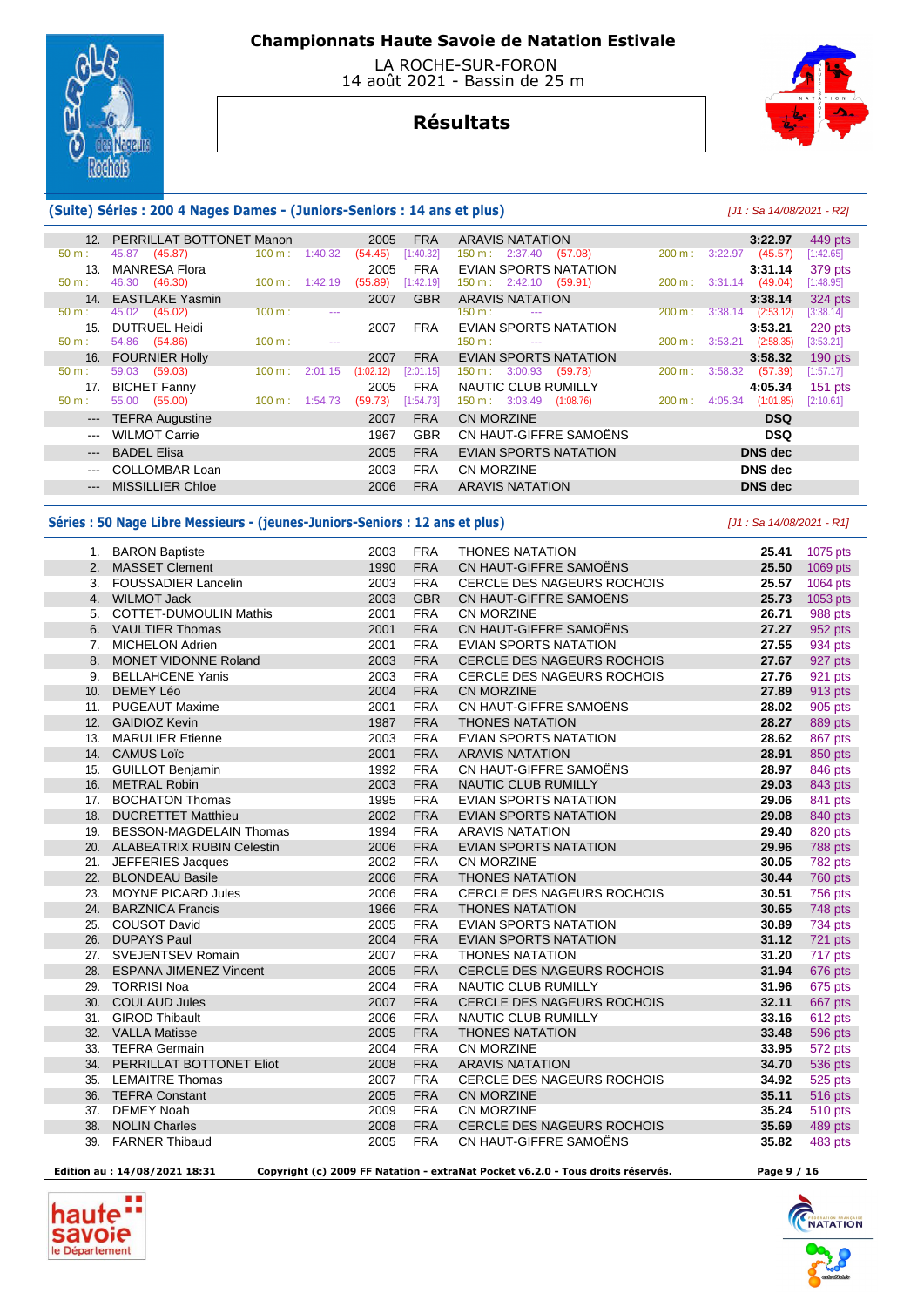

 **LA ROCHE-SUR-FORON 14 août 2021 - Bassin de 25 m** 



## **Résultats**

| <b>FRA</b><br>40. SCHALBURG Maximilien<br>2003<br>EVIAN SPORTS NATATION<br>36.13<br><b>FRA</b><br>41. COUDURIER Nathan<br>2008<br><b>CERCLE DES NAGEURS ROCHOIS</b><br>36.87<br><b>FRA</b><br>42. LOZANO Romain<br>2008<br>37.46<br><b>ARAVIS NATATION</b><br>43. LAVERRIERE Théo<br>2007<br><b>FRA</b><br><b>CERCLE DES NAGEURS ROCHOIS</b><br>39.19<br><b>FRA</b><br>44. VIDAL Raphael<br>2008<br>NAUTIC CLUB RUMILLY<br>39.98<br>45. LEVET Hyacinte<br>2009<br><b>FRA</b><br><b>CERCLE DES NAGEURS ROCHOIS</b><br>40.88<br>280 pts<br><b>FRA</b><br>46. FRANCIS Titouan<br>2009<br>CERCLE DES NAGEURS ROCHOIS<br>42.87<br>215 pts<br>47. DUPAYS Joseph<br><b>FRA</b><br>2009<br>EVIAN SPORTS NATATION<br>45.76<br>136 pts<br><b>FRA</b><br>48. BICHET Tristan<br>2009<br>NAUTIC CLUB RUMILLY<br>46.52<br>118 pts<br>49. LOZANO Damien<br><b>FRA</b><br>2009<br><b>ARAVIS NATATION</b><br>47.65<br>94 pts<br>--- LOWMAN David<br>2008<br><b>FRA</b><br><b>CERCLE DES NAGEURS ROCHOIS</b><br><b>DSQ</b><br><b>LOYER Tibo</b><br><b>FRA</b><br><b>DNS</b> dec<br>2006<br><b>THONES NATATION</b><br>$\sim$<br><b>WILMOT Robert</b><br>1971<br><b>GBR</b><br>CN HAUT-GIFFRE SAMOËNS<br><b>DNS</b> dec<br>$\qquad \qquad - -$<br>Série : 50 Nage Libre Messieurs - (Avenirs : 6 - 11 ans)<br>[J1 : Sa 14/08/2021 - R2]<br>--- CHICOUARD Karel<br>2012<br>FRA<br><b>THONES NATATION</b><br><b>DNS</b> dec<br>Séries : 100 Nage Libre Messieurs - (jeunes-Juniors-Seniors : 12 ans et plus)<br>[J1 : Sa 14/08/2021 - R2]<br>CN HAUT-GIFFRE SAMOËNS<br>1. MASSET Clement<br>1990<br><b>FRA</b><br>55.64<br>50 m:<br>26.64 (26.64)<br>100 m:<br>55.64<br>(29.00)<br>[55.64]<br>2. FOUSSADIER Lancelin<br>2003<br><b>FRA</b><br><b>CERCLE DES NAGEURS ROCHOIS</b><br>56.06<br>1054 pts<br>50 m:<br>100 m:<br>56.06<br>(56.06)<br>[56.06]<br>3. BARON Baptiste<br><b>FRA</b><br><b>THONES NATATION</b><br>2003<br>56.35<br>1044 pts<br>$50 m$ :<br>100 m:<br>56.35<br>(56.35)<br>[56.35]<br>4. BEYLARD OZEROFF Matthieu<br>2003<br><b>FRA</b><br><b>CERCLE DES NAGEURS ROCHOIS</b><br>57.55<br>1006 pts<br>$100 m$ :<br>50 m:<br>26.93 (26.93)<br>57.55<br>(30.62)<br>[57.55]<br>5. COTTET-DUMOULIN Mathis<br>2001<br><b>FRA</b><br><b>CN MORZINE</b><br>58.26<br>983 pts<br>100 m:<br>58.26<br>50 m:<br>27.43 (27.43)<br>(30.83)<br>[58.26]<br>CN HAUT-GIFFRE SAMOËNS<br>6. WILMOT Jack<br>2003<br><b>GBR</b><br>58.89<br>964 pts<br>100 m:<br>28.77 (28.77)<br>58.89<br>(30.12)<br>[58.89]<br>50 m:<br>CN HAUT-GIFFRE SAMOËNS<br>7. VAULTIER Thomas<br>2001<br><b>FRA</b><br>59.83<br>935 pts<br>28.62 (28.62)<br>100 m:<br>59.83<br>(31.21)<br>[59.83]<br>50 m:<br>8. CAMUS Loïc<br>2001<br><b>FRA</b><br><b>ARAVIS NATATION</b><br>1:01.80<br>876 pts<br>29.08 (29.08)<br>(32.72)<br>[1:01.80]<br>50 m:<br>100 m: 1:01.80<br><b>FRA</b><br>9. MICHELON Adrien<br>2001<br>EVIAN SPORTS NATATION<br>1:02.08<br>867 pts<br>29.28<br>100 m: 1:02.08<br>(32.80)<br>[1:02.08]<br>$50 m$ :<br>(29.28)<br>DEMEY Léo<br>2004<br><b>FRA</b><br><b>CN MORZINE</b><br>1:03.11<br>10.<br>837 pts<br>[1:03.11]<br>50 m:<br>29.75<br>(29.75)<br>$100 \text{ m}$ :<br>1:03.11<br>(33.36)<br>10. MONET VIDONNE Roland<br>2003<br><b>FRA</b><br><b>CERCLE DES NAGEURS ROCHOIS</b><br>1:03.11<br>837 pts<br>100 m:<br>1:03.11<br>50 m:<br>29.81 (29.81)<br>(33.30)<br>[1:03.11]<br><b>FRA</b><br>12. BESSON-MAGDELAIN Thomas<br><b>ARAVIS NATATION</b><br>1:03.14<br>1994<br>836 pts<br>50 m:<br>30.14 (30.14)<br>$100 \text{ m}: 1:03.14$<br>$(33.00)$ [1:03.14]<br>CN HAUT-GIFFRE SAMOËNS<br>1:03.28<br>832 pts<br>13. PUGEAUT Maxime<br>2001<br><b>FRA</b><br>50 m:<br>30.16 (30.16)<br>100 m: 1:03.28<br>$(33.12)$ [1:03.28]<br>14.<br><b>BELLAHCENE Yanis</b><br>2003<br><b>FRA</b><br><b>CERCLE DES NAGEURS ROCHOIS</b><br>1:04.33<br>802 pts<br>30.04 (30.04)<br>(34.29)<br>[1:04.33]<br>$50 m$ :<br>$100 \text{ m}: 1:04.33$<br><b>FRA</b><br>1:04.39<br>15. CHANEL Cyril<br>2005<br>NAUTIC CLUB RUMILLY<br>801 pts<br>30.89 (30.89)<br>100 m: 1:04.39<br>(33.50)<br>[1:04.39]<br>50 m:<br><b>DUCRETTET Matthieu</b><br><b>EVIAN SPORTS NATATION</b><br>1:04.71<br>792 pts<br>16.<br>2002<br><b>FRA</b><br>30.62 (30.62)<br>50 m:<br>100 m:<br>1:04.71<br>(34.09)<br>[1:04.71]<br>17. GUILLOT Benjamin<br>1992<br><b>FRA</b><br>CN HAUT-GIFFRE SAMOËNS<br>1:04.72<br>791 pts<br>30.65 (30.65)<br>100 m: 1:04.72<br>50 m:<br>(34.07)<br>[1:04.72]<br><b>BOCHATON Thomas</b><br>1:05.77<br>18.<br>1995<br><b>FRA</b><br>EVIAN SPORTS NATATION<br><b>762 pts</b><br>(34.19)<br>31.58 (31.58)<br>100 m:<br>1:05.77<br>[1:05.77]<br>50 m:<br><b>METRAL Robin</b><br>2003<br><b>FRA</b><br>1:06.28<br>19.<br>NAUTIC CLUB RUMILLY<br>748 pts<br>50 m:<br>30.88 (30.88)<br>$100 \text{ m}: 1:06.28$<br>(35.40)<br>[1:06.28]<br>JEFFERIES Jacques<br>2002<br><b>FRA</b><br>CN MORZINE<br>1:06.88<br>20.<br>732 pts<br>100 m: 1:06.88 |          | (Suite) Séries : 50 Nage Libre Messieurs - (jeunes-Juniors-Seniors : 12 ans et plus) |  |         |           | [J1: Sa 14/08/2021 - R1] |          |
|-------------------------------------------------------------------------------------------------------------------------------------------------------------------------------------------------------------------------------------------------------------------------------------------------------------------------------------------------------------------------------------------------------------------------------------------------------------------------------------------------------------------------------------------------------------------------------------------------------------------------------------------------------------------------------------------------------------------------------------------------------------------------------------------------------------------------------------------------------------------------------------------------------------------------------------------------------------------------------------------------------------------------------------------------------------------------------------------------------------------------------------------------------------------------------------------------------------------------------------------------------------------------------------------------------------------------------------------------------------------------------------------------------------------------------------------------------------------------------------------------------------------------------------------------------------------------------------------------------------------------------------------------------------------------------------------------------------------------------------------------------------------------------------------------------------------------------------------------------------------------------------------------------------------------------------------------------------------------------------------------------------------------------------------------------------------------------------------------------------------------------------------------------------------------------------------------------------------------------------------------------------------------------------------------------------------------------------------------------------------------------------------------------------------------------------------------------------------------------------------------------------------------------------------------------------------------------------------------------------------------------------------------------------------------------------------------------------------------------------------------------------------------------------------------------------------------------------------------------------------------------------------------------------------------------------------------------------------------------------------------------------------------------------------------------------------------------------------------------------------------------------------------------------------------------------------------------------------------------------------------------------------------------------------------------------------------------------------------------------------------------------------------------------------------------------------------------------------------------------------------------------------------------------------------------------------------------------------------------------------------------------------------------------------------------------------------------------------------------------------------------------------------------------------------------------------------------------------------------------------------------------------------------------------------------------------------------------------------------------------------------------------------------------------------------------------------------------------------------------------------------------------------------------------------------------------------------------------------------------------------------------------------------------------------------------------------------------------------------------------------------------------------------------------------------------------------------------------------------------------------------------------------------------------------------------------------------------------------------------------------------------------------------------------------------------------------------------------------------------------------------------------------------------------------------------------------------------------------------------------------------------------------------------|----------|--------------------------------------------------------------------------------------|--|---------|-----------|--------------------------|----------|
|                                                                                                                                                                                                                                                                                                                                                                                                                                                                                                                                                                                                                                                                                                                                                                                                                                                                                                                                                                                                                                                                                                                                                                                                                                                                                                                                                                                                                                                                                                                                                                                                                                                                                                                                                                                                                                                                                                                                                                                                                                                                                                                                                                                                                                                                                                                                                                                                                                                                                                                                                                                                                                                                                                                                                                                                                                                                                                                                                                                                                                                                                                                                                                                                                                                                                                                                                                                                                                                                                                                                                                                                                                                                                                                                                                                                                                                                                                                                                                                                                                                                                                                                                                                                                                                                                                                                                                                                                                                                                                                                                                                                                                                                                                                                                                                                                                                                                                             |          |                                                                                      |  |         |           |                          | 469 pts  |
|                                                                                                                                                                                                                                                                                                                                                                                                                                                                                                                                                                                                                                                                                                                                                                                                                                                                                                                                                                                                                                                                                                                                                                                                                                                                                                                                                                                                                                                                                                                                                                                                                                                                                                                                                                                                                                                                                                                                                                                                                                                                                                                                                                                                                                                                                                                                                                                                                                                                                                                                                                                                                                                                                                                                                                                                                                                                                                                                                                                                                                                                                                                                                                                                                                                                                                                                                                                                                                                                                                                                                                                                                                                                                                                                                                                                                                                                                                                                                                                                                                                                                                                                                                                                                                                                                                                                                                                                                                                                                                                                                                                                                                                                                                                                                                                                                                                                                                             |          |                                                                                      |  |         |           |                          | 437 pts  |
|                                                                                                                                                                                                                                                                                                                                                                                                                                                                                                                                                                                                                                                                                                                                                                                                                                                                                                                                                                                                                                                                                                                                                                                                                                                                                                                                                                                                                                                                                                                                                                                                                                                                                                                                                                                                                                                                                                                                                                                                                                                                                                                                                                                                                                                                                                                                                                                                                                                                                                                                                                                                                                                                                                                                                                                                                                                                                                                                                                                                                                                                                                                                                                                                                                                                                                                                                                                                                                                                                                                                                                                                                                                                                                                                                                                                                                                                                                                                                                                                                                                                                                                                                                                                                                                                                                                                                                                                                                                                                                                                                                                                                                                                                                                                                                                                                                                                                                             |          |                                                                                      |  |         |           |                          | 411 pts  |
|                                                                                                                                                                                                                                                                                                                                                                                                                                                                                                                                                                                                                                                                                                                                                                                                                                                                                                                                                                                                                                                                                                                                                                                                                                                                                                                                                                                                                                                                                                                                                                                                                                                                                                                                                                                                                                                                                                                                                                                                                                                                                                                                                                                                                                                                                                                                                                                                                                                                                                                                                                                                                                                                                                                                                                                                                                                                                                                                                                                                                                                                                                                                                                                                                                                                                                                                                                                                                                                                                                                                                                                                                                                                                                                                                                                                                                                                                                                                                                                                                                                                                                                                                                                                                                                                                                                                                                                                                                                                                                                                                                                                                                                                                                                                                                                                                                                                                                             |          |                                                                                      |  |         |           |                          | 342 pts  |
|                                                                                                                                                                                                                                                                                                                                                                                                                                                                                                                                                                                                                                                                                                                                                                                                                                                                                                                                                                                                                                                                                                                                                                                                                                                                                                                                                                                                                                                                                                                                                                                                                                                                                                                                                                                                                                                                                                                                                                                                                                                                                                                                                                                                                                                                                                                                                                                                                                                                                                                                                                                                                                                                                                                                                                                                                                                                                                                                                                                                                                                                                                                                                                                                                                                                                                                                                                                                                                                                                                                                                                                                                                                                                                                                                                                                                                                                                                                                                                                                                                                                                                                                                                                                                                                                                                                                                                                                                                                                                                                                                                                                                                                                                                                                                                                                                                                                                                             |          |                                                                                      |  |         |           |                          | 312 pts  |
|                                                                                                                                                                                                                                                                                                                                                                                                                                                                                                                                                                                                                                                                                                                                                                                                                                                                                                                                                                                                                                                                                                                                                                                                                                                                                                                                                                                                                                                                                                                                                                                                                                                                                                                                                                                                                                                                                                                                                                                                                                                                                                                                                                                                                                                                                                                                                                                                                                                                                                                                                                                                                                                                                                                                                                                                                                                                                                                                                                                                                                                                                                                                                                                                                                                                                                                                                                                                                                                                                                                                                                                                                                                                                                                                                                                                                                                                                                                                                                                                                                                                                                                                                                                                                                                                                                                                                                                                                                                                                                                                                                                                                                                                                                                                                                                                                                                                                                             |          |                                                                                      |  |         |           |                          |          |
|                                                                                                                                                                                                                                                                                                                                                                                                                                                                                                                                                                                                                                                                                                                                                                                                                                                                                                                                                                                                                                                                                                                                                                                                                                                                                                                                                                                                                                                                                                                                                                                                                                                                                                                                                                                                                                                                                                                                                                                                                                                                                                                                                                                                                                                                                                                                                                                                                                                                                                                                                                                                                                                                                                                                                                                                                                                                                                                                                                                                                                                                                                                                                                                                                                                                                                                                                                                                                                                                                                                                                                                                                                                                                                                                                                                                                                                                                                                                                                                                                                                                                                                                                                                                                                                                                                                                                                                                                                                                                                                                                                                                                                                                                                                                                                                                                                                                                                             |          |                                                                                      |  |         |           |                          |          |
|                                                                                                                                                                                                                                                                                                                                                                                                                                                                                                                                                                                                                                                                                                                                                                                                                                                                                                                                                                                                                                                                                                                                                                                                                                                                                                                                                                                                                                                                                                                                                                                                                                                                                                                                                                                                                                                                                                                                                                                                                                                                                                                                                                                                                                                                                                                                                                                                                                                                                                                                                                                                                                                                                                                                                                                                                                                                                                                                                                                                                                                                                                                                                                                                                                                                                                                                                                                                                                                                                                                                                                                                                                                                                                                                                                                                                                                                                                                                                                                                                                                                                                                                                                                                                                                                                                                                                                                                                                                                                                                                                                                                                                                                                                                                                                                                                                                                                                             |          |                                                                                      |  |         |           |                          |          |
|                                                                                                                                                                                                                                                                                                                                                                                                                                                                                                                                                                                                                                                                                                                                                                                                                                                                                                                                                                                                                                                                                                                                                                                                                                                                                                                                                                                                                                                                                                                                                                                                                                                                                                                                                                                                                                                                                                                                                                                                                                                                                                                                                                                                                                                                                                                                                                                                                                                                                                                                                                                                                                                                                                                                                                                                                                                                                                                                                                                                                                                                                                                                                                                                                                                                                                                                                                                                                                                                                                                                                                                                                                                                                                                                                                                                                                                                                                                                                                                                                                                                                                                                                                                                                                                                                                                                                                                                                                                                                                                                                                                                                                                                                                                                                                                                                                                                                                             |          |                                                                                      |  |         |           |                          |          |
|                                                                                                                                                                                                                                                                                                                                                                                                                                                                                                                                                                                                                                                                                                                                                                                                                                                                                                                                                                                                                                                                                                                                                                                                                                                                                                                                                                                                                                                                                                                                                                                                                                                                                                                                                                                                                                                                                                                                                                                                                                                                                                                                                                                                                                                                                                                                                                                                                                                                                                                                                                                                                                                                                                                                                                                                                                                                                                                                                                                                                                                                                                                                                                                                                                                                                                                                                                                                                                                                                                                                                                                                                                                                                                                                                                                                                                                                                                                                                                                                                                                                                                                                                                                                                                                                                                                                                                                                                                                                                                                                                                                                                                                                                                                                                                                                                                                                                                             |          |                                                                                      |  |         |           |                          |          |
|                                                                                                                                                                                                                                                                                                                                                                                                                                                                                                                                                                                                                                                                                                                                                                                                                                                                                                                                                                                                                                                                                                                                                                                                                                                                                                                                                                                                                                                                                                                                                                                                                                                                                                                                                                                                                                                                                                                                                                                                                                                                                                                                                                                                                                                                                                                                                                                                                                                                                                                                                                                                                                                                                                                                                                                                                                                                                                                                                                                                                                                                                                                                                                                                                                                                                                                                                                                                                                                                                                                                                                                                                                                                                                                                                                                                                                                                                                                                                                                                                                                                                                                                                                                                                                                                                                                                                                                                                                                                                                                                                                                                                                                                                                                                                                                                                                                                                                             |          |                                                                                      |  |         |           |                          |          |
|                                                                                                                                                                                                                                                                                                                                                                                                                                                                                                                                                                                                                                                                                                                                                                                                                                                                                                                                                                                                                                                                                                                                                                                                                                                                                                                                                                                                                                                                                                                                                                                                                                                                                                                                                                                                                                                                                                                                                                                                                                                                                                                                                                                                                                                                                                                                                                                                                                                                                                                                                                                                                                                                                                                                                                                                                                                                                                                                                                                                                                                                                                                                                                                                                                                                                                                                                                                                                                                                                                                                                                                                                                                                                                                                                                                                                                                                                                                                                                                                                                                                                                                                                                                                                                                                                                                                                                                                                                                                                                                                                                                                                                                                                                                                                                                                                                                                                                             |          |                                                                                      |  |         |           |                          |          |
|                                                                                                                                                                                                                                                                                                                                                                                                                                                                                                                                                                                                                                                                                                                                                                                                                                                                                                                                                                                                                                                                                                                                                                                                                                                                                                                                                                                                                                                                                                                                                                                                                                                                                                                                                                                                                                                                                                                                                                                                                                                                                                                                                                                                                                                                                                                                                                                                                                                                                                                                                                                                                                                                                                                                                                                                                                                                                                                                                                                                                                                                                                                                                                                                                                                                                                                                                                                                                                                                                                                                                                                                                                                                                                                                                                                                                                                                                                                                                                                                                                                                                                                                                                                                                                                                                                                                                                                                                                                                                                                                                                                                                                                                                                                                                                                                                                                                                                             |          |                                                                                      |  |         |           |                          |          |
|                                                                                                                                                                                                                                                                                                                                                                                                                                                                                                                                                                                                                                                                                                                                                                                                                                                                                                                                                                                                                                                                                                                                                                                                                                                                                                                                                                                                                                                                                                                                                                                                                                                                                                                                                                                                                                                                                                                                                                                                                                                                                                                                                                                                                                                                                                                                                                                                                                                                                                                                                                                                                                                                                                                                                                                                                                                                                                                                                                                                                                                                                                                                                                                                                                                                                                                                                                                                                                                                                                                                                                                                                                                                                                                                                                                                                                                                                                                                                                                                                                                                                                                                                                                                                                                                                                                                                                                                                                                                                                                                                                                                                                                                                                                                                                                                                                                                                                             |          |                                                                                      |  |         |           |                          |          |
|                                                                                                                                                                                                                                                                                                                                                                                                                                                                                                                                                                                                                                                                                                                                                                                                                                                                                                                                                                                                                                                                                                                                                                                                                                                                                                                                                                                                                                                                                                                                                                                                                                                                                                                                                                                                                                                                                                                                                                                                                                                                                                                                                                                                                                                                                                                                                                                                                                                                                                                                                                                                                                                                                                                                                                                                                                                                                                                                                                                                                                                                                                                                                                                                                                                                                                                                                                                                                                                                                                                                                                                                                                                                                                                                                                                                                                                                                                                                                                                                                                                                                                                                                                                                                                                                                                                                                                                                                                                                                                                                                                                                                                                                                                                                                                                                                                                                                                             |          |                                                                                      |  |         |           |                          |          |
|                                                                                                                                                                                                                                                                                                                                                                                                                                                                                                                                                                                                                                                                                                                                                                                                                                                                                                                                                                                                                                                                                                                                                                                                                                                                                                                                                                                                                                                                                                                                                                                                                                                                                                                                                                                                                                                                                                                                                                                                                                                                                                                                                                                                                                                                                                                                                                                                                                                                                                                                                                                                                                                                                                                                                                                                                                                                                                                                                                                                                                                                                                                                                                                                                                                                                                                                                                                                                                                                                                                                                                                                                                                                                                                                                                                                                                                                                                                                                                                                                                                                                                                                                                                                                                                                                                                                                                                                                                                                                                                                                                                                                                                                                                                                                                                                                                                                                                             |          |                                                                                      |  |         |           |                          |          |
|                                                                                                                                                                                                                                                                                                                                                                                                                                                                                                                                                                                                                                                                                                                                                                                                                                                                                                                                                                                                                                                                                                                                                                                                                                                                                                                                                                                                                                                                                                                                                                                                                                                                                                                                                                                                                                                                                                                                                                                                                                                                                                                                                                                                                                                                                                                                                                                                                                                                                                                                                                                                                                                                                                                                                                                                                                                                                                                                                                                                                                                                                                                                                                                                                                                                                                                                                                                                                                                                                                                                                                                                                                                                                                                                                                                                                                                                                                                                                                                                                                                                                                                                                                                                                                                                                                                                                                                                                                                                                                                                                                                                                                                                                                                                                                                                                                                                                                             |          |                                                                                      |  |         |           |                          |          |
|                                                                                                                                                                                                                                                                                                                                                                                                                                                                                                                                                                                                                                                                                                                                                                                                                                                                                                                                                                                                                                                                                                                                                                                                                                                                                                                                                                                                                                                                                                                                                                                                                                                                                                                                                                                                                                                                                                                                                                                                                                                                                                                                                                                                                                                                                                                                                                                                                                                                                                                                                                                                                                                                                                                                                                                                                                                                                                                                                                                                                                                                                                                                                                                                                                                                                                                                                                                                                                                                                                                                                                                                                                                                                                                                                                                                                                                                                                                                                                                                                                                                                                                                                                                                                                                                                                                                                                                                                                                                                                                                                                                                                                                                                                                                                                                                                                                                                                             |          |                                                                                      |  |         |           |                          | 1067 pts |
|                                                                                                                                                                                                                                                                                                                                                                                                                                                                                                                                                                                                                                                                                                                                                                                                                                                                                                                                                                                                                                                                                                                                                                                                                                                                                                                                                                                                                                                                                                                                                                                                                                                                                                                                                                                                                                                                                                                                                                                                                                                                                                                                                                                                                                                                                                                                                                                                                                                                                                                                                                                                                                                                                                                                                                                                                                                                                                                                                                                                                                                                                                                                                                                                                                                                                                                                                                                                                                                                                                                                                                                                                                                                                                                                                                                                                                                                                                                                                                                                                                                                                                                                                                                                                                                                                                                                                                                                                                                                                                                                                                                                                                                                                                                                                                                                                                                                                                             |          |                                                                                      |  |         |           |                          |          |
|                                                                                                                                                                                                                                                                                                                                                                                                                                                                                                                                                                                                                                                                                                                                                                                                                                                                                                                                                                                                                                                                                                                                                                                                                                                                                                                                                                                                                                                                                                                                                                                                                                                                                                                                                                                                                                                                                                                                                                                                                                                                                                                                                                                                                                                                                                                                                                                                                                                                                                                                                                                                                                                                                                                                                                                                                                                                                                                                                                                                                                                                                                                                                                                                                                                                                                                                                                                                                                                                                                                                                                                                                                                                                                                                                                                                                                                                                                                                                                                                                                                                                                                                                                                                                                                                                                                                                                                                                                                                                                                                                                                                                                                                                                                                                                                                                                                                                                             |          |                                                                                      |  |         |           |                          |          |
|                                                                                                                                                                                                                                                                                                                                                                                                                                                                                                                                                                                                                                                                                                                                                                                                                                                                                                                                                                                                                                                                                                                                                                                                                                                                                                                                                                                                                                                                                                                                                                                                                                                                                                                                                                                                                                                                                                                                                                                                                                                                                                                                                                                                                                                                                                                                                                                                                                                                                                                                                                                                                                                                                                                                                                                                                                                                                                                                                                                                                                                                                                                                                                                                                                                                                                                                                                                                                                                                                                                                                                                                                                                                                                                                                                                                                                                                                                                                                                                                                                                                                                                                                                                                                                                                                                                                                                                                                                                                                                                                                                                                                                                                                                                                                                                                                                                                                                             |          |                                                                                      |  |         |           |                          |          |
|                                                                                                                                                                                                                                                                                                                                                                                                                                                                                                                                                                                                                                                                                                                                                                                                                                                                                                                                                                                                                                                                                                                                                                                                                                                                                                                                                                                                                                                                                                                                                                                                                                                                                                                                                                                                                                                                                                                                                                                                                                                                                                                                                                                                                                                                                                                                                                                                                                                                                                                                                                                                                                                                                                                                                                                                                                                                                                                                                                                                                                                                                                                                                                                                                                                                                                                                                                                                                                                                                                                                                                                                                                                                                                                                                                                                                                                                                                                                                                                                                                                                                                                                                                                                                                                                                                                                                                                                                                                                                                                                                                                                                                                                                                                                                                                                                                                                                                             |          |                                                                                      |  |         |           |                          |          |
|                                                                                                                                                                                                                                                                                                                                                                                                                                                                                                                                                                                                                                                                                                                                                                                                                                                                                                                                                                                                                                                                                                                                                                                                                                                                                                                                                                                                                                                                                                                                                                                                                                                                                                                                                                                                                                                                                                                                                                                                                                                                                                                                                                                                                                                                                                                                                                                                                                                                                                                                                                                                                                                                                                                                                                                                                                                                                                                                                                                                                                                                                                                                                                                                                                                                                                                                                                                                                                                                                                                                                                                                                                                                                                                                                                                                                                                                                                                                                                                                                                                                                                                                                                                                                                                                                                                                                                                                                                                                                                                                                                                                                                                                                                                                                                                                                                                                                                             |          |                                                                                      |  |         |           |                          |          |
|                                                                                                                                                                                                                                                                                                                                                                                                                                                                                                                                                                                                                                                                                                                                                                                                                                                                                                                                                                                                                                                                                                                                                                                                                                                                                                                                                                                                                                                                                                                                                                                                                                                                                                                                                                                                                                                                                                                                                                                                                                                                                                                                                                                                                                                                                                                                                                                                                                                                                                                                                                                                                                                                                                                                                                                                                                                                                                                                                                                                                                                                                                                                                                                                                                                                                                                                                                                                                                                                                                                                                                                                                                                                                                                                                                                                                                                                                                                                                                                                                                                                                                                                                                                                                                                                                                                                                                                                                                                                                                                                                                                                                                                                                                                                                                                                                                                                                                             |          |                                                                                      |  |         |           |                          |          |
|                                                                                                                                                                                                                                                                                                                                                                                                                                                                                                                                                                                                                                                                                                                                                                                                                                                                                                                                                                                                                                                                                                                                                                                                                                                                                                                                                                                                                                                                                                                                                                                                                                                                                                                                                                                                                                                                                                                                                                                                                                                                                                                                                                                                                                                                                                                                                                                                                                                                                                                                                                                                                                                                                                                                                                                                                                                                                                                                                                                                                                                                                                                                                                                                                                                                                                                                                                                                                                                                                                                                                                                                                                                                                                                                                                                                                                                                                                                                                                                                                                                                                                                                                                                                                                                                                                                                                                                                                                                                                                                                                                                                                                                                                                                                                                                                                                                                                                             |          |                                                                                      |  |         |           |                          |          |
|                                                                                                                                                                                                                                                                                                                                                                                                                                                                                                                                                                                                                                                                                                                                                                                                                                                                                                                                                                                                                                                                                                                                                                                                                                                                                                                                                                                                                                                                                                                                                                                                                                                                                                                                                                                                                                                                                                                                                                                                                                                                                                                                                                                                                                                                                                                                                                                                                                                                                                                                                                                                                                                                                                                                                                                                                                                                                                                                                                                                                                                                                                                                                                                                                                                                                                                                                                                                                                                                                                                                                                                                                                                                                                                                                                                                                                                                                                                                                                                                                                                                                                                                                                                                                                                                                                                                                                                                                                                                                                                                                                                                                                                                                                                                                                                                                                                                                                             |          |                                                                                      |  |         |           |                          |          |
|                                                                                                                                                                                                                                                                                                                                                                                                                                                                                                                                                                                                                                                                                                                                                                                                                                                                                                                                                                                                                                                                                                                                                                                                                                                                                                                                                                                                                                                                                                                                                                                                                                                                                                                                                                                                                                                                                                                                                                                                                                                                                                                                                                                                                                                                                                                                                                                                                                                                                                                                                                                                                                                                                                                                                                                                                                                                                                                                                                                                                                                                                                                                                                                                                                                                                                                                                                                                                                                                                                                                                                                                                                                                                                                                                                                                                                                                                                                                                                                                                                                                                                                                                                                                                                                                                                                                                                                                                                                                                                                                                                                                                                                                                                                                                                                                                                                                                                             |          |                                                                                      |  |         |           |                          |          |
|                                                                                                                                                                                                                                                                                                                                                                                                                                                                                                                                                                                                                                                                                                                                                                                                                                                                                                                                                                                                                                                                                                                                                                                                                                                                                                                                                                                                                                                                                                                                                                                                                                                                                                                                                                                                                                                                                                                                                                                                                                                                                                                                                                                                                                                                                                                                                                                                                                                                                                                                                                                                                                                                                                                                                                                                                                                                                                                                                                                                                                                                                                                                                                                                                                                                                                                                                                                                                                                                                                                                                                                                                                                                                                                                                                                                                                                                                                                                                                                                                                                                                                                                                                                                                                                                                                                                                                                                                                                                                                                                                                                                                                                                                                                                                                                                                                                                                                             |          |                                                                                      |  |         |           |                          |          |
|                                                                                                                                                                                                                                                                                                                                                                                                                                                                                                                                                                                                                                                                                                                                                                                                                                                                                                                                                                                                                                                                                                                                                                                                                                                                                                                                                                                                                                                                                                                                                                                                                                                                                                                                                                                                                                                                                                                                                                                                                                                                                                                                                                                                                                                                                                                                                                                                                                                                                                                                                                                                                                                                                                                                                                                                                                                                                                                                                                                                                                                                                                                                                                                                                                                                                                                                                                                                                                                                                                                                                                                                                                                                                                                                                                                                                                                                                                                                                                                                                                                                                                                                                                                                                                                                                                                                                                                                                                                                                                                                                                                                                                                                                                                                                                                                                                                                                                             |          |                                                                                      |  |         |           |                          |          |
|                                                                                                                                                                                                                                                                                                                                                                                                                                                                                                                                                                                                                                                                                                                                                                                                                                                                                                                                                                                                                                                                                                                                                                                                                                                                                                                                                                                                                                                                                                                                                                                                                                                                                                                                                                                                                                                                                                                                                                                                                                                                                                                                                                                                                                                                                                                                                                                                                                                                                                                                                                                                                                                                                                                                                                                                                                                                                                                                                                                                                                                                                                                                                                                                                                                                                                                                                                                                                                                                                                                                                                                                                                                                                                                                                                                                                                                                                                                                                                                                                                                                                                                                                                                                                                                                                                                                                                                                                                                                                                                                                                                                                                                                                                                                                                                                                                                                                                             |          |                                                                                      |  |         |           |                          |          |
|                                                                                                                                                                                                                                                                                                                                                                                                                                                                                                                                                                                                                                                                                                                                                                                                                                                                                                                                                                                                                                                                                                                                                                                                                                                                                                                                                                                                                                                                                                                                                                                                                                                                                                                                                                                                                                                                                                                                                                                                                                                                                                                                                                                                                                                                                                                                                                                                                                                                                                                                                                                                                                                                                                                                                                                                                                                                                                                                                                                                                                                                                                                                                                                                                                                                                                                                                                                                                                                                                                                                                                                                                                                                                                                                                                                                                                                                                                                                                                                                                                                                                                                                                                                                                                                                                                                                                                                                                                                                                                                                                                                                                                                                                                                                                                                                                                                                                                             |          |                                                                                      |  |         |           |                          |          |
|                                                                                                                                                                                                                                                                                                                                                                                                                                                                                                                                                                                                                                                                                                                                                                                                                                                                                                                                                                                                                                                                                                                                                                                                                                                                                                                                                                                                                                                                                                                                                                                                                                                                                                                                                                                                                                                                                                                                                                                                                                                                                                                                                                                                                                                                                                                                                                                                                                                                                                                                                                                                                                                                                                                                                                                                                                                                                                                                                                                                                                                                                                                                                                                                                                                                                                                                                                                                                                                                                                                                                                                                                                                                                                                                                                                                                                                                                                                                                                                                                                                                                                                                                                                                                                                                                                                                                                                                                                                                                                                                                                                                                                                                                                                                                                                                                                                                                                             |          |                                                                                      |  |         |           |                          |          |
|                                                                                                                                                                                                                                                                                                                                                                                                                                                                                                                                                                                                                                                                                                                                                                                                                                                                                                                                                                                                                                                                                                                                                                                                                                                                                                                                                                                                                                                                                                                                                                                                                                                                                                                                                                                                                                                                                                                                                                                                                                                                                                                                                                                                                                                                                                                                                                                                                                                                                                                                                                                                                                                                                                                                                                                                                                                                                                                                                                                                                                                                                                                                                                                                                                                                                                                                                                                                                                                                                                                                                                                                                                                                                                                                                                                                                                                                                                                                                                                                                                                                                                                                                                                                                                                                                                                                                                                                                                                                                                                                                                                                                                                                                                                                                                                                                                                                                                             |          |                                                                                      |  |         |           |                          |          |
|                                                                                                                                                                                                                                                                                                                                                                                                                                                                                                                                                                                                                                                                                                                                                                                                                                                                                                                                                                                                                                                                                                                                                                                                                                                                                                                                                                                                                                                                                                                                                                                                                                                                                                                                                                                                                                                                                                                                                                                                                                                                                                                                                                                                                                                                                                                                                                                                                                                                                                                                                                                                                                                                                                                                                                                                                                                                                                                                                                                                                                                                                                                                                                                                                                                                                                                                                                                                                                                                                                                                                                                                                                                                                                                                                                                                                                                                                                                                                                                                                                                                                                                                                                                                                                                                                                                                                                                                                                                                                                                                                                                                                                                                                                                                                                                                                                                                                                             |          |                                                                                      |  |         |           |                          |          |
|                                                                                                                                                                                                                                                                                                                                                                                                                                                                                                                                                                                                                                                                                                                                                                                                                                                                                                                                                                                                                                                                                                                                                                                                                                                                                                                                                                                                                                                                                                                                                                                                                                                                                                                                                                                                                                                                                                                                                                                                                                                                                                                                                                                                                                                                                                                                                                                                                                                                                                                                                                                                                                                                                                                                                                                                                                                                                                                                                                                                                                                                                                                                                                                                                                                                                                                                                                                                                                                                                                                                                                                                                                                                                                                                                                                                                                                                                                                                                                                                                                                                                                                                                                                                                                                                                                                                                                                                                                                                                                                                                                                                                                                                                                                                                                                                                                                                                                             |          |                                                                                      |  |         |           |                          |          |
|                                                                                                                                                                                                                                                                                                                                                                                                                                                                                                                                                                                                                                                                                                                                                                                                                                                                                                                                                                                                                                                                                                                                                                                                                                                                                                                                                                                                                                                                                                                                                                                                                                                                                                                                                                                                                                                                                                                                                                                                                                                                                                                                                                                                                                                                                                                                                                                                                                                                                                                                                                                                                                                                                                                                                                                                                                                                                                                                                                                                                                                                                                                                                                                                                                                                                                                                                                                                                                                                                                                                                                                                                                                                                                                                                                                                                                                                                                                                                                                                                                                                                                                                                                                                                                                                                                                                                                                                                                                                                                                                                                                                                                                                                                                                                                                                                                                                                                             |          |                                                                                      |  |         |           |                          |          |
|                                                                                                                                                                                                                                                                                                                                                                                                                                                                                                                                                                                                                                                                                                                                                                                                                                                                                                                                                                                                                                                                                                                                                                                                                                                                                                                                                                                                                                                                                                                                                                                                                                                                                                                                                                                                                                                                                                                                                                                                                                                                                                                                                                                                                                                                                                                                                                                                                                                                                                                                                                                                                                                                                                                                                                                                                                                                                                                                                                                                                                                                                                                                                                                                                                                                                                                                                                                                                                                                                                                                                                                                                                                                                                                                                                                                                                                                                                                                                                                                                                                                                                                                                                                                                                                                                                                                                                                                                                                                                                                                                                                                                                                                                                                                                                                                                                                                                                             |          |                                                                                      |  |         |           |                          |          |
|                                                                                                                                                                                                                                                                                                                                                                                                                                                                                                                                                                                                                                                                                                                                                                                                                                                                                                                                                                                                                                                                                                                                                                                                                                                                                                                                                                                                                                                                                                                                                                                                                                                                                                                                                                                                                                                                                                                                                                                                                                                                                                                                                                                                                                                                                                                                                                                                                                                                                                                                                                                                                                                                                                                                                                                                                                                                                                                                                                                                                                                                                                                                                                                                                                                                                                                                                                                                                                                                                                                                                                                                                                                                                                                                                                                                                                                                                                                                                                                                                                                                                                                                                                                                                                                                                                                                                                                                                                                                                                                                                                                                                                                                                                                                                                                                                                                                                                             |          |                                                                                      |  |         |           |                          |          |
|                                                                                                                                                                                                                                                                                                                                                                                                                                                                                                                                                                                                                                                                                                                                                                                                                                                                                                                                                                                                                                                                                                                                                                                                                                                                                                                                                                                                                                                                                                                                                                                                                                                                                                                                                                                                                                                                                                                                                                                                                                                                                                                                                                                                                                                                                                                                                                                                                                                                                                                                                                                                                                                                                                                                                                                                                                                                                                                                                                                                                                                                                                                                                                                                                                                                                                                                                                                                                                                                                                                                                                                                                                                                                                                                                                                                                                                                                                                                                                                                                                                                                                                                                                                                                                                                                                                                                                                                                                                                                                                                                                                                                                                                                                                                                                                                                                                                                                             |          |                                                                                      |  |         |           |                          |          |
|                                                                                                                                                                                                                                                                                                                                                                                                                                                                                                                                                                                                                                                                                                                                                                                                                                                                                                                                                                                                                                                                                                                                                                                                                                                                                                                                                                                                                                                                                                                                                                                                                                                                                                                                                                                                                                                                                                                                                                                                                                                                                                                                                                                                                                                                                                                                                                                                                                                                                                                                                                                                                                                                                                                                                                                                                                                                                                                                                                                                                                                                                                                                                                                                                                                                                                                                                                                                                                                                                                                                                                                                                                                                                                                                                                                                                                                                                                                                                                                                                                                                                                                                                                                                                                                                                                                                                                                                                                                                                                                                                                                                                                                                                                                                                                                                                                                                                                             |          |                                                                                      |  |         |           |                          |          |
|                                                                                                                                                                                                                                                                                                                                                                                                                                                                                                                                                                                                                                                                                                                                                                                                                                                                                                                                                                                                                                                                                                                                                                                                                                                                                                                                                                                                                                                                                                                                                                                                                                                                                                                                                                                                                                                                                                                                                                                                                                                                                                                                                                                                                                                                                                                                                                                                                                                                                                                                                                                                                                                                                                                                                                                                                                                                                                                                                                                                                                                                                                                                                                                                                                                                                                                                                                                                                                                                                                                                                                                                                                                                                                                                                                                                                                                                                                                                                                                                                                                                                                                                                                                                                                                                                                                                                                                                                                                                                                                                                                                                                                                                                                                                                                                                                                                                                                             |          |                                                                                      |  |         |           |                          |          |
|                                                                                                                                                                                                                                                                                                                                                                                                                                                                                                                                                                                                                                                                                                                                                                                                                                                                                                                                                                                                                                                                                                                                                                                                                                                                                                                                                                                                                                                                                                                                                                                                                                                                                                                                                                                                                                                                                                                                                                                                                                                                                                                                                                                                                                                                                                                                                                                                                                                                                                                                                                                                                                                                                                                                                                                                                                                                                                                                                                                                                                                                                                                                                                                                                                                                                                                                                                                                                                                                                                                                                                                                                                                                                                                                                                                                                                                                                                                                                                                                                                                                                                                                                                                                                                                                                                                                                                                                                                                                                                                                                                                                                                                                                                                                                                                                                                                                                                             |          |                                                                                      |  |         |           |                          |          |
|                                                                                                                                                                                                                                                                                                                                                                                                                                                                                                                                                                                                                                                                                                                                                                                                                                                                                                                                                                                                                                                                                                                                                                                                                                                                                                                                                                                                                                                                                                                                                                                                                                                                                                                                                                                                                                                                                                                                                                                                                                                                                                                                                                                                                                                                                                                                                                                                                                                                                                                                                                                                                                                                                                                                                                                                                                                                                                                                                                                                                                                                                                                                                                                                                                                                                                                                                                                                                                                                                                                                                                                                                                                                                                                                                                                                                                                                                                                                                                                                                                                                                                                                                                                                                                                                                                                                                                                                                                                                                                                                                                                                                                                                                                                                                                                                                                                                                                             |          |                                                                                      |  |         |           |                          |          |
|                                                                                                                                                                                                                                                                                                                                                                                                                                                                                                                                                                                                                                                                                                                                                                                                                                                                                                                                                                                                                                                                                                                                                                                                                                                                                                                                                                                                                                                                                                                                                                                                                                                                                                                                                                                                                                                                                                                                                                                                                                                                                                                                                                                                                                                                                                                                                                                                                                                                                                                                                                                                                                                                                                                                                                                                                                                                                                                                                                                                                                                                                                                                                                                                                                                                                                                                                                                                                                                                                                                                                                                                                                                                                                                                                                                                                                                                                                                                                                                                                                                                                                                                                                                                                                                                                                                                                                                                                                                                                                                                                                                                                                                                                                                                                                                                                                                                                                             |          |                                                                                      |  |         |           |                          |          |
|                                                                                                                                                                                                                                                                                                                                                                                                                                                                                                                                                                                                                                                                                                                                                                                                                                                                                                                                                                                                                                                                                                                                                                                                                                                                                                                                                                                                                                                                                                                                                                                                                                                                                                                                                                                                                                                                                                                                                                                                                                                                                                                                                                                                                                                                                                                                                                                                                                                                                                                                                                                                                                                                                                                                                                                                                                                                                                                                                                                                                                                                                                                                                                                                                                                                                                                                                                                                                                                                                                                                                                                                                                                                                                                                                                                                                                                                                                                                                                                                                                                                                                                                                                                                                                                                                                                                                                                                                                                                                                                                                                                                                                                                                                                                                                                                                                                                                                             |          |                                                                                      |  |         |           |                          |          |
|                                                                                                                                                                                                                                                                                                                                                                                                                                                                                                                                                                                                                                                                                                                                                                                                                                                                                                                                                                                                                                                                                                                                                                                                                                                                                                                                                                                                                                                                                                                                                                                                                                                                                                                                                                                                                                                                                                                                                                                                                                                                                                                                                                                                                                                                                                                                                                                                                                                                                                                                                                                                                                                                                                                                                                                                                                                                                                                                                                                                                                                                                                                                                                                                                                                                                                                                                                                                                                                                                                                                                                                                                                                                                                                                                                                                                                                                                                                                                                                                                                                                                                                                                                                                                                                                                                                                                                                                                                                                                                                                                                                                                                                                                                                                                                                                                                                                                                             |          |                                                                                      |  |         |           |                          |          |
|                                                                                                                                                                                                                                                                                                                                                                                                                                                                                                                                                                                                                                                                                                                                                                                                                                                                                                                                                                                                                                                                                                                                                                                                                                                                                                                                                                                                                                                                                                                                                                                                                                                                                                                                                                                                                                                                                                                                                                                                                                                                                                                                                                                                                                                                                                                                                                                                                                                                                                                                                                                                                                                                                                                                                                                                                                                                                                                                                                                                                                                                                                                                                                                                                                                                                                                                                                                                                                                                                                                                                                                                                                                                                                                                                                                                                                                                                                                                                                                                                                                                                                                                                                                                                                                                                                                                                                                                                                                                                                                                                                                                                                                                                                                                                                                                                                                                                                             |          |                                                                                      |  |         |           |                          |          |
|                                                                                                                                                                                                                                                                                                                                                                                                                                                                                                                                                                                                                                                                                                                                                                                                                                                                                                                                                                                                                                                                                                                                                                                                                                                                                                                                                                                                                                                                                                                                                                                                                                                                                                                                                                                                                                                                                                                                                                                                                                                                                                                                                                                                                                                                                                                                                                                                                                                                                                                                                                                                                                                                                                                                                                                                                                                                                                                                                                                                                                                                                                                                                                                                                                                                                                                                                                                                                                                                                                                                                                                                                                                                                                                                                                                                                                                                                                                                                                                                                                                                                                                                                                                                                                                                                                                                                                                                                                                                                                                                                                                                                                                                                                                                                                                                                                                                                                             |          |                                                                                      |  |         |           |                          |          |
|                                                                                                                                                                                                                                                                                                                                                                                                                                                                                                                                                                                                                                                                                                                                                                                                                                                                                                                                                                                                                                                                                                                                                                                                                                                                                                                                                                                                                                                                                                                                                                                                                                                                                                                                                                                                                                                                                                                                                                                                                                                                                                                                                                                                                                                                                                                                                                                                                                                                                                                                                                                                                                                                                                                                                                                                                                                                                                                                                                                                                                                                                                                                                                                                                                                                                                                                                                                                                                                                                                                                                                                                                                                                                                                                                                                                                                                                                                                                                                                                                                                                                                                                                                                                                                                                                                                                                                                                                                                                                                                                                                                                                                                                                                                                                                                                                                                                                                             |          |                                                                                      |  |         |           |                          |          |
|                                                                                                                                                                                                                                                                                                                                                                                                                                                                                                                                                                                                                                                                                                                                                                                                                                                                                                                                                                                                                                                                                                                                                                                                                                                                                                                                                                                                                                                                                                                                                                                                                                                                                                                                                                                                                                                                                                                                                                                                                                                                                                                                                                                                                                                                                                                                                                                                                                                                                                                                                                                                                                                                                                                                                                                                                                                                                                                                                                                                                                                                                                                                                                                                                                                                                                                                                                                                                                                                                                                                                                                                                                                                                                                                                                                                                                                                                                                                                                                                                                                                                                                                                                                                                                                                                                                                                                                                                                                                                                                                                                                                                                                                                                                                                                                                                                                                                                             |          |                                                                                      |  |         |           |                          |          |
|                                                                                                                                                                                                                                                                                                                                                                                                                                                                                                                                                                                                                                                                                                                                                                                                                                                                                                                                                                                                                                                                                                                                                                                                                                                                                                                                                                                                                                                                                                                                                                                                                                                                                                                                                                                                                                                                                                                                                                                                                                                                                                                                                                                                                                                                                                                                                                                                                                                                                                                                                                                                                                                                                                                                                                                                                                                                                                                                                                                                                                                                                                                                                                                                                                                                                                                                                                                                                                                                                                                                                                                                                                                                                                                                                                                                                                                                                                                                                                                                                                                                                                                                                                                                                                                                                                                                                                                                                                                                                                                                                                                                                                                                                                                                                                                                                                                                                                             |          |                                                                                      |  |         |           |                          |          |
|                                                                                                                                                                                                                                                                                                                                                                                                                                                                                                                                                                                                                                                                                                                                                                                                                                                                                                                                                                                                                                                                                                                                                                                                                                                                                                                                                                                                                                                                                                                                                                                                                                                                                                                                                                                                                                                                                                                                                                                                                                                                                                                                                                                                                                                                                                                                                                                                                                                                                                                                                                                                                                                                                                                                                                                                                                                                                                                                                                                                                                                                                                                                                                                                                                                                                                                                                                                                                                                                                                                                                                                                                                                                                                                                                                                                                                                                                                                                                                                                                                                                                                                                                                                                                                                                                                                                                                                                                                                                                                                                                                                                                                                                                                                                                                                                                                                                                                             |          |                                                                                      |  |         |           |                          |          |
|                                                                                                                                                                                                                                                                                                                                                                                                                                                                                                                                                                                                                                                                                                                                                                                                                                                                                                                                                                                                                                                                                                                                                                                                                                                                                                                                                                                                                                                                                                                                                                                                                                                                                                                                                                                                                                                                                                                                                                                                                                                                                                                                                                                                                                                                                                                                                                                                                                                                                                                                                                                                                                                                                                                                                                                                                                                                                                                                                                                                                                                                                                                                                                                                                                                                                                                                                                                                                                                                                                                                                                                                                                                                                                                                                                                                                                                                                                                                                                                                                                                                                                                                                                                                                                                                                                                                                                                                                                                                                                                                                                                                                                                                                                                                                                                                                                                                                                             |          |                                                                                      |  |         |           |                          |          |
|                                                                                                                                                                                                                                                                                                                                                                                                                                                                                                                                                                                                                                                                                                                                                                                                                                                                                                                                                                                                                                                                                                                                                                                                                                                                                                                                                                                                                                                                                                                                                                                                                                                                                                                                                                                                                                                                                                                                                                                                                                                                                                                                                                                                                                                                                                                                                                                                                                                                                                                                                                                                                                                                                                                                                                                                                                                                                                                                                                                                                                                                                                                                                                                                                                                                                                                                                                                                                                                                                                                                                                                                                                                                                                                                                                                                                                                                                                                                                                                                                                                                                                                                                                                                                                                                                                                                                                                                                                                                                                                                                                                                                                                                                                                                                                                                                                                                                                             |          |                                                                                      |  |         |           |                          |          |
|                                                                                                                                                                                                                                                                                                                                                                                                                                                                                                                                                                                                                                                                                                                                                                                                                                                                                                                                                                                                                                                                                                                                                                                                                                                                                                                                                                                                                                                                                                                                                                                                                                                                                                                                                                                                                                                                                                                                                                                                                                                                                                                                                                                                                                                                                                                                                                                                                                                                                                                                                                                                                                                                                                                                                                                                                                                                                                                                                                                                                                                                                                                                                                                                                                                                                                                                                                                                                                                                                                                                                                                                                                                                                                                                                                                                                                                                                                                                                                                                                                                                                                                                                                                                                                                                                                                                                                                                                                                                                                                                                                                                                                                                                                                                                                                                                                                                                                             | $50 m$ : | 31.27 (31.27)                                                                        |  | (35.61) | [1:06.88] |                          |          |

Edition au : 14/08/2021 18:31 Copyright (c) 2009 FF Natation - extraNat Pocket v6.2.0 - Tous droits réservés. Page 10 / 16



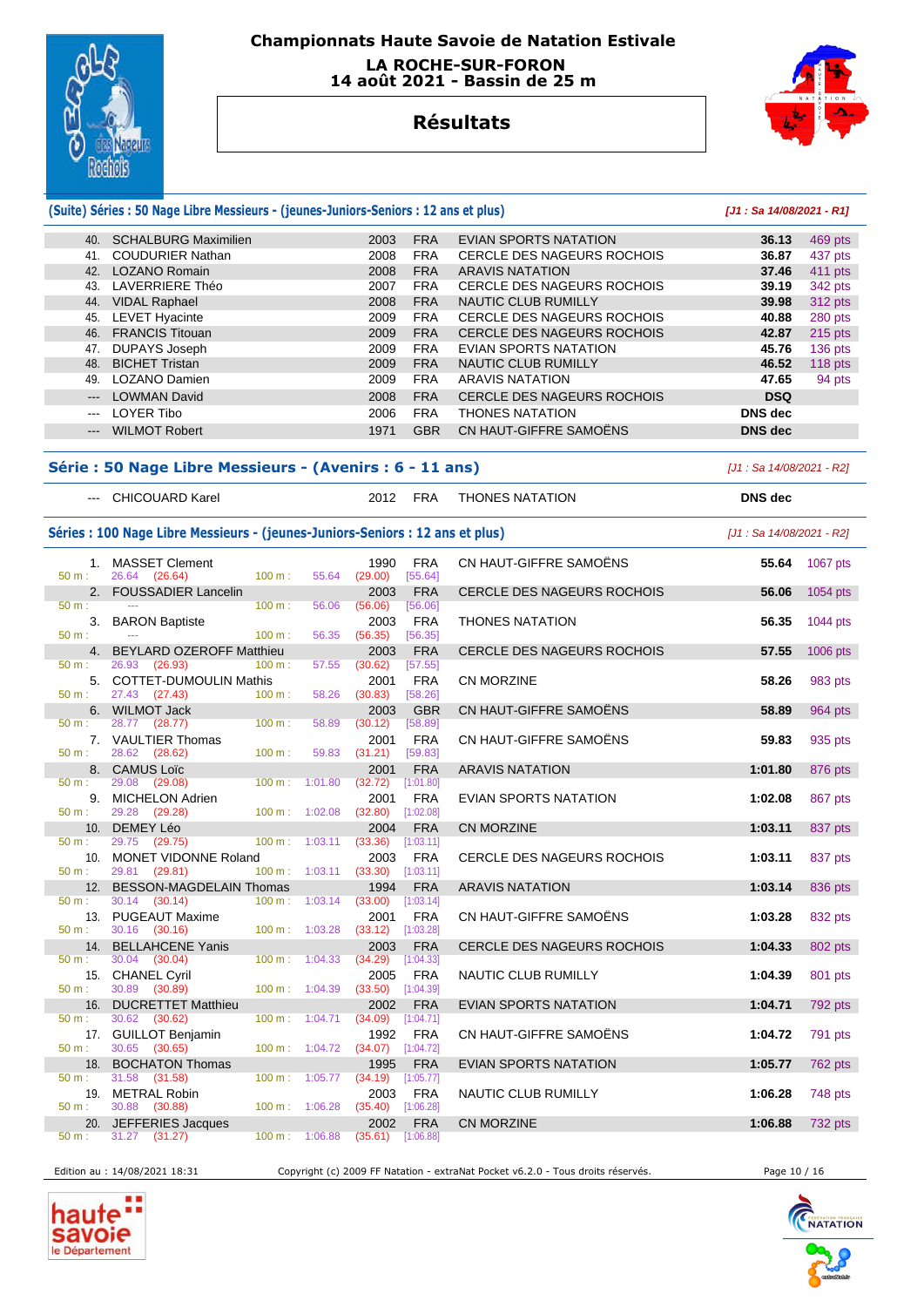

 LA ROCHE-SUR-FORON 14 août 2021 - Bassin de 25 m

# **Résultats**



### **(Suite) Séries : 100 Nage Libre Messieurs - (jeunes-Juniors-Seniors : 12 ans et plus)** [J1 : Sa 14/08/2021 - R2]

|          | 21. ALABEATRIX RUBIN Celestin |                          |                          | 2006                              | FRA         | EVIAN SPORTS NATATION             | 1:06.96 | 730 pts   |
|----------|-------------------------------|--------------------------|--------------------------|-----------------------------------|-------------|-----------------------------------|---------|-----------|
| 50 m:    | 32.12 (32.12)                 | 100 m: 1:06.96           |                          | (34.84)                           | [1:06.96]   |                                   |         |           |
|          |                               |                          |                          |                                   |             |                                   |         |           |
|          | 22. COUSOT David              |                          |                          | 2005                              | <b>FRA</b>  | <b>EVIAN SPORTS NATATION</b>      | 1:07.69 | 710 pts   |
| 50 m:    | 32.54 (32.54)                 | 100 m: 1:07.69           |                          | (35.15)                           | [1:07.69]   |                                   |         |           |
| 23.      | <b>MOYNE PICARD Jules</b>     |                          |                          | 2006                              | <b>FRA</b>  | <b>CERCLE DES NAGEURS ROCHOIS</b> | 1:08.82 | 680 pts   |
| 50 m:    | 34.01 (34.01)                 | 100 m: 1:08.82           |                          | (34.81)                           | [1:08.82]   |                                   |         |           |
|          |                               |                          |                          |                                   |             |                                   |         |           |
| 24.      | <b>BLONDEAU Basile</b>        |                          |                          | 2006                              | <b>FRA</b>  | <b>THONES NATATION</b>            | 1:09.43 | 665 pts   |
| 50 m:    | 32.70 (32.70)                 | 100 m: 1:09.43           |                          | (36.73)                           | [1:09.43]   |                                   |         |           |
|          | 25. DUPAYS Paul               |                          |                          | 2004                              | <b>FRA</b>  | EVIAN SPORTS NATATION             | 1:10.96 | 626 pts   |
| 50 m:    | 33.91 (33.91)                 | $100 \text{ m}: 1:10.96$ |                          | (37.05)                           | [1:10.96]   |                                   |         |           |
|          |                               |                          |                          |                                   |             |                                   |         |           |
|          | 26. PICHON Antonin            |                          |                          | 2007                              | <b>FRA</b>  | CERCLE DES NAGEURS ROCHOIS        | 1:10.98 | 625 pts   |
| 50 m:    | 33.77 (33.77)                 | 100 m: 1:10.98           |                          | (37.21)                           | [1:10.98]   |                                   |         |           |
|          | 27. ESPANA JIMENEZ Vincent    |                          |                          | 2005                              | FRA         | CERCLE DES NAGEURS ROCHOIS        | 1:11.72 | 607 pts   |
| 50 m:    | 34.85 (34.85)                 |                          | $100 m$ : 1:11.72        | $(36.87)$ [1:11.72]               |             |                                   |         |           |
|          |                               |                          |                          |                                   |             |                                   |         |           |
|          | 28. SVEJENTSEV Romain         |                          |                          | 2007                              | <b>FRA</b>  | <b>THONES NATATION</b>            | 1:13.15 | 572 pts   |
| 50 m:    | 33.69<br>(33.69)              | $100 \text{ m}: 1:13.15$ |                          | (39.46)                           | [1:13.15]   |                                   |         |           |
|          | 29. TORRISI Noa               |                          |                          | 2004                              | <b>FRA</b>  | NAUTIC CLUB RUMILLY               | 1:14.60 | 538 pts   |
| 50 m:    | 34.24 (34.24)                 |                          |                          | (40.36)                           |             |                                   |         |           |
|          |                               |                          | $100 \text{ m}: 1:14.60$ |                                   | [1:14.60]   |                                   |         |           |
|          | 30. GIROD Thibault            |                          |                          | 2006                              | <b>FRA</b>  | NAUTIC CLUB RUMILLY               | 1:16.20 | 502 pts   |
| 50 m:    | 34.87 (34.87)                 | 100 m: 1:16.20           |                          | (41.33)                           | [1:16.20]   |                                   |         |           |
|          | 31. COULAUD Jules             |                          |                          | 2007                              | <b>FRA</b>  | <b>CERCLE DES NAGEURS ROCHOIS</b> | 1:17.17 | 480 pts   |
|          |                               |                          |                          |                                   |             |                                   |         |           |
| 50 m:    | 36.95 (36.95)                 |                          | 100 m: 1:17.17           | (40.22)                           | [1:17.17]   |                                   |         |           |
|          | 32. PERRILLAT BOTTONET Eliot  |                          |                          | 2008                              | <b>FRA</b>  | <b>ARAVIS NATATION</b>            | 1:18.63 | 449 pts   |
| 50 m:    | 37.74 (37.74)                 |                          | $100 \text{ m}: 1:18.63$ | (40.89)                           | [1:18.63]   |                                   |         |           |
|          | 33. CROS Paul                 |                          |                          | 2008                              | FRA         | <b>ARAVIS NATATION</b>            | 1:19.54 | 430 pts   |
|          |                               |                          |                          |                                   |             |                                   |         |           |
| 50 m:    | 36.14 (36.14)                 |                          | $100 \text{ m}: 1:19.54$ | $(43.40)$ [1:19.54]               |             |                                   |         |           |
|          | 34. VALLA Matisse             |                          |                          | 2005                              | <b>FRA</b>  | <b>THONES NATATION</b>            | 1:19.72 | 426 pts   |
| 50 m:    | 37.34 (37.34)                 |                          | 100 m: 1:19.72           | (42.38)                           | [1:19.72]   |                                   |         |           |
|          | 35. FARNER Thibaud            |                          |                          | 2005                              | <b>FRA</b>  | CN HAUT-GIFFRE SAMOËNS            | 1:20.66 |           |
|          |                               |                          |                          |                                   |             |                                   |         | 407 pts   |
| 50 m:    | 38.17 (38.17)                 | 100 m: 1:20.66           |                          | (42.49)                           | [1:20.66]   |                                   |         |           |
| 36.      | <b>TISSOT Esteban</b>         |                          |                          | 2007                              | <b>FRA</b>  | <b>THONES NATATION</b>            | 1:20.84 | 403 pts   |
| 50 m:    | 37.98 (37.98)                 | 100 m: 1:20.84           |                          | (42.86)                           | [1:20.84]   |                                   |         |           |
|          |                               |                          |                          |                                   |             |                                   |         |           |
|          | 37. DEMEY Noah                |                          |                          | 2009                              | <b>FRA</b>  | <b>CN MORZINE</b>                 | 1:21.33 | 393 pts   |
| $50 m$ : | 37.63 (37.63)                 | 100 m: 1:21.33           |                          | (43.70)                           | [1:21.33]   |                                   |         |           |
| 38.      | MANCEAU-BARON Bjorn           |                          |                          | 2009                              | <b>FRA</b>  | <b>THONES NATATION</b>            | 1:22.76 | 365 pts   |
| 50 m:    | 39.74 (39.74)                 |                          | 100 m: 1:22.76           | (43.02)                           | $[1:22.76]$ |                                   |         |           |
| 39.      | MUNOZ-VANNEUFVILLE Gaël       |                          |                          | 2007                              | FRA         |                                   | 1:23.15 |           |
|          |                               |                          |                          |                                   |             | CERCLE DES NAGEURS ROCHOIS        |         | 358 pts   |
| 50 m:    | 38.76 (38.76)                 |                          | 100 m: 1:23.15           | $(44.39)$ [1:23.15]               |             |                                   |         |           |
| 40.      | <b>TEFRA Constant</b>         |                          |                          | 2005                              | <b>FRA</b>  | <b>CN MORZINE</b>                 | 1:24.05 | 341 pts   |
| 50 m:    | 39.30<br>(39.30)              | $100 \text{ m}: 1:24.05$ |                          | (44.75)                           | [1:24.05]   |                                   |         |           |
|          | 41. NOLIN Charles             |                          |                          |                                   |             |                                   |         |           |
|          |                               |                          |                          | 2008                              | <b>FRA</b>  | <b>CERCLE DES NAGEURS ROCHOIS</b> | 1:24.36 | 335 pts   |
| 50 m:    | 39.03<br>(39.03)              | $100 \text{ m}: 1:24.36$ |                          | (45.33)                           | [1:24.36]   |                                   |         |           |
|          | 42. SCHALBURG Maximilien      |                          |                          | 2003                              | <b>FRA</b>  | <b>EVIAN SPORTS NATATION</b>      | 1:26.01 | 306 pts   |
| 50 m:    | 39.30 (39.30)                 | 100 m: 1:26.01           |                          | $(46.71)$ [1:26.01]               |             |                                   |         |           |
|          | 43. LEMAITRE Thomas           |                          |                          |                                   |             |                                   |         |           |
|          |                               |                          |                          | 2007                              | <b>FRA</b>  | <b>CERCLE DES NAGEURS ROCHOIS</b> | 1:26.15 | 304 pts   |
| 50 m:    | 39.07 (39.07)                 | 100 m: 1:26.15           |                          | $(47.08)$ [1:26.15]               |             |                                   |         |           |
|          | 44. LOZANO Romain             |                          |                          |                                   | 2008 FRA    | ARAVIS NATATION                   | 1:29.22 | 252 pts   |
| 50 m :   | 40.23 (40.23)                 |                          |                          | 100 m : 1:29.22 (48.99) [1:29.22] |             |                                   |         |           |
|          | 45. COUDURIER Nathan          |                          |                          | 2008                              | <b>FRA</b>  |                                   | 1:30.40 | $234$ pts |
|          |                               |                          |                          |                                   |             | CERCLE DES NAGEURS ROCHOIS        |         |           |
| 50 m:    | 43.94 (43.94)                 |                          | $100 \text{ m}: 1:30.40$ | $(46.46)$ [1:30.40]               |             |                                   |         |           |
|          | 46. VIDAL Raphael             |                          |                          | 2008                              | <b>FRA</b>  | NAUTIC CLUB RUMILLY               | 1:30.80 | 228 pts   |
| 50 m:    | 42.81 (42.81)                 | 100 m: 1:30.80           |                          | (47.99)                           | [1:30.80]   |                                   |         |           |
|          | 47. LAVERRIERE Théo           |                          |                          |                                   |             |                                   | 1:32.44 | 204 pts   |
|          |                               |                          |                          | 2007                              | <b>FRA</b>  | CERCLE DES NAGEURS ROCHOIS        |         |           |
| 50 m:    | 43.41 (43.41)                 |                          | 100 m: 1:32.44           | (49.03)                           | [1:32.44]   |                                   |         |           |
| 48.      | <b>DUCRETTET Nathan</b>       |                          |                          | 2008                              | <b>FRA</b>  | CN MORZINE                        | 1:35.95 | $157$ pts |
| 50 m:    | 43.98 (43.98)                 | $100 \text{ m}: 1:35.95$ |                          | $(51.97)$ [1:35.95]               |             |                                   |         |           |
|          |                               |                          |                          |                                   |             |                                   |         |           |
|          | 49. FRANCIS Titouan           |                          |                          | 2009                              | <b>FRA</b>  | <b>CERCLE DES NAGEURS ROCHOIS</b> | 1:37.75 | 135 pts   |
| $50 m$ : | 47.54 (47.54)                 |                          | 100 m: 1:37.75           | $(50.21)$ [1:37.75]               |             |                                   |         |           |
|          | 50. ALOGAN Erol               |                          |                          | 2008                              | <b>FRA</b>  | <b>THONES NATATION</b>            | 1:40.10 | $109$ pts |
| $50 m$ : | 46.91 (46.91)                 |                          | $100 \text{ m}: 1:40.10$ | $(53.19)$ [1:40.10]               |             |                                   |         |           |
|          |                               |                          |                          |                                   |             |                                   |         |           |
|          | 51. DUPAYS Joseph             |                          |                          | 2009                              | FRA         | EVIAN SPORTS NATATION             | 1:49.53 | 33 pts    |
| 50 m:    | 53.18 (53.18)                 |                          | $100 \text{ m}: 1:49.53$ | $(56.35)$ [1:49.53]               |             |                                   |         |           |
|          |                               |                          |                          |                                   |             |                                   |         |           |

Edition au : 14/08/2021 18:31 Copyright (c) 2009 FF Natation - extraNat Pocket v6.2.0 - Tous droits réservés. Page 11 / 16



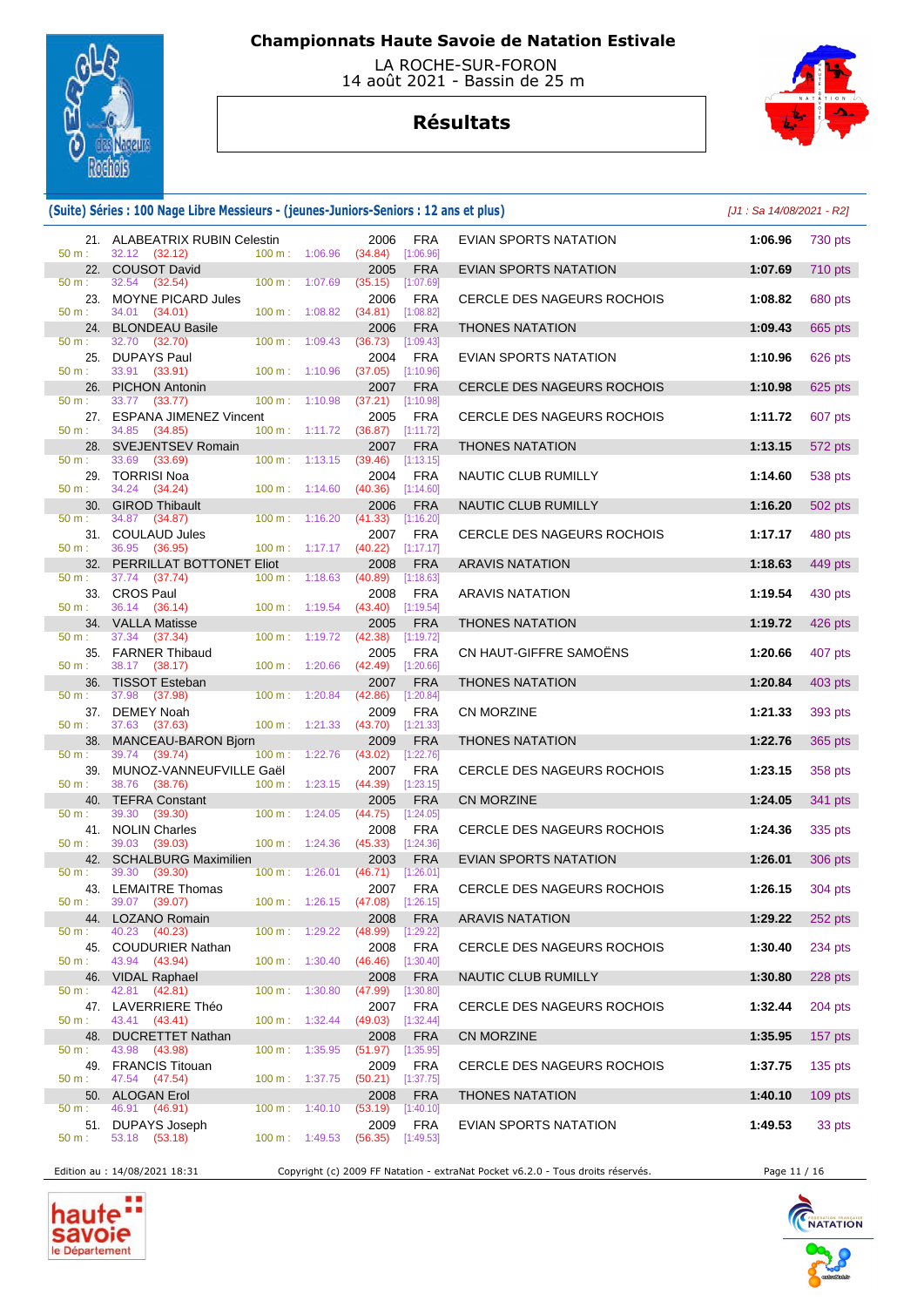

 LA ROCHE-SUR-FORON 14 août 2021 - Bassin de 25 m

## **Résultats**



|                        | (Suite) Séries : 100 Nage Libre Messieurs - (jeunes-Juniors-Seniors : 12 ans et plus) |           |                          |                                           |                           |                                   | $[J1: Sa 14/08/2021 - R2]$ |           |
|------------------------|---------------------------------------------------------------------------------------|-----------|--------------------------|-------------------------------------------|---------------------------|-----------------------------------|----------------------------|-----------|
|                        | 52. LOZANO Damien                                                                     |           |                          | 2009                                      | <b>FRA</b>                | <b>ARAVIS NATATION</b>            | 1:51.57                    | 22 pts    |
| 50 m:<br>53.           | 52.40<br>(52.40)<br><b>BICHET Tristan</b>                                             |           | 100 m: 1:51.57           | (59.17)<br>2009                           | [1:51.57]<br><b>FRA</b>   | NAUTIC CLUB RUMILLY               | 1:55.65                    |           |
| 50 m:                  | 52.84 (52.84)                                                                         |           | 100 m: 1:55.65           | (1:02.81)                                 | [1:55.65]                 |                                   |                            | 7 pts     |
| $\qquad \qquad - - -$  | <b>CHICOUARD Hugo</b>                                                                 |           |                          | 2008                                      | <b>FRA</b>                | <b>THONES NATATION</b>            | <b>DNS</b> dec             |           |
| $- - -$                | <b>GAIDIOZ Kevin</b>                                                                  |           |                          | 1987                                      | <b>FRA</b>                | <b>THONES NATATION</b>            | DNS dec                    |           |
| ---                    | <b>LOWMAN David</b>                                                                   |           |                          | 2008                                      | <b>FRA</b>                | <b>CERCLE DES NAGEURS ROCHOIS</b> | <b>DNS dec</b>             |           |
| $\qquad \qquad \cdots$ | LOYER Tibo                                                                            |           |                          | 2006                                      | <b>FRA</b>                | <b>THONES NATATION</b>            | <b>DNS</b> dec             |           |
| $---$                  | <b>WILMOT Robert</b>                                                                  |           |                          | 1971                                      | <b>GBR</b>                | CN HAUT-GIFFRE SAMOËNS            | <b>DNS</b> dec             |           |
| $---$                  | <b>WILMOT Toby</b>                                                                    |           |                          | 2005                                      | <b>GBR</b>                | CN HAUT-GIFFRE SAMOËNS            | <b>DNS</b> dec             |           |
|                        | Série : 50 Dos Messieurs - (Avenirs : 6 - 11 ans)                                     |           |                          |                                           |                           |                                   | [J1 : Sa 14/08/2021 - R2]  |           |
|                        | --- CHICOUARD Karel                                                                   |           |                          | 2012                                      | FRA                       | <b>THONES NATATION</b>            | <b>DNS</b> dec             |           |
|                        | Séries : 100 Dos Messieurs - (jeunes-Juniors-Seniors : 12 ans et plus)                |           |                          |                                           |                           |                                   | [J1 : Sa 14/08/2021 - R2]  |           |
| 50 m:                  | 1. BARON Baptiste<br>31.54 (31.54)                                                    |           | $100 \text{ m}: 1:04.71$ | 2003<br>(33.17)                           | <b>FRA</b><br>[1:04.71]   | <b>THONES NATATION</b>            | 1:04.71                    | 978 pts   |
|                        | 2. CAMUS Loïc                                                                         |           |                          | 2001                                      | <b>FRA</b>                | <b>ARAVIS NATATION</b>            | 1:10.59                    | 829 pts   |
| 50 m :<br>3.           | 34.46<br>(34.46)<br><b>BARTHOD Matteo</b>                                             |           | $100 \text{ m}: 1:10.59$ | (36.13)<br>2002                           | [1:10.59]<br><b>FRA</b>   | CERCLE DES NAGEURS ROCHOIS        | 1:12.36                    | 787 pts   |
| 50 m:                  | 33.79 (33.79)                                                                         |           | $100 \text{ m}: 1:12.36$ | (38.57)                                   | [1:12.36]                 |                                   |                            |           |
| 4.                     | <b>BEYLARD OZEROFF Matthieu</b>                                                       |           |                          | 2003                                      | <b>FRA</b>                | CERCLE DES NAGEURS ROCHOIS        | 1:12.56                    | 782 pts   |
| 50 m:<br>5.            | 35.06 (35.06)<br><b>BESSON-MAGDELAIN Thomas</b>                                       | 100 m:    | 1:12.56                  | (37.50)<br>1994                           | [1:12.56]<br><b>FRA</b>   | <b>ARAVIS NATATION</b>            | 1:14.03                    | 748 pts   |
| $50 m$ :               | 35.86 (35.86)                                                                         |           | 100 m: 1:14.03           | (38.17)                                   | [1:14.03]                 |                                   |                            |           |
| 6.<br>50 m:            | <b>MARULIER Etienne</b><br>36.77 (36.77)                                              |           | $100 \text{ m}: 1:14.10$ | 2003<br>(37.33)                           | <b>FRA</b><br>[1:14.10]   | <b>EVIAN SPORTS NATATION</b>      | 1:14.10                    | 746 pts   |
| 50 m:                  | 7. METRAL Robin<br>36.64 (36.64)                                                      |           | $100 \text{ m}: 1:14.32$ | 2003<br>(37.68)                           | <b>FRA</b><br>[1:14.32]   | NAUTIC CLUB RUMILLY               | 1:14.32                    | 741 pts   |
| 8.                     | <b>FOUSSADIER Lancelin</b>                                                            |           |                          | 2003                                      | <b>FRA</b>                | CERCLE DES NAGEURS ROCHOIS        | 1:15.21                    | 721 pts   |
| 50 m:                  | 36.94<br>(36.94)                                                                      |           | $100 \text{ m}: 1:15.21$ | (38.27)                                   | [1:15.21]                 |                                   |                            |           |
| 9.<br>50 m:            | <b>BELLAHCENE Yanis</b><br>35.75 (35.75)                                              |           | $100 \text{ m}: 1:15.73$ | 2003<br>(39.98)                           | <b>FRA</b><br>[1:15.73]   | CERCLE DES NAGEURS ROCHOIS        | 1:15.73                    | 709 pts   |
| 10.                    | DEMEY Léo                                                                             |           |                          | 2004                                      | <b>FRA</b>                | <b>CN MORZINE</b>                 | 1:16.21                    | 698 pts   |
| 50 m:                  | 37.00 (37.00)                                                                         |           | 100 m: 1:16.21           | (39.21)                                   | [1:16.21]                 |                                   |                            |           |
| 50 m:                  | 11. ESPANA JIMENEZ Vincent<br>38.73 (38.73)                                           |           | $100 \text{ m}: 1:20.65$ | 2005<br>(41.92)                           | <b>FRA</b><br>$[1:20.65]$ | CERCLE DES NAGEURS ROCHOIS        | 1:20.65                    | 603 pts   |
| 12.                    | <b>BLONDEAU Basile</b>                                                                |           |                          | 2006                                      | <b>FRA</b>                | <b>THONES NATATION</b>            | 1:25.40                    | 509 pts   |
| 50 m:                  | 41.42 (41.42)                                                                         |           | 100 m: 1:25.40           | (43.98)                                   | [1:25.40]                 |                                   |                            |           |
|                        | 13. TEFRA Germain<br>50 m : 42.91 (42.91)                                             |           |                          | 2004<br>100 m : 1:27.71 (44.80) [1:27.71] | <b>FRA</b>                | <b>CN MORZINE</b>                 | 1:27.71                    | 466 pts   |
| 14.                    | <b>BOCHATON Thomas</b>                                                                |           |                          | 1995                                      | <b>FRA</b>                | <b>EVIAN SPORTS NATATION</b>      | 1:29.11                    | 441 pts   |
| 50 m :                 | 43.61<br>(43.61)                                                                      |           | 100 m: 1:29.11           | (45.50)                                   | [1:29.11]                 |                                   |                            |           |
| 15.<br>50 m:           | <b>BARZNICA Francis</b><br>42.82 (42.82)                                              |           | $100 \text{ m}: 1:29.46$ | 1966<br>(46.64)                           | <b>FRA</b><br>[1:29.46]   | <b>THONES NATATION</b>            | 1:29.46                    | 435 pts   |
| 16.                    | MANCEAU-BARON Bjorn                                                                   |           |                          | 2009                                      | <b>FRA</b>                | <b>THONES NATATION</b>            | 1:33.90                    | 360 pts   |
| $50 m$ :               | 46.46<br>(46.46)                                                                      | $100 m$ : | 1:33.90                  | (47.44)                                   | [1:33.90]                 |                                   |                            |           |
| 50 m:                  | 17. TISSOT Esteban<br>45.77 (45.77)                                                   |           | 100 m: 1:34.04           | 2007<br>$(48.27)$ [1:34.04]               | <b>FRA</b>                | <b>THONES NATATION</b>            | 1:34.04                    | 358 pts   |
| 18.                    | <b>GIROD Thibault</b>                                                                 |           |                          | 2006                                      | <b>FRA</b>                | NAUTIC CLUB RUMILLY               | 1:34.87                    | 345 pts   |
| 50 m:                  | 44.83 (44.83)<br>DEMEY Noah                                                           |           | $100 \text{ m}: 1:34.87$ | (50.04)                                   | [1:34.87]<br><b>FRA</b>   |                                   |                            |           |
| 19.<br>50 m:           | 46.57 (46.57)                                                                         |           | $100 \text{ m}: 1:34.94$ | 2009<br>(48.37)                           | $[1:34.94]$               | CN MORZINE                        | 1:34.94                    | 344 pts   |
| 20.                    | MUNOZ-VANNEUFVILLE Gaël                                                               |           |                          | 2007                                      | <b>FRA</b>                | <b>CERCLE DES NAGEURS ROCHOIS</b> | 1:42.56                    | $235$ pts |
| 50 m:                  | 48.92<br>(48.92)                                                                      |           | $100 \text{ m}: 1:42.56$ | (53.64)                                   | [1:42.56]                 |                                   |                            |           |
| 50 m:                  | 21. LAVERRIERE Théo<br>50.19<br>(50.19)                                               |           | 100 m: 1:43.81           | 2007<br>(53.62)                           | <b>FRA</b><br>[1:43.81]   | CERCLE DES NAGEURS ROCHOIS        | 1:43.81                    | 219 pts   |

haute Savoie

Edition au : 14/08/2021 18:31 Copyright (c) 2009 FF Natation - extraNat Pocket v6.2.0 - Tous droits réservés. Page 12 / 16



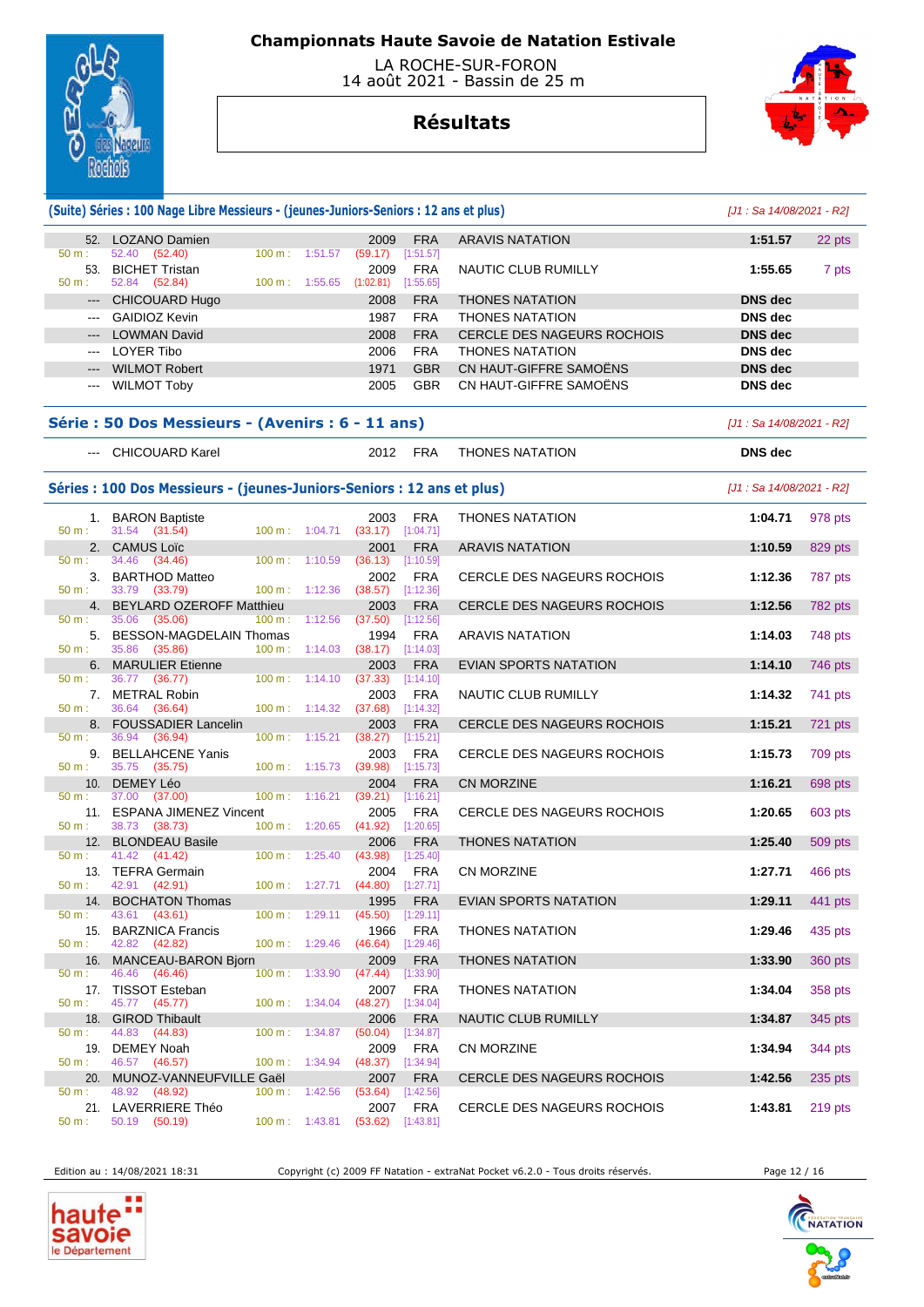

 LA ROCHE-SUR-FORON 14 août 2021 - Bassin de 25 m

# **Résultats**



### **(Suite) Séries : 100 Dos Messieurs - (jeunes-Juniors-Seniors : 12 ans et plus)** [J1 : Sa 14/08/2021 - R2]

|                        | 22. JOSSELIN Victor                 |                   |                          | 2008                             | <b>FRA</b> | CERCLE DES NAGEURS ROCHOIS        | 1:43.86        | $219$ pts |
|------------------------|-------------------------------------|-------------------|--------------------------|----------------------------------|------------|-----------------------------------|----------------|-----------|
| 50 m:                  | 50.38 (50.38)                       |                   | $100 \text{ m}: 1:43.86$ | (53.48)                          | [1:43.86]  |                                   |                |           |
| 23.                    | <b>NOLIN Charles</b>                |                   |                          | 2008                             | FRA        | CERCLE DES NAGEURS ROCHOIS        | 1:45.74        | $196$ pts |
| $50 m$ :               | 48.33 (48.33)                       |                   |                          | 100 m: 1:45.74 (57.41) [1:45.74] |            |                                   |                |           |
|                        | 24. LEVET Hyacinte                  |                   |                          | 2009                             | <b>FRA</b> | <b>CERCLE DES NAGEURS ROCHOIS</b> | 1:50.92        | $140$ pts |
| $50 m$ :               | 54.28 (54.28)                       |                   | 100 m: 1:50.92           | (56.64)                          | [1:50.92]  |                                   |                |           |
| 25.                    | DUCRETTET Nathan                    |                   |                          | 2008                             | FRA        | <b>CN MORZINE</b>                 | 1:52.83        | $121$ pts |
| $50 m$ :               | 55.91 (55.91)                       |                   | $100 \text{ m}: 1:52.83$ | (56.92)                          | [1:52.83]  |                                   |                |           |
|                        | 26. FRANCIS Titouan                 |                   |                          | 2009                             | <b>FRA</b> | <b>CERCLE DES NAGEURS ROCHOIS</b> | 1:55.22        | $100$ pts |
| $50 m$ :               | 59.12 (59.12)                       |                   | 100 m: 1:55.22           | (56.10)                          | [1:55.22]  |                                   |                |           |
|                        | 27. ALOGAN Erol                     |                   |                          | 2008                             | <b>FRA</b> | <b>THONES NATATION</b>            | 2:03.87        | 41 pts    |
|                        | $50 \text{ m}: 1:01.40$ $(1:01.40)$ |                   | 100 m: 2:03.87           | (1:02.47)                        | [2:03.87]  |                                   |                |           |
|                        | 28. DUPAYS Joseph                   |                   |                          | 2009                             | <b>FRA</b> | <b>EVIAN SPORTS NATATION</b>      | 2:12.02        | 9 pts     |
| 50 m:                  | $1:03.16$ $(1:03.16)$               | $100 \text{ m}$ : | 2:12.02                  | (1:08.86)                        | [2:12.02]  |                                   |                |           |
| 29.                    | <b>BICHET Tristan</b>               |                   |                          | 2009                             | <b>FRA</b> | NAUTIC CLUB RUMILLY               | 2:16.59        | 1 pt      |
| $50 m$ :               | 1:04.54 (1:04.54)                   | 100 m: 2:16.59    |                          | (1:12.05)                        | [2:16.59]  |                                   |                |           |
|                        | --- PICHON Antonin                  |                   |                          | 2007                             | <b>FRA</b> | CERCLE DES NAGEURS ROCHOIS        | <b>DSQ</b>     |           |
|                        | <b>VALLA Matisse</b>                |                   |                          | 2005                             | <b>FRA</b> | <b>THONES NATATION</b>            | <b>DSQ</b>     |           |
| $\qquad \qquad \cdots$ | CHICOUARD Hugo                      |                   |                          | 2008                             | <b>FRA</b> | <b>THONES NATATION</b>            | <b>DNS</b> dec |           |
|                        | <b>DUCRETTET Matthieu</b>           |                   |                          | 2002                             | <b>FRA</b> | EVIAN SPORTS NATATION             | <b>DNS</b> dec |           |
| $---$                  | <b>DUPAYS Paul</b>                  |                   |                          | 2004                             | <b>FRA</b> | EVIAN SPORTS NATATION             | <b>DNS</b> dec |           |
|                        |                                     |                   |                          |                                  |            |                                   |                |           |

#### **Série : 50 Brasse Messieurs - (Avenirs : 6 - 11 ans)** [J1 : Sa 14/08/2021 - R1]

|          | --- CHICOUARD Karel                                                     |                                    | 2012                | FRA                     | <b>THONES NATATION</b>            | <b>DNS</b> dec            |         |
|----------|-------------------------------------------------------------------------|------------------------------------|---------------------|-------------------------|-----------------------------------|---------------------------|---------|
|          | Séries: 100 Brasse Messieurs - (jeunes-Juniors-Seniors: 12 ans et plus) |                                    |                     |                         |                                   | [J1 : Sa 14/08/2021 - R1] |         |
| $50 m$ : | 1. JEFFERIES Jacques<br>34.15 (34.15)                                   | 100 m: 1:13.14 (38.99) [1:13.14]   | 2002                | <b>FRA</b>              | CN MORZINE                        | 1:13.14                   | 978 pts |
|          | 2. MARULIER Etienne                                                     |                                    | 2003                | <b>FRA</b>              | <b>EVIAN SPORTS NATATION</b>      | 1:14.29                   | 950 pts |
| 50 m:    | 33.97 (33.97)<br>$100 \text{ m}: 1:14.29$                               |                                    | $(40.32)$ [1:14.29] |                         |                                   |                           |         |
| 50 m:    | 3. BEYLARD OZEROFF Matthieu<br>35.16 (35.16)                            | 100 m: 1:17.46 (42.30) [1:17.46]   | 2003                | <b>FRA</b>              | <b>CERCLE DES NAGEURS ROCHOIS</b> | 1:17.46                   | 875 pts |
|          | 4. PUGEAUT Maxime                                                       |                                    | 2001                | <b>FRA</b>              | CN HAUT-GIFFRE SAMOËNS            | 1:19.72                   | 823 pts |
| 50 m:    | 36.44 (36.44)<br>100 m: 1:19.72                                         |                                    | (43.28)             | [1:19.72]               |                                   |                           |         |
|          | 5. BOCHATON Thomas                                                      |                                    | 1995                | <b>FRA</b>              | <b>EVIAN SPORTS NATATION</b>      | 1:20.76                   | 800 pts |
| $50 m$ : | 37.48 (37.48)<br>100 m: 1:20.76                                         |                                    | (43.28)             | [1:20.76]               |                                   |                           |         |
|          | 6. CHANEL Cyril                                                         |                                    | 2005                | <b>FRA</b>              | NAUTIC CLUB RUMILLY               | 1:20.99                   | 795 pts |
| $50 m$ : | 38.14 (38.14)<br>$100 \text{ m}$ : $1:20.99$                            |                                    | (42.85)             | [1:20.99]               |                                   |                           |         |
| 50 m:    | 7. BESSON-MAGDELAIN Thomas<br>37.72 (37.72)                             | 100 m: 1:22.91 (45.19) [1:22.91]   | 1994                | <b>FRA</b>              | <b>ARAVIS NATATION</b>            | 1:22.91                   | 753 pts |
|          | 8. BARZNICA Francis                                                     |                                    | 1966                | <b>FRA</b>              | <b>THONES NATATION</b>            | 1:27.72                   | 653 pts |
| 50 m:    | 40.68 (40.68)                                                           | 100 m: 1:27.72 (47.04) [1:27.72]   |                     |                         |                                   |                           |         |
|          | 9. MONET VIDONNE Roland                                                 |                                    | 2003                | <b>FRA</b>              | CERCLE DES NAGEURS ROCHOIS        | 1:28.04                   | 647 pts |
| $50 m$ : | $\sim$ $\sim$                                                           | 100 m: 1:28.04 (1:28.04) [1:28.04] |                     |                         |                                   |                           |         |
|          | 10. ALABEATRIX RUBIN Celestin                                           |                                    | 2006                | <b>FRA</b>              | <b>EVIAN SPORTS NATATION</b>      | 1:28.96                   | 629 pts |
| $50 m$ : | 100 m: 1:28.96<br>42.27 (42.27)                                         |                                    | (46.69)             | [1:28.96]               |                                   |                           |         |
|          | 11. DUPAYS Paul                                                         |                                    | 2004                | <b>FRA</b>              | <b>EVIAN SPORTS NATATION</b>      | 1:31.59                   | 578 pts |
| $50 m$ : | 41.09 (41.09)<br>100 m: 1:31.59                                         |                                    | $(50.50)$ [1:31.59] |                         |                                   |                           |         |
| 50 m:    | 12. BLONDEAU Basile<br>42.58 (42.58)<br>100 m: 1:32.54                  |                                    | 2006<br>(49.96)     | <b>FRA</b><br>[1:32.54] | <b>THONES NATATION</b>            | 1:32.54                   | 560 pts |
|          | 13. TORRISI Noa                                                         |                                    | 2004                | <b>FRA</b>              | NAUTIC CLUB RUMILLY               | 1:33.37                   | 545 pts |
| 50 m:    | 42.50 (42.50)<br>$100 \text{ m}: 1:33.37$                               |                                    | $(50.87)$ [1:33.37] |                         |                                   |                           |         |
|          | 14. SCHALBURG Maximilien                                                |                                    | 2003                | <b>FRA</b>              | <b>EVIAN SPORTS NATATION</b>      | 1:34.64                   | 522 pts |
| 50 m:    | 44.60 (44.60)<br>100 m: 1:34.64                                         |                                    | (50.04)             | [1:34.64]               |                                   |                           |         |
|          | 15. TEFRA Germain                                                       |                                    | 2004                | <b>FRA</b>              | CN MORZINE                        | 1:37.16                   | 478 pts |
| 50 m:    | 45.06 (45.06)<br>100 m: 1:37.16                                         |                                    | $(52.10)$ [1:37.16] |                         |                                   |                           |         |
|          | 16. GIROD Thibault                                                      |                                    | 2006                | <b>FRA</b>              | <b>NAUTIC CLUB RUMILLY</b>        | 1:38.54                   | 455 pts |
| $50 m$ : | 100 m: 1:38.54<br>45.07 (45.07)                                         |                                    | (53.47)             | [1:38.54]               |                                   |                           |         |

Edition au : 14/08/2021 18:31 Copyright (c) 2009 FF Natation - extraNat Pocket v6.2.0 - Tous droits réservés. Page 13 / 16





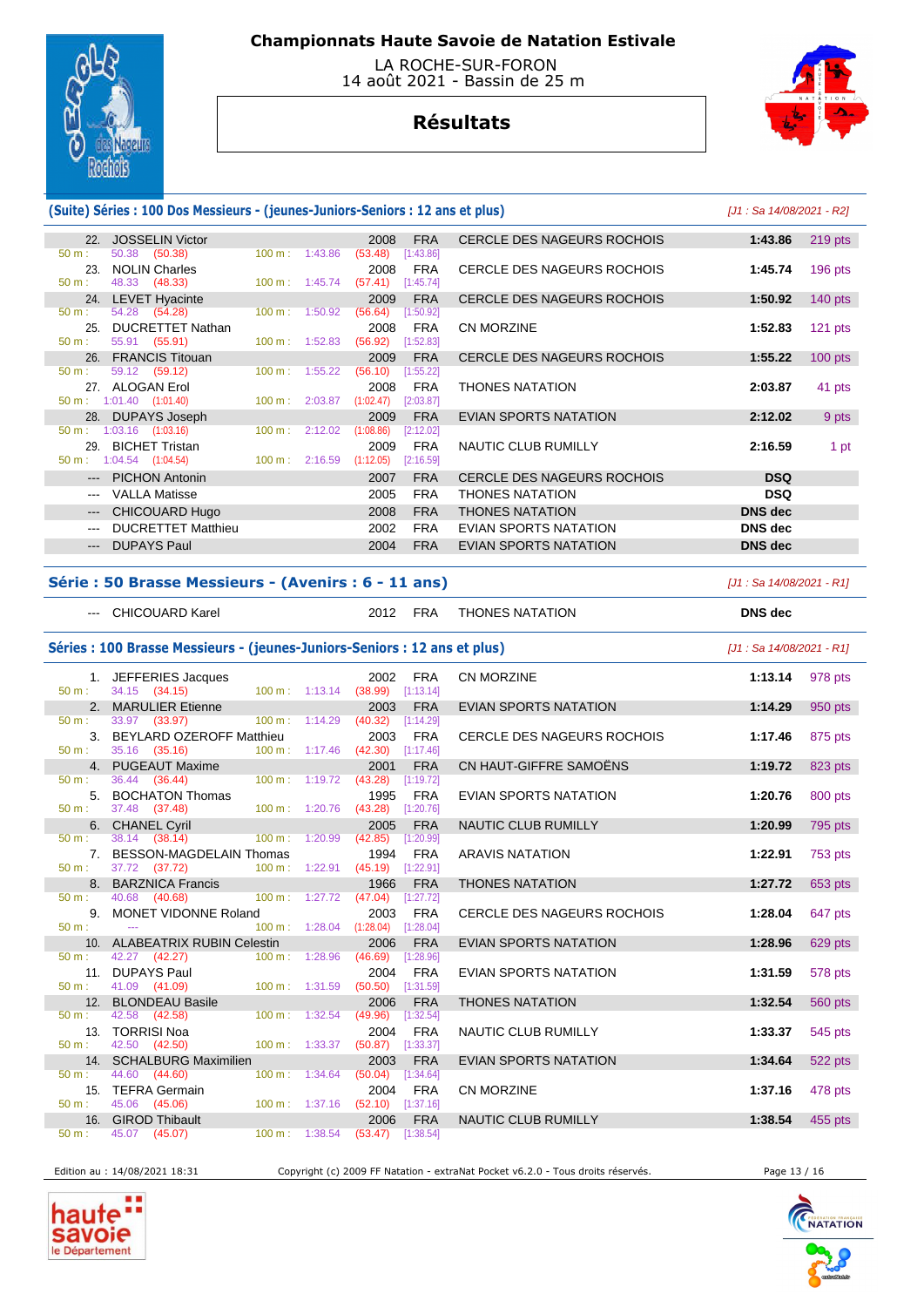

 LA ROCHE-SUR-FORON 14 août 2021 - Bassin de 25 m

# **Résultats**



### **(Suite) Séries : 100 Brasse Messieurs - (jeunes-Juniors-Seniors : 12 ans et plus)** [J1 : Sa 14/08/2021 - R1]

| 17 <sub>1</sub><br>$50 m$ : | <b>JOSSELIN Victor</b><br>45.58 (45.58)<br>$100 \text{ m}: 1:39.82$ |         | <b>FRA</b><br>2008<br>(54.24)<br>[1:39.82]   | CERCLE DES NAGEURS ROCHOIS        | 1:39.82        | 434 pts |
|-----------------------------|---------------------------------------------------------------------|---------|----------------------------------------------|-----------------------------------|----------------|---------|
| 18 <sub>1</sub>             | MUNOZ-VANNEUFVILLE Gaël                                             |         | <b>FRA</b><br>2007                           | <b>CERCLE DES NAGEURS ROCHOIS</b> | 1:44.43        | 362 pts |
| $50 m$ :                    | 48.08 (48.08)<br>$100 \text{ m}$ :                                  | 1:44.43 | (56.35)<br>[1:44.43]                         |                                   |                |         |
| 19.                         | <b>TEFRA Constant</b>                                               |         | <b>FRA</b><br>2005                           | CN MORZINE                        | 1:44.45        | 361 pts |
| $50 m$ :                    | 48.04 (48.04)<br>$100 \text{ m}: 1:44.45$                           |         | (56.41)<br>[1:44.45]                         |                                   |                |         |
| 20 <sub>1</sub>             | <b>LEMAITRE Thomas</b>                                              |         | 2007<br><b>FRA</b>                           | <b>CERCLE DES NAGEURS ROCHOIS</b> | 1:45.26        | 349 pts |
| $50 m$ :                    | 48.20 (48.20)<br>$100 \text{ m}$ :                                  | 1:45.26 | (57.06)<br>[1:45.26]                         |                                   |                |         |
|                             | 21. ALLIROL Romain                                                  |         | <b>FRA</b><br>2006                           | <b>CERCLE DES NAGEURS ROCHOIS</b> | 1:45.30        | 349 pts |
| $50 m$ :                    | 53.68 (53.68)<br>$100 m$ : 1:45.30                                  |         | (51.62)<br>[1:45.30]                         |                                   |                |         |
|                             | 22. VIDAL Raphael                                                   |         | 2008<br><b>FRA</b>                           | <b>NAUTIC CLUB RUMILLY</b>        | 1:51.70        | 262 pts |
| $50 m$ :                    | 51.66 (51.66)<br>100 m: 1:51.70                                     |         | (1:00.04)<br>[1:51.70]                       |                                   |                |         |
| 23.<br>$50 m$ :             | <b>ALOGAN Erol</b>                                                  |         | <b>FRA</b><br>2008                           | <b>THONES NATATION</b>            | 1:53.23        | 242 pts |
|                             | 52.10 (52.10)<br>100 m: 1:53.23                                     |         | (1:01.13)<br>[1:53.23]                       |                                   |                |         |
| $50 m$ :                    | 24. COUDURIER Nathan<br>52.90 (52.90)<br>$100 m$ : 1:53.45          |         | 2008<br><b>FRA</b><br>[1:53.45]<br>(1:00.55) | <b>CERCLE DES NAGEURS ROCHOIS</b> | 1:53.45        | 240 pts |
| 25.                         | <b>DUPAYS Joseph</b>                                                |         | 2009<br><b>FRA</b>                           | <b>EVIAN SPORTS NATATION</b>      | 1:58.27        | 185 pts |
| $50 m$ :                    | 56.02 (56.02)<br>100 m: 1:58.27                                     |         | (1:02.25)<br>[1:58.27]                       |                                   |                |         |
|                             | 26. LEVET Hyacinte                                                  |         | <b>FRA</b><br>2009                           | <b>CERCLE DES NAGEURS ROCHOIS</b> | 2:03.95        | 129 pts |
| $50 m$ :                    | 58.60 (58.60)<br>$100 \text{ m}$ :                                  | 2:03.95 | (1:05.35)<br>[2:03.95]                       |                                   |                |         |
|                             | 27. BICHET Tristan                                                  |         | <b>FRA</b><br>2009                           | <b>NAUTIC CLUB RUMILLY</b>        | 2:09.30        | 86 pts  |
| $50 m$ :                    | $100 \text{ m}$ : 2:09.30<br>59.46 (59.46)                          |         | (1:09.84)<br>[2:09.30]                       |                                   |                |         |
|                             | <b>LOWMAN David</b>                                                 |         | <b>FRA</b><br>2008                           | <b>CERCLE DES NAGEURS ROCHOIS</b> | <b>DSQ</b>     |         |
| $\qquad \qquad \cdots$      | CHICOUARD Hugo                                                      |         | 2008<br><b>FRA</b>                           | <b>THONES NATATION</b>            | <b>DNS</b> dec |         |
|                             | <b>GAIDIOZ Kevin</b>                                                |         | <b>FRA</b><br>1987                           | <b>THONES NATATION</b>            | <b>DNS</b> dec |         |
| $\cdots$                    | <b>LOYER Tibo</b>                                                   |         | 2006<br><b>FRA</b>                           | <b>THONES NATATION</b>            | <b>DNS</b> dec |         |
| $\qquad \qquad - -$         | <b>WILMOT Robert</b>                                                |         | <b>GBR</b><br>1971                           | CN HAUT-GIFFRE SAMOËNS            | <b>DNS</b> dec |         |
|                             | <b>WILMOT Toby</b>                                                  |         | <b>GBR</b><br>2005                           | CN HAUT-GIFFRE SAMOËNS            | <b>DNS</b> dec |         |
|                             |                                                                     |         |                                              |                                   |                |         |

### **Série : 50 Papillon Messieurs - (Avenirs : 6 - 11 ans)** [J1 : Sa 14/08/2021 - R1]

### Séries : 100 Papillon Messieurs - (jeunes-Juniors-Seniors : 12 ans et plus) **[J1 : Sa 14/08/2021 - R1]**

| $50 m$ : | 1. BARON Baptiste<br>28.31 (28.31) 100 m : 1:02.27 |                             | 2003<br>(33.96) | <b>FRA</b><br>[1:02.27] | <b>THONES NATATION</b>            | 1:02.27 | 1033 pts |
|----------|----------------------------------------------------|-----------------------------|-----------------|-------------------------|-----------------------------------|---------|----------|
|          | 2. BEYLARD OZEROFF Matthieu                        |                             | 2003            | <b>FRA</b>              | <b>CERCLE DES NAGEURS ROCHOIS</b> | 1:04.58 | 970 pts  |
| $50 m$ : | 29.29 (29.29)                                      | $100 \text{ m}$ : 1:04.58   | (35.29)         | [1:04.58]               |                                   |         |          |
|          | 3. FOUSSADIER Lancelin                             |                             | 2003            | <b>FRA</b>              | <b>CERCLE DES NAGEURS ROCHOIS</b> | 1:05.16 | 955 pts  |
| $50 m$ : | 29.20 (29.20)                                      | $100 \text{ m}$ : 1:05.16   | (35.96)         | [1:05.16]               |                                   |         |          |
|          | 4. COTTET-DUMOULIN Mathis                          |                             | 2001            | <b>FRA</b>              | <b>CN MORZINE</b>                 | 1:06.80 | 911 pts  |
| $50 m$ : | $30.14$ $(30.14)$                                  | $100 \text{ m}$ : $1:06.80$ | (36.66)         | [1:06.80]               |                                   |         |          |
|          | 5. CAMUS Loïc                                      |                             | 2001            | <b>FRA</b>              | <b>ARAVIS NATATION</b>            | 1:07.08 | 904 pts  |
| $50 m$ : | 31.08 (31.08)                                      | $100 \text{ m}$ : 1:07.08   | (36.00)         | [1:07.08]               |                                   |         |          |
|          | 6. BARTHOD Matteo                                  |                             | 2002            | <b>FRA</b>              | <b>CERCLE DES NAGEURS ROCHOIS</b> | 1:07.75 | 887 pts  |
| $50 m$ : | 29.11 (29.11)                                      | 100 m: 1:07.75              | (38.64)         | [1:07.75]               |                                   |         |          |
|          | 7. DUCRETTET Matthieu                              |                             | 2002            | <b>FRA</b>              | EVIAN SPORTS NATATION             | 1:09.97 | 831 pts  |
| $50 m$ : | 31.71 (31.71)                                      | 100 m: 1:09.97              | (38.26)         | [1:09.97]               |                                   |         |          |
|          | 8. VAULTIER Thomas                                 |                             | 2001            | <b>FRA</b>              | CN HAUT-GIFFRE SAMOËNS            | 1:10.28 | 823 pts  |
| 50 m:    | 31.48 (31.48)                                      | $100 \text{ m}$ : 1:10.28   | (38.80)         | [1:10.28]               |                                   |         |          |
|          | 9. CHANEL Cyril                                    |                             | 2005            | <b>FRA</b>              | NAUTIC CLUB RUMILLY               | 1:13.31 | 750 pts  |
| $50 m$ : | 33.34 (33.34)                                      | 100 m: 1:13.31              | (39.97)         | [1:13.31]               |                                   |         |          |
|          | 10. MICHELON Adrien                                |                             | 2001            | <b>FRA</b>              | EVIAN SPORTS NATATION             | 1:13.95 | 735 pts  |
| 50 m:    | 34.11 (34.11)                                      | $100 \text{ m}: 1:13.95$    | (39.84)         | [1:13.95]               |                                   |         |          |
|          | 11. METRAL Robin                                   |                             | 2003            | <b>FRA</b>              | NAUTIC CLUB RUMILLY               | 1:21.87 | 562 pts  |
| 50 m:    | 36.66 (36.66)                                      | 100 m: 1:21.87              | (45.21)         | [1:21.87]               |                                   |         |          |
|          | 12. PICHON Antonin                                 |                             | 2007            | <b>FRA</b>              | <b>CERCLE DES NAGEURS ROCHOIS</b> | 1:22.30 | 553 pts  |
| $50 m$ : | 37.39 (37.39)                                      | $100 \text{ m}: 1:22.30$    | (44.91)         | [1:22.30]               |                                   |         |          |

--- CHICOUARD Karel 2012 FRA THONES NATATION **DNS dec** 

Edition au : 14/08/2021 18:31 Copyright (c) 2009 FF Natation - extraNat Pocket v6.2.0 - Tous droits réservés. Page 14 / 16





h

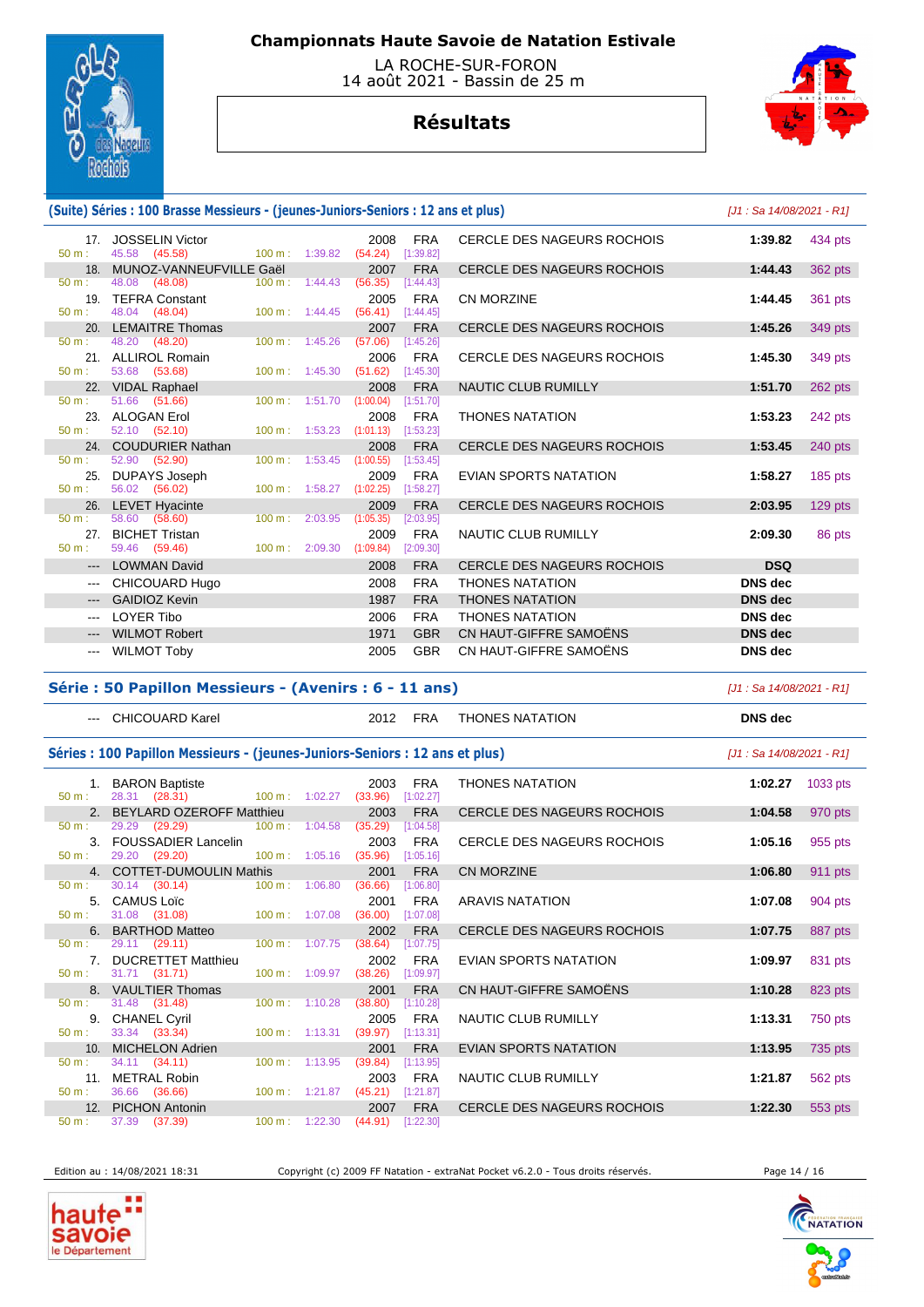

 LA ROCHE-SUR-FORON 14 août 2021 - Bassin de 25 m

# **Résultats**



### **(Suite) Séries : 100 Papillon Messieurs - (jeunes-Juniors-Seniors : 12 ans et plus)** [J1 : Sa 14/08/2021 - R1]

| $50 m$ :         | 13. DEMEY Léo<br>35.97 (35.97)             | $100 \text{ m}: 1:23.49$  |         | 2004<br>(47.52) | FRA<br>[1:23.49] | CN MORZINE                 | 1:23.49        | 530 pts   |
|------------------|--------------------------------------------|---------------------------|---------|-----------------|------------------|----------------------------|----------------|-----------|
|                  | 14. COUSOT David                           |                           |         | 2005            | <b>FRA</b>       | EVIAN SPORTS NATATION      | 1:23.65        | 526 pts   |
| 50 m:            | 37.39 (37.39)<br>$100 \text{ m}$ : 1:23.65 |                           |         | (46.26)         | [1:23.65]        |                            |                |           |
| 15.              | ESPANA JIMENEZ Vincent                     |                           |         | 2005            | <b>FRA</b>       | CERCLE DES NAGEURS ROCHOIS | 1:27.04        | 462 pts   |
| $50 \text{ m}$ : | 38.27 (38.27)                              | 100 m: 1:27.04            |         | (48.77)         | [1:27.04]        |                            |                |           |
|                  | 16. SVEJENTSEV Romain                      |                           |         | 2007            | <b>FRA</b>       | <b>THONES NATATION</b>     | 1:33.79        | 345 pts   |
| $50 \text{ m}$ : | 38.70 (38.70)                              | $100 \text{ m}$ : 1:33.79 |         | (55.09)         | [1:33.79]        |                            |                |           |
|                  | 17. MOYNE PICARD Jules                     |                           |         | 2006            | <b>FRA</b>       | CERCLE DES NAGEURS ROCHOIS | 1:38.67        | 272 pts   |
| $50 \text{ m}$ : | 40.98 (40.98)                              | $100 \text{ m}$ :         | 1:38.67 | (57.69)         | [1:38.67]        |                            |                |           |
|                  | 18. DEMEY Noah                             |                           |         | 2009            | <b>FRA</b>       | CN MORZINE                 | 1:44.59        | $194$ pts |
| $50 \text{ m}$ : | 45.64 (45.64)                              | $100 \text{ m}$ : 1:44.59 |         | (58.95)         | [1:44.59]        |                            |                |           |
| 19.              | MANCEAU-BARON Bjorn                        |                           |         | 2009            | <b>FRA</b>       | <b>THONES NATATION</b>     | 1:46.68        | 170 pts   |
| $50 \text{ m}$ : | 45.46 (45.46)                              | $100 \text{ m}: 1:46.68$  |         | (1:01.22)       | [1:46.68]        |                            |                |           |
| 20.              | <b>DUCRETTET Nathan</b>                    |                           |         | 2008            | <b>FRA</b>       | CN MORZINE                 | 1:59.09        | 59 pts    |
| $50 \text{ m}$ : | $52.35$ $(52.35)$                          | 100 m: 1:59.09            |         | (1:06.74)       | [1:59.09]        |                            |                |           |
|                  | 21. CHAPMAN Louis                          |                           |         | 2009            | <b>FRA</b>       | <b>CN MORZINE</b>          | 2:01.54        | 44 pts    |
| $50 m$ :         | 55.46 (55.46)                              | $100 \text{ m}: 2:01.54$  |         | (1:06.08)       | [2:01.54]        |                            |                |           |
|                  | --- MASSET Clement                         |                           |         | 1990            | <b>FRA</b>       | CN HAUT-GIFFRE SAMOENS     | <b>DNS</b> dec |           |

#### **Séries : 100 4 Nages Messieurs - (Avenirs-Jeunes : 6 - 14 ans)** [J1 : Sa 14/08/2021 - R1]

| $50 m$ :                       | 1. PICHON Antonin<br>$(1:22.99)$ $(1:22.99)$ |                           |                                      | 2007                      | <b>FRA</b><br>[1:22.99] | CERCLE DES NAGEURS ROCHOIS        | 1:22.99 | 556 pts   |
|--------------------------------|----------------------------------------------|---------------------------|--------------------------------------|---------------------------|-------------------------|-----------------------------------|---------|-----------|
|                                | 2. COULAUD Jules And All Andrew March 2014   |                           |                                      | 2007                      | <b>FRA</b>              | CERCLE DES NAGEURS ROCHOIS        | 1:29.95 | 419 pts   |
| 50 m:                          | $100 \text{ m}$ : 1:29.95                    |                           |                                      | (1:29.95)                 | [1:29.95]               |                                   |         |           |
|                                | 3. PERRILLAT BOTTONET Eliot                  |                           |                                      | 2008                      | <b>FRA</b>              | ARAVIS NATATION                   | 1:32.97 | 366 pts   |
| $50 m:$ $-$                    | $100 \text{ m}: 1:32.97$ $(1:32.97)$         |                           |                                      |                           | [1:32.97]               |                                   |         |           |
|                                |                                              |                           |                                      | 2009                      | <b>FRA</b>              | <b>THONES NATATION</b>            | 1:33.88 |           |
| $50 m$ :                       | 4. MANCEAU-BARON Bjorn                       |                           |                                      |                           |                         |                                   |         | 351 pts   |
|                                |                                              |                           | 100 m: 1:33.88 (1:33.88)             |                           | [1:33.88]               |                                   |         |           |
|                                | 5. MUNOZ-VANNEUFVILLE Gaël                   |                           |                                      | 2007                      | <b>FRA</b>              | CERCLE DES NAGEURS ROCHOIS        | 1:35.75 | 320 pts   |
| $50 m$ :                       |                                              |                           |                                      | 100 m : 1:35.75 (1:35.75) | [1:35.75]               |                                   |         |           |
|                                | 6. JOSSELIN Victor                           |                           |                                      | 2008                      | <b>FRA</b>              | <b>CERCLE DES NAGEURS ROCHOIS</b> | 1:36.45 | 309 pts   |
| 50 m:                          |                                              |                           | $100 \text{ m}: 1:36.45$ $(1:36.45)$ |                           | [1:36.45]               |                                   |         |           |
|                                | 7. NOLIN Charles                             |                           |                                      | 2008                      | FRA                     | CERCLE DES NAGEURS ROCHOIS        | 1:37.67 | 290 pts   |
| $50 \text{ m}$ : $\frac{1}{2}$ |                                              | 100 m : 1:37.67 (1:37.67) |                                      |                           | [1:37.67]               |                                   |         |           |
|                                | 8. LOZANO Romain                             |                           |                                      | 2008                      | <b>FRA</b>              | <b>ARAVIS NATATION</b>            | 1:39.22 | 267 pts   |
| $50 \text{ m}$ :               |                                              | $100 \text{ m}: 1:39.22$  |                                      | (1:39.22)                 | [1:39.22]               |                                   |         |           |
|                                |                                              |                           |                                      |                           |                         |                                   |         |           |
|                                | 9. CHAPMAN Louis                             |                           |                                      | 2009                      | FRA                     | <b>CN MORZINE</b>                 | 1:40.67 | 247 pts   |
| $50 \text{ m}$ : $\frac{1}{2}$ |                                              | $100 m$ : 1:40.67         |                                      | (1:40.67)                 | [1:40.67]               |                                   |         |           |
|                                | 10. DUCRETTET Nathan                         |                           |                                      | 2008                      | <b>FRA</b>              | <b>CN MORZINE</b>                 | 1:46.90 | $167$ pts |
| $50 \text{ m}$ : $\frac{1}{2}$ |                                              | $100 \text{ m}$ : 1:46.90 |                                      | (1:46.90)                 | [1:46.90]               |                                   |         |           |
|                                | 11. ALOGAN Erol                              |                           |                                      | 2008                      | <b>FRA</b>              | <b>THONES NATATION</b>            | 1:49.67 | 137 pts   |
| $50 \text{ m}$ :               | <b>Contract Contract</b>                     |                           | $100 \text{ m}: 1:49.67$ $(1:49.67)$ |                           | [1:49.67]               |                                   |         |           |
|                                | 12. FRANCIS Titouan                          |                           |                                      | 2009                      | <b>FRA</b>              | <b>CERCLE DES NAGEURS ROCHOIS</b> | 1:52.12 | $113$ pts |
| $50 m$ :                       |                                              |                           | $100 \text{ m}: 1:52.12$ $(1:52.12)$ |                           | [1:52.12]               |                                   |         |           |
|                                |                                              |                           |                                      | 2008                      | <b>FRA</b>              | <b>THONES NATATION</b>            | DNS dec |           |
|                                | --- CHICOUARD Hugo                           |                           |                                      |                           |                         |                                   |         |           |

### Séries : 200 4 Nages Messieurs - (Juniors-Seniors : 15 ans et plus) *[J1 : Sa 14/08/2021 - R2]*

 1. COTTET-DUMOULIN Mathis 2001 FRA CN MORZINE **2:32.69** 821 pts 50 m : 30.89 (30.89) 100 m : 1:09.64 (38.75) [1:09.64] 150 m : 1:55.15 (45.51) 200 m : 2:32.69 (37.54) [1:23.05] 2. MARULIER Etienne 2003 FRA EVIAN SPORTS NATATION **2:35.49** 786 pts 50 m : 32.64 (32.64) 100 m : 1:12.83 (40.19) [1:12.83] 150 m : 1:57.90 (45.07) 200 m : 2:35.49 (37.59) [1:22.66] 3. MICHELON Adrien 2001 FRA EVIAN SPORTS NATATION **2:38.55** 749 pts 50 m : 35.65 (35.65) 100 m : 1:15.46 (39.81) [1:15.46] 150 m : 2:01.61 (46.15) 200 m : 2:38.55 (36.94) [1:23.09] 4. JEFFERIES Jacques 2002 FRA CN MORZINE **2:38.72** 746 pts 50 m : 34.17 (34.17) 100 m : 1:19.11 (44.94) [1:19.11] 150 m : 2:01.78 (42.67) 200 m : 2:38.72 (36.94) [1:19.61] 5. CHANEL Cyril 2005 FRA NAUTIC CLUB RUMILLY **2:41.38** 715 pts 150 m : 2:04.24 (46.73)

Edition au : 14/08/2021 18:31 Copyright (c) 2009 FF Natation - extraNat Pocket v6.2.0 - Tous droits réservés. Page 15 / 16